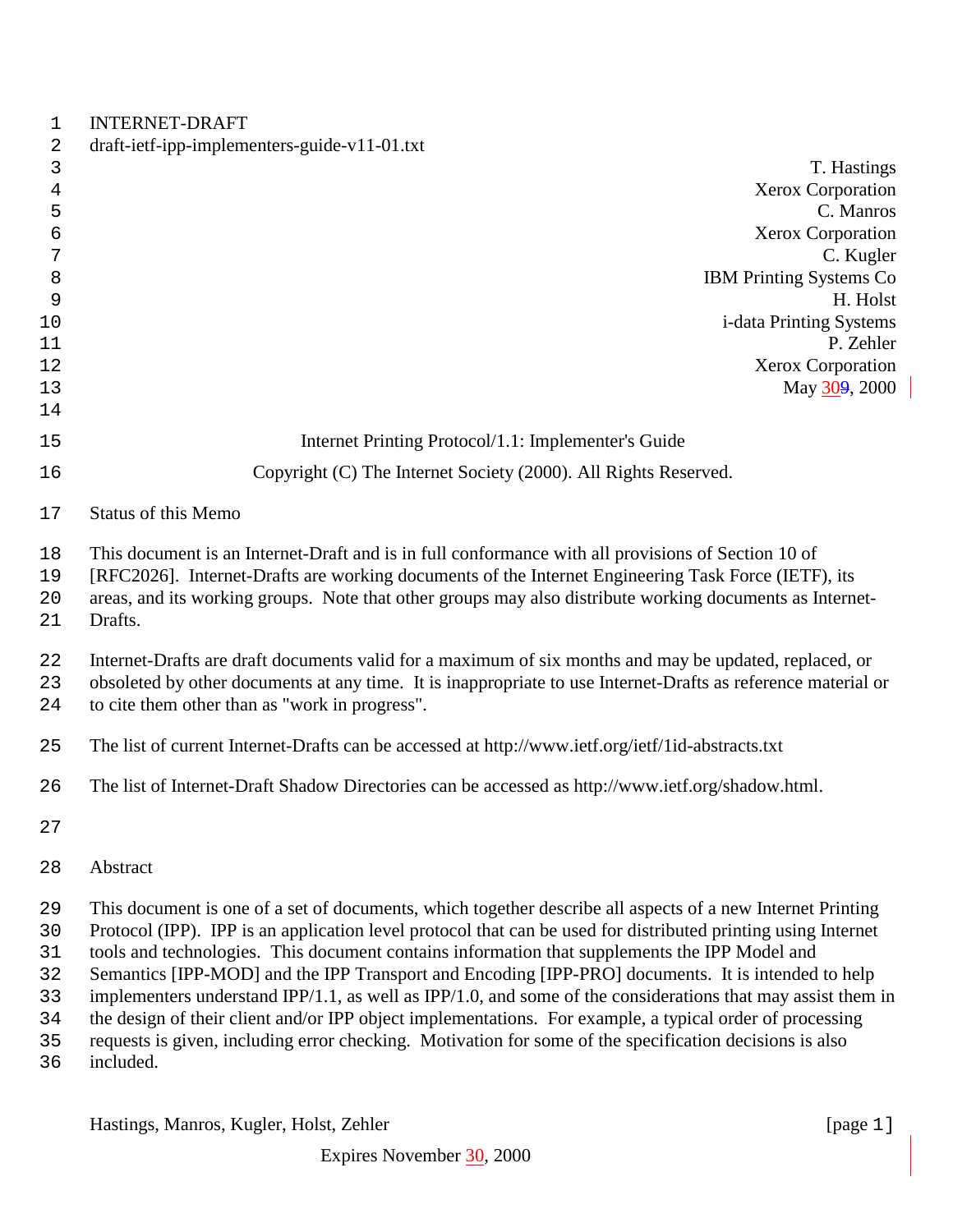- The full set of IPP documents includes:
- Design Goals for an Internet Printing Protocol [RFC2567]
- Rationale for the Structure and Model and Protocol for the Internet Printing Protocol [RFC2568]
- Internet Printing Protocol/1.1: Model and Semantics [IPP-MOD]
- Internet Printing Protocol/1.1: Encoding and Transport [IPP-PRO]
- Mapping between LPD and IPP Protocols [RFC2569]
- The document, "Design Goals for an Internet Printing Protocol", takes a broad look at distributed printing
- functionality, and it enumerates real-life scenarios that help to clarify the features that need to be included
- in a printing protocol for the Internet. It identifies requirements for three types of users: end users,

operators, and administrators. The design goal document calls out a subset of end user requirements that

- are satisfied in IPP/1.1. Operator and administrator requirements are out of scope for version 1.1.
- The document, "Rationale for the Structure and Model and Protocol for the Internet Printing Protocol",
- describes IPP from a high level view, defines a roadmap for the various documents that form the suite of
- IPP specifications, and gives background and rationale for the IETF working group's major decisions.
- The document, "Internet Printing Protocol/1.1: Model and Semantics", describes a simplified model with
- abstract objects, their attributes, and their operations. The model introduces a Printer and a Job. The Job
- supports multiple documents per Job. The model document also addresses how security,
- internationalization, and directory issues are addressed.
- The document, "Internet Printing Protocol/1.1: Encoding and Transport", is a formal mapping of the
- abstract operations and attributes defined in the model document onto HTTP/1.1. It also defines the
- encoding rules for a new Internet media type called "application/ipp".
- The document, "Mapping between LPD and IPP Protocols", gives some advice to implementers of
- gateways between IPP and LPD (Line Printer Daemon) implementations.
-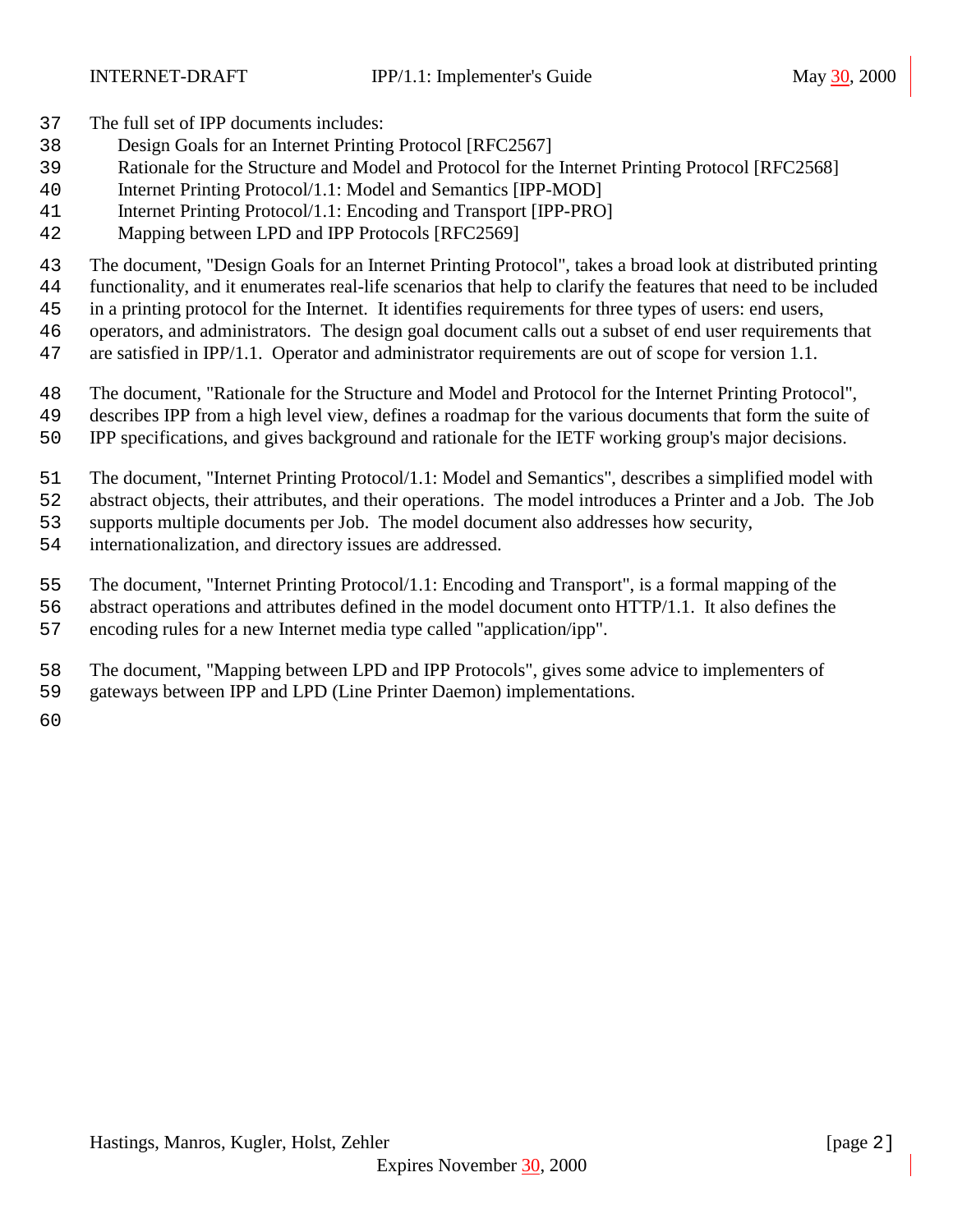|  | TABLE OF CONTENTS |
|--|-------------------|
|  |                   |

| 62         | 1                        |  |
|------------|--------------------------|--|
| 63         | 1.1                      |  |
| 64         | 1.2                      |  |
| 65         | 1.3                      |  |
|            |                          |  |
| 66         | 2                        |  |
| 67         | $\mathbf{3}$             |  |
| 68         | 3.1                      |  |
| 69         | 3.1.1                    |  |
| 70         | 3.1.2                    |  |
| 71         | 3.1.2.1                  |  |
| 72         | 3.1.2.1.1                |  |
| 73         | 3.1.2.1.2                |  |
| 74         | 3.1.2.1.3                |  |
| 75         | 3.1.2.1.4                |  |
| 76<br>77   |                          |  |
| 78         |                          |  |
| 79         | 3.1.2.1.5                |  |
| 80         | 3.1.2.1.6                |  |
| 81         |                          |  |
| 82         | 3.1.2.2.1                |  |
| 83         | 3.1.2.2.2                |  |
| 84         | 3.1.2.2.3                |  |
| 85         |                          |  |
| 86<br>87   | 3.1.2.3.1                |  |
| 88         | 3.1.2.3.2<br>3.1.2.3.3   |  |
| 89         | 3.1.2.3.4                |  |
| 90         | 3.1.2.3.5                |  |
| 91         | 3.1.2.3.6                |  |
| 92         | 3.1.2.3.7                |  |
| 93         | 3.1.2.3.8                |  |
| 94         | 3.1.2.3.9                |  |
| 95         | 3.1.2.3.10               |  |
| 96<br>97   | 3.1.2.3.11               |  |
| 98         | 3.1.2.3.12<br>3.1.2.3.13 |  |
| 99         | 3.1.3                    |  |
| 100        |                          |  |
| 101        | 3.1.3.1.1                |  |
| 102        | 3.1.3.1.2                |  |
| 103        | 3.1.3.1.3                |  |
| 104        | 3.1.3.1.4                |  |
| 105        | 3.1.3.1.5                |  |
| 106<br>107 | 3.1.3.1.6                |  |
| 108        | 3.1.3.1.7<br>3.1.3.1.8   |  |
| 109        |                          |  |
| 110        |                          |  |
| 111        | 3.1.3.1.9                |  |
| 112        |                          |  |
| 113        | 3.1.3.2.1                |  |
| 114        | 3.1.3.2.2                |  |
| 115        | 3.1.3.2.3                |  |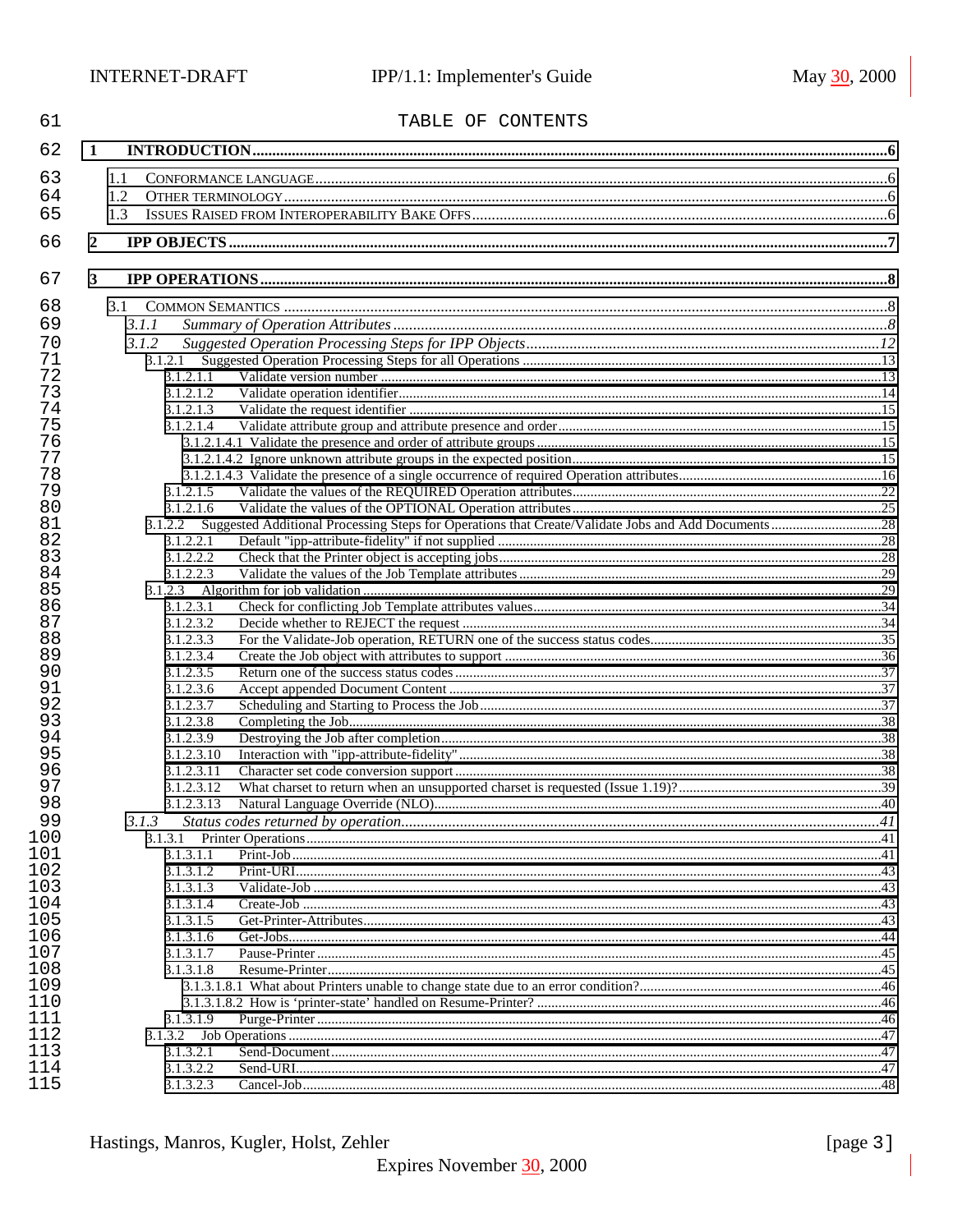| 116<br>117<br>118<br>119<br>120<br>121<br>122<br>123<br>124<br>125<br>126<br>127<br>128<br>129<br>130<br>131 |                         | 3.1.3.2.4<br>3.1.3.2.5<br>3.1.3.2.6<br>3.1.3.2.7<br>3.1.4<br>3.1.5<br>3.2.1<br>3.2.1.1<br>3.2.2<br>3.2.3 |  |
|--------------------------------------------------------------------------------------------------------------|-------------------------|----------------------------------------------------------------------------------------------------------|--|
| 132                                                                                                          | 3.3                     | 3.2.4                                                                                                    |  |
| 133                                                                                                          |                         | 3.3.1                                                                                                    |  |
| 134                                                                                                          |                         | 3.3.2                                                                                                    |  |
| 135                                                                                                          | $\overline{\mathbf{4}}$ |                                                                                                          |  |
| 136                                                                                                          |                         |                                                                                                          |  |
| 137                                                                                                          |                         | 4.1.1                                                                                                    |  |
| 138                                                                                                          |                         | 4.1.2                                                                                                    |  |
| 139                                                                                                          |                         | 4.1.3                                                                                                    |  |
| 140                                                                                                          |                         | 4.1.4                                                                                                    |  |
| 141                                                                                                          |                         |                                                                                                          |  |
| 142                                                                                                          |                         | 4.2.1                                                                                                    |  |
| 143                                                                                                          |                         | 4.2.1.1                                                                                                  |  |
| 144                                                                                                          | 4.3                     |                                                                                                          |  |
| 145                                                                                                          | 4.4                     |                                                                                                          |  |
| 146                                                                                                          |                         | 4.4.1                                                                                                    |  |
| 147<br>148                                                                                                   |                         | 4.4.1.1                                                                                                  |  |
| 149                                                                                                          |                         | 4.4.2                                                                                                    |  |
| 150                                                                                                          |                         | 4.4.3                                                                                                    |  |
| 151                                                                                                          |                         |                                                                                                          |  |
|                                                                                                              |                         |                                                                                                          |  |
| 152                                                                                                          | 5                       |                                                                                                          |  |
| 153                                                                                                          | 5.1                     |                                                                                                          |  |
| 154                                                                                                          | 5.2                     |                                                                                                          |  |
| 155                                                                                                          | 6                       |                                                                                                          |  |
| 156                                                                                                          | 6.1                     | QUERYING JOBS WITH IPP THAT WERE SUBMITTED USING OTHER JOB SUBMISSION PROTOCOLS (ISSUE 1.32) 58          |  |
| 157                                                                                                          | 7                       |                                                                                                          |  |
|                                                                                                              |                         |                                                                                                          |  |
| 158                                                                                                          | 7.1                     |                                                                                                          |  |
| 159                                                                                                          | 7.2                     |                                                                                                          |  |
| 160<br>161                                                                                                   | 7.3                     |                                                                                                          |  |
| 162                                                                                                          | 7.4<br>7.5              |                                                                                                          |  |
| 163                                                                                                          | 7.6                     |                                                                                                          |  |
| 164                                                                                                          |                         | 7.6.1                                                                                                    |  |
| 165                                                                                                          |                         | 7.6.2                                                                                                    |  |
|                                                                                                              |                         |                                                                                                          |  |
| 166                                                                                                          | 8                       |                                                                                                          |  |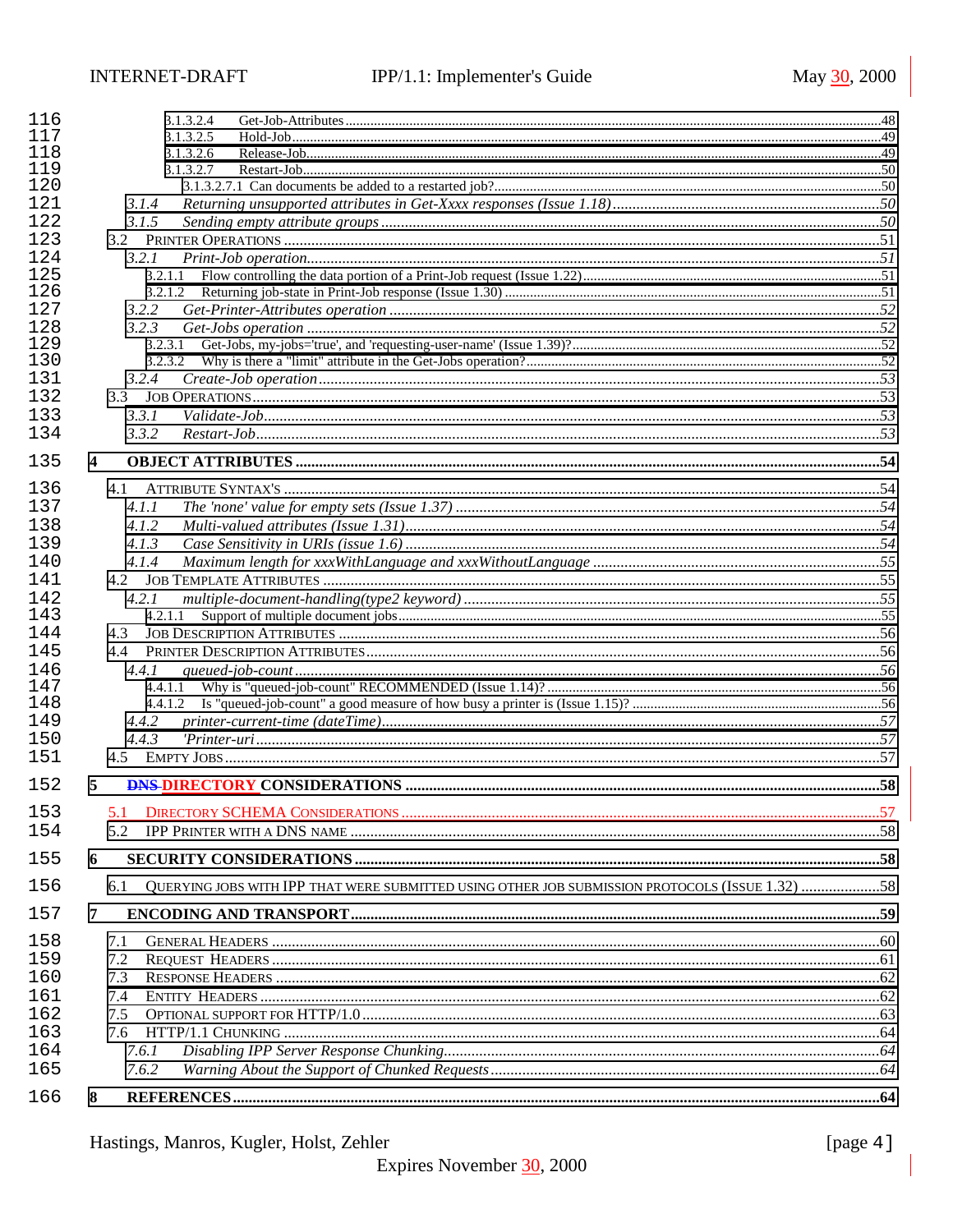| 167                                                  | 8.1                                                                                                                                              |
|------------------------------------------------------|--------------------------------------------------------------------------------------------------------------------------------------------------|
| 168                                                  | 9                                                                                                                                                |
| 169                                                  | 10                                                                                                                                               |
| 170<br>171<br>172<br>173<br>174<br>175<br>176<br>177 | 10.1<br>10.2<br>10.3<br>10.4<br>CHANGES TO PRODUCE THE DECEMBER 6, 1998 VERSION FROM THE NOVEMBER 16, 1998 VERSION:  69<br>10.5<br><b>TABLES</b> |
| 178                                                  |                                                                                                                                                  |
| 179                                                  |                                                                                                                                                  |
| 180                                                  |                                                                                                                                                  |
| 181                                                  |                                                                                                                                                  |
| 182                                                  |                                                                                                                                                  |
| 183                                                  |                                                                                                                                                  |
| 184<br>185                                           |                                                                                                                                                  |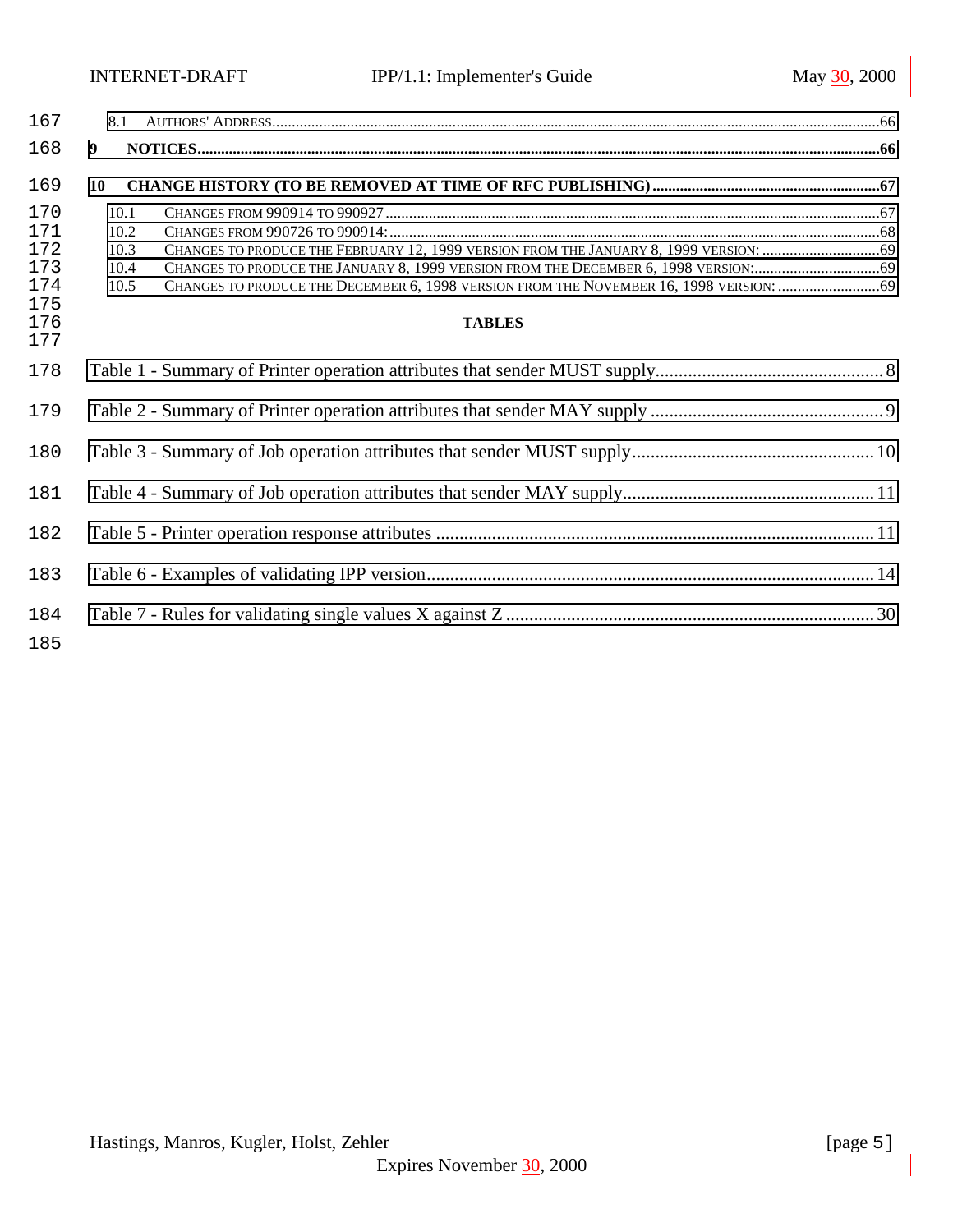- <span id="page-5-0"></span>
- 
- 

# **1 Introduction**

 The IPP Implementer's Guide (IIG) (this document) contains information that supplements the IPP Model and Semantics [IPP-MOD] and the IPP Transport and Encoding [IPP-PRO] documents. As such this information is not part of the formal specifications. Instead information is presented to help implementers understand the specification, including some of the motivation for decisions taken by the committee in

developing the specification. Some of the implementation considerations are intended to help

implementers design their client and/or IPP object implementations. If there are any contradictions between

this document and [IPP-MOD] or [IPP-PRO], those documents take precedence over this document.

Platform-specific implementation considerations will be included in this guide as they become known.

 In order to help the reader of the IIG and the IPP Model and Semantics document, the sections in this document parallel the corresponding sections in the Model document and are numbered the same for ease

of cross reference. The sections that correspond to the IPP Transport and Encoding are correspondingly

- offset.
- 1.1 Conformance language
- Usually, this document does not contain the terminology MUST, MUST NOT, MAY, NEED NOT,

SHOULD, SHOULD NOT, REQUIRED, and OPTIONAL. However, when those terms do appear in this

document, their intent is to repeat what the [IPP-MOD] and [IPP-PRO] documents require and allow, rather

than specifying additional conformance requirements. These terms are defined in section 13 on

conformance terminology in [IPP-MOD], most of which is taken from RFC 2119 [RFC2119].

 Implementers should read section 13 (APPENDIX A) in [IPP-MOD] in order to understand these capitalized words. The words MUST, MUST NOT, and REQUIRED indicate what implementations are

required to support in a client or IPP object in order to be conformant to [IPP-MOD] and [IPP-PRO].

MAY, NEED NOT, and OPTIONAL indicate was is merely allowed as an implementer option. The verbs

SHOULD and SHOULD NOT indicate suggested behavior, but which is not required or disallowed,

- respectively, in order to conform to the specification.
- 1.2 Other terminology
- The term "sender" refers to the client that sends a request or an IPP object that returns a response. The term "receiver" refers to the IPP object that receives a request and to a client that receives a response.
- 1.3 Issues Raised from Interoperability Bake Offs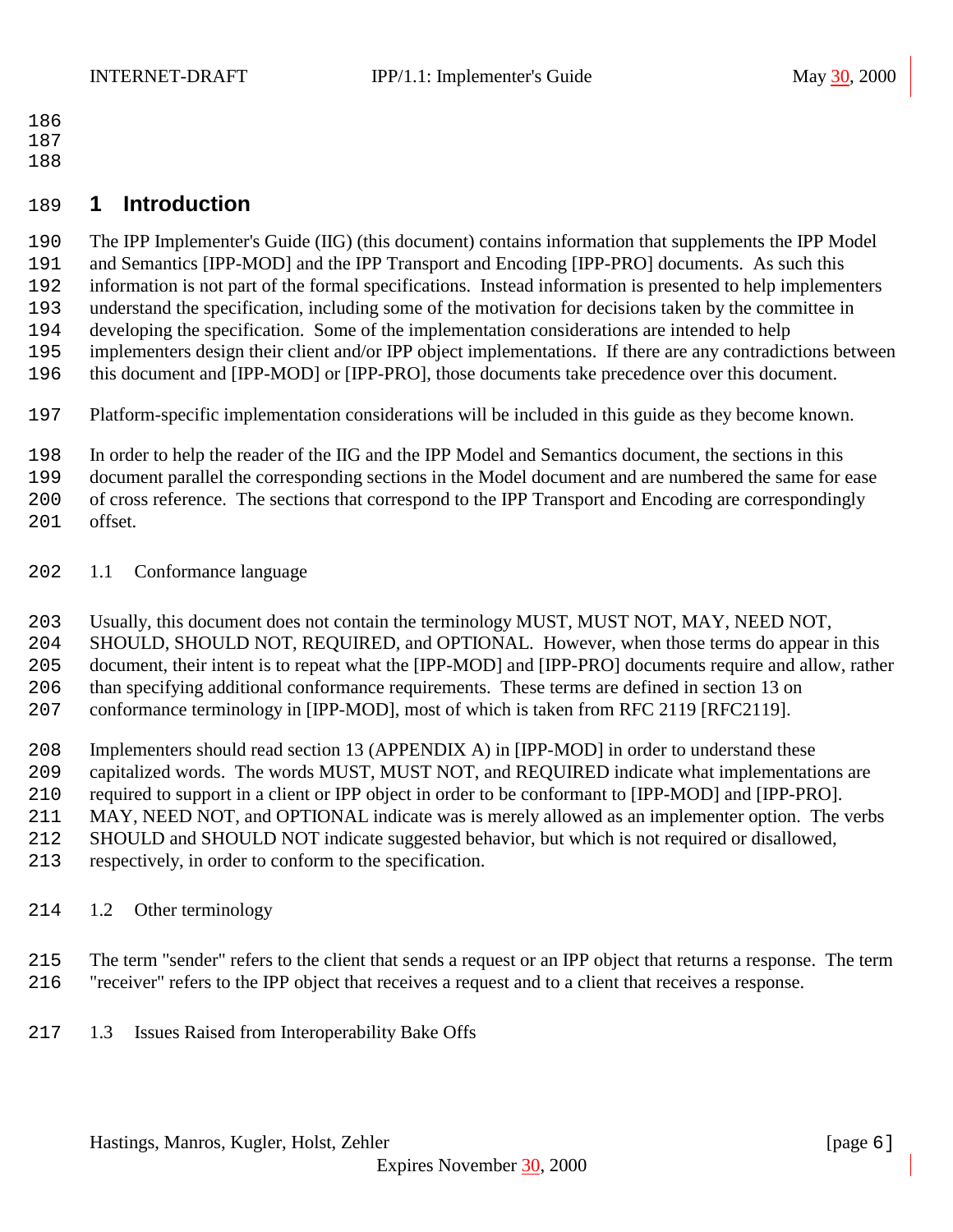- <span id="page-6-0"></span>The IPP WG has conducted two open interoperability "Bake Offs". The first bake off was held in
- September 1998 and Bake Off2 was held in March 1999. See the summary reports in:
- ftp://ftp.pwg.org/pub/pwg/ipp/new\_TES/
- The issues raised from the first bake off are numbered 1.n in this document and are described in:
- ftp://ftp.pwg.org/pub/pwg/ipp/approved-clarifications/ipp-agreed-fixes-981030.pdf
- These issue resolutions have been incorporated into the November 16, "IPP/1.0 Model and Semantics" [ipp-
- mod] and the "IPP/1.0 Encoding and Transport" [IPP-PRO] documents. However, some of the discussion
- is left here in the Implementer's Guide to help understanding.
- The issues raised from Bake Off2 are numbered 2.n in this document and are described in:
- ftp://ftp.pwg.org/pub/pwg/ipp/issues/issues-raised-at-bake-off2.pdf

# **2 IPP Objects**

- The term "client" in IPP is intended to mean any client that issues IPP operation requests and accepts IPP
- operation responses, whether it be a desktop or a server. In other words, the term "client" does not just
- mean end-user clients, such as those associated with desktops.
- The term "IPP Printer" in IPP is intended to mean an object that accepts IPP operation requests and returns
- IPP operation responses, whether implemented in a server or a device. An IPP Printer object MAY, if
- implemented in a server, turn around and forward received jobs (and other requests) to other devices and
- print servers/services, either using IPP or some other protocol.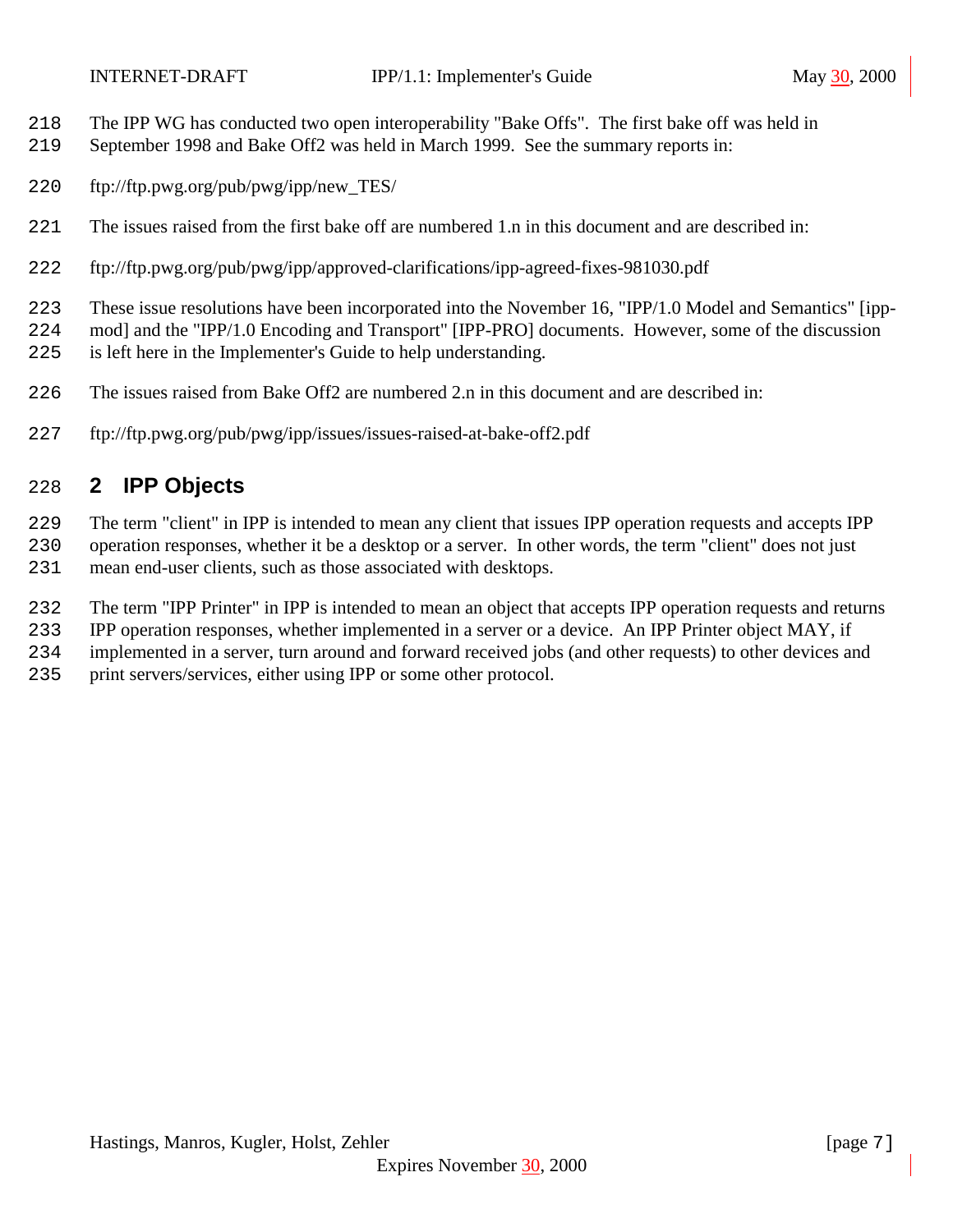# <span id="page-7-0"></span>236 **3 IPP Operations**

237 This section corresponds to Section 3 "IPP Operations" in the IPP/1.1 Model and Semantics document 238 [IPP-MOD].

- 239 3.1 Common Semantics
- 240 This section discusses semantics common to all operations.
- 241 3.1.1 Summary of Operation Attributes
- 242 Legend for the following table:
- 243 R indicates a REQUIRED operation that MUST be supported by the IPP object (Printer or Job). For
- 244 attributes, R indicates that the attribute MUST be supported by the IPP object supports the associated 245 operation.
- 246 O indicates an OPTIONAL operation or attribute that MAY be supported by the IPP object (Printer or Job).
- 247 + indicates that this is not an IPP/1.0 feature, but is only a part of IPP/1.1 and future versions of IPP.
- 

248 **Table 1 - Summary of Printer operation attributes that sender MUST supply**

|                                                                |                                                             | Printer Operations          |                             |                                         |                       |                                                                          |                       |  |  |  |
|----------------------------------------------------------------|-------------------------------------------------------------|-----------------------------|-----------------------------|-----------------------------------------|-----------------------|--------------------------------------------------------------------------|-----------------------|--|--|--|
|                                                                | Requests                                                    |                             |                             |                                         |                       |                                                                          | Respon                |  |  |  |
|                                                                |                                                             |                             |                             |                                         |                       |                                                                          | ses                   |  |  |  |
| Operation Attributes                                           | Print-Job,<br>Validate-<br>Job (R)                          | Prin<br>$t -$<br>URI<br>(0) | Crea<br>$te-$<br>Job<br>(0) | $Get-$<br>Printer-<br>Attribute<br>s(R) | $Get-$<br>Jobs<br>(R) | Pause-<br>Printer,<br>Resume-<br>Printer,<br>Purge-<br>Printer<br>$(0+)$ | A11<br>Operat<br>ions |  |  |  |
|                                                                | Operation parameters--REQUIRED to be supplied by the sender |                             |                             |                                         |                       |                                                                          |                       |  |  |  |
| operation-id                                                   | R                                                           | R.                          | R                           | R                                       | R.                    | $\mathsf{R}$                                                             |                       |  |  |  |
| status-code                                                    |                                                             |                             |                             |                                         |                       |                                                                          | $\mathsf{R}$          |  |  |  |
| request-id                                                     | R                                                           | R.                          | R.                          | R                                       | R                     | R                                                                        | R                     |  |  |  |
| version-number                                                 | R                                                           | R.                          | R.                          | R                                       | R                     | R                                                                        | R                     |  |  |  |
| Operation attributes--REQUIRED to be supplied by the sender    |                                                             |                             |                             |                                         |                       |                                                                          |                       |  |  |  |
| attributes-charset                                             | R                                                           | R                           | R.                          | R                                       | R                     | R                                                                        | $\mathsf{R}$          |  |  |  |
| attributes-natural-<br>language                                | R                                                           | R                           | R                           | R                                       | R                     | R                                                                        | R                     |  |  |  |
| document-uri                                                   |                                                             | $\mathsf{R}$                |                             |                                         |                       |                                                                          |                       |  |  |  |
| job-id*                                                        |                                                             |                             |                             |                                         |                       |                                                                          |                       |  |  |  |
| job-uri*                                                       |                                                             |                             |                             |                                         |                       |                                                                          |                       |  |  |  |
| last-document                                                  |                                                             |                             |                             |                                         |                       |                                                                          |                       |  |  |  |
| printer-uri                                                    | R                                                           | R                           | R                           | R                                       | R                     | R                                                                        |                       |  |  |  |
| Operation attributes--RECOMMENDED to be supplied by the sender |                                                             |                             |                             |                                         |                       |                                                                          |                       |  |  |  |
| iob-name                                                       | R                                                           | R                           | R.                          |                                         |                       |                                                                          |                       |  |  |  |
| requesting-user-name                                           | $\mathsf{R}$                                                | $\mathsf{R}$                | R                           | $\mathsf{R}$                            | R                     | $\mathsf{R}$                                                             |                       |  |  |  |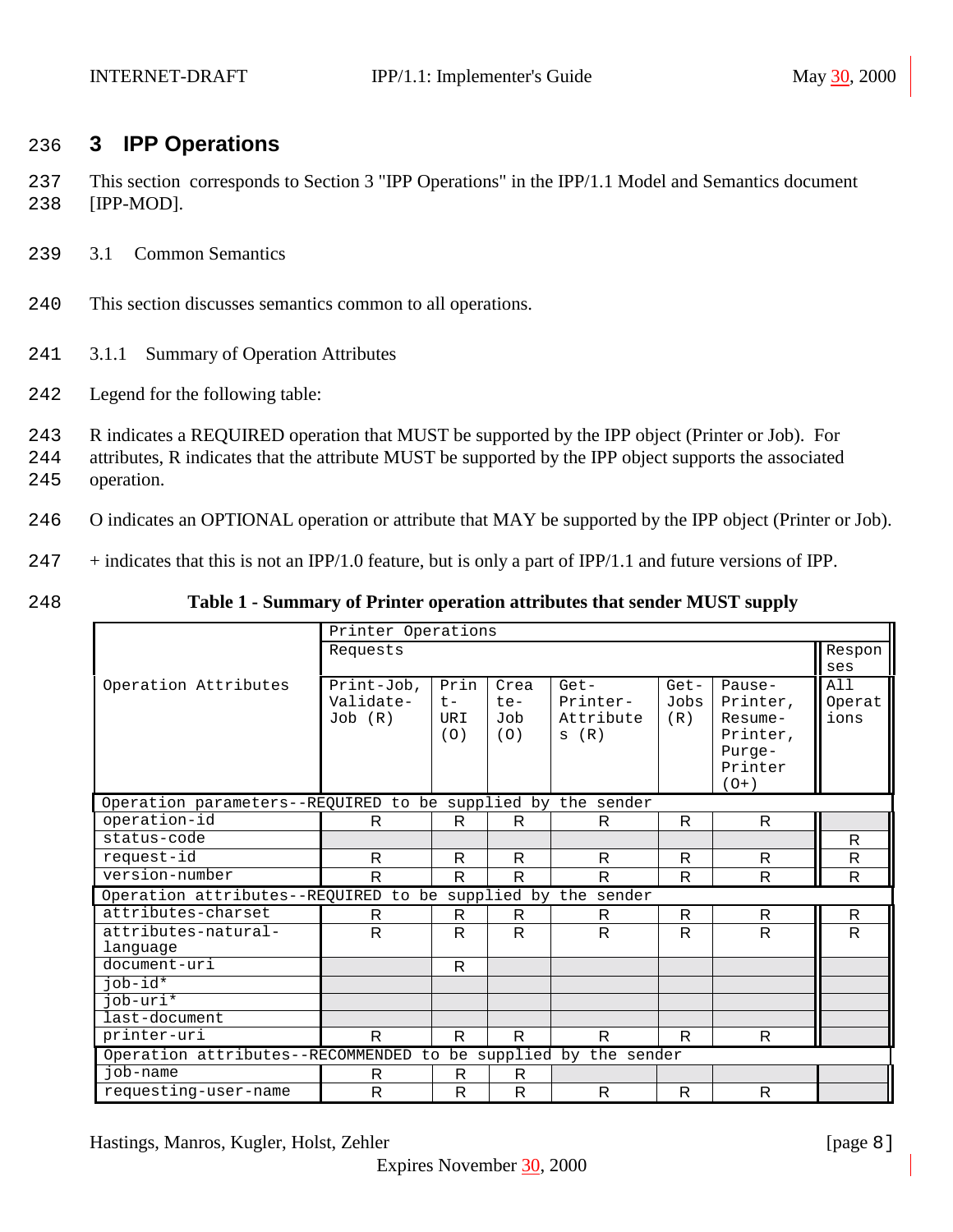### <span id="page-8-0"></span>250 **Table 2 - Summary of Printer operation attributes that sender MAY supply**

|                                                                                                                         | Printer Operations                             |                                  |                       |                                         |                       |                                                                          |                       |
|-------------------------------------------------------------------------------------------------------------------------|------------------------------------------------|----------------------------------|-----------------------|-----------------------------------------|-----------------------|--------------------------------------------------------------------------|-----------------------|
|                                                                                                                         | Requests                                       |                                  |                       |                                         |                       |                                                                          | Respon                |
|                                                                                                                         |                                                |                                  |                       |                                         |                       |                                                                          | ses                   |
| Operation Attributes                                                                                                    | $Print-$<br>Job,<br>Validat<br>$e$ -Job<br>(R) | Print<br>$- \mathrm{URI}$<br>(O) | Creat<br>e-Job<br>(O) | $Get-$<br>Printer-<br>Attribut<br>es(R) | $Get-$<br>Jobs<br>(R) | Pause-<br>Printer,<br>Resume-<br>Printer,<br>Purge-<br>Printer<br>$(0+)$ | A11<br>Operat<br>ions |
| Operation attributes--OPTIONAL to be supplied by the sender                                                             |                                                |                                  |                       |                                         |                       |                                                                          |                       |
| status-message                                                                                                          |                                                |                                  |                       |                                         |                       |                                                                          | O                     |
| detailed-status-message                                                                                                 |                                                |                                  |                       |                                         |                       |                                                                          | O                     |
| document-access-error                                                                                                   |                                                |                                  |                       |                                         |                       |                                                                          | $O^{**}$              |
| compression                                                                                                             | O                                              | O                                |                       |                                         |                       |                                                                          |                       |
| document-format                                                                                                         | $\overline{R}$                                 | R                                |                       | <b>RO</b>                               |                       |                                                                          |                       |
| document-name                                                                                                           | O                                              | $\overline{O}$                   |                       |                                         |                       |                                                                          |                       |
| document-natural-language                                                                                               | O                                              | $\overline{O}$                   |                       |                                         |                       |                                                                          |                       |
| ipp-attribute-fidelity                                                                                                  | $\mathsf{R}$                                   | R                                | R                     |                                         |                       |                                                                          |                       |
| job-impressions                                                                                                         | $\circ$                                        | $\circ$                          | O                     |                                         |                       |                                                                          |                       |
| job-k-octets                                                                                                            | $\circ$                                        | O                                | $\circ$               |                                         |                       |                                                                          |                       |
| job-media-sheets                                                                                                        | $\Omega$                                       | $\Omega$                         | $\Omega$              |                                         |                       |                                                                          |                       |
| limit                                                                                                                   |                                                |                                  |                       |                                         | $\mathsf{R}$          |                                                                          |                       |
| message                                                                                                                 |                                                |                                  |                       |                                         |                       |                                                                          |                       |
| my-jobs                                                                                                                 |                                                |                                  |                       |                                         | R.                    |                                                                          |                       |
| requested-attributes                                                                                                    |                                                |                                  |                       | $\mathsf{R}$                            | $\mathsf{R}$          |                                                                          |                       |
| which-jobs<br>$*$ $\blacksquare$ id $\blacksquare$ in DEOUIDED only if used together with "printer uri" to identify the |                                                |                                  |                       |                                         | R                     |                                                                          |                       |

\* "job-id" is REQUIRED only if used together with "printer-uri" to identify the target job; otherwise, "job-uri" is REQUIRED.

\*\* "document-access-error" applies to the Print-URI response only.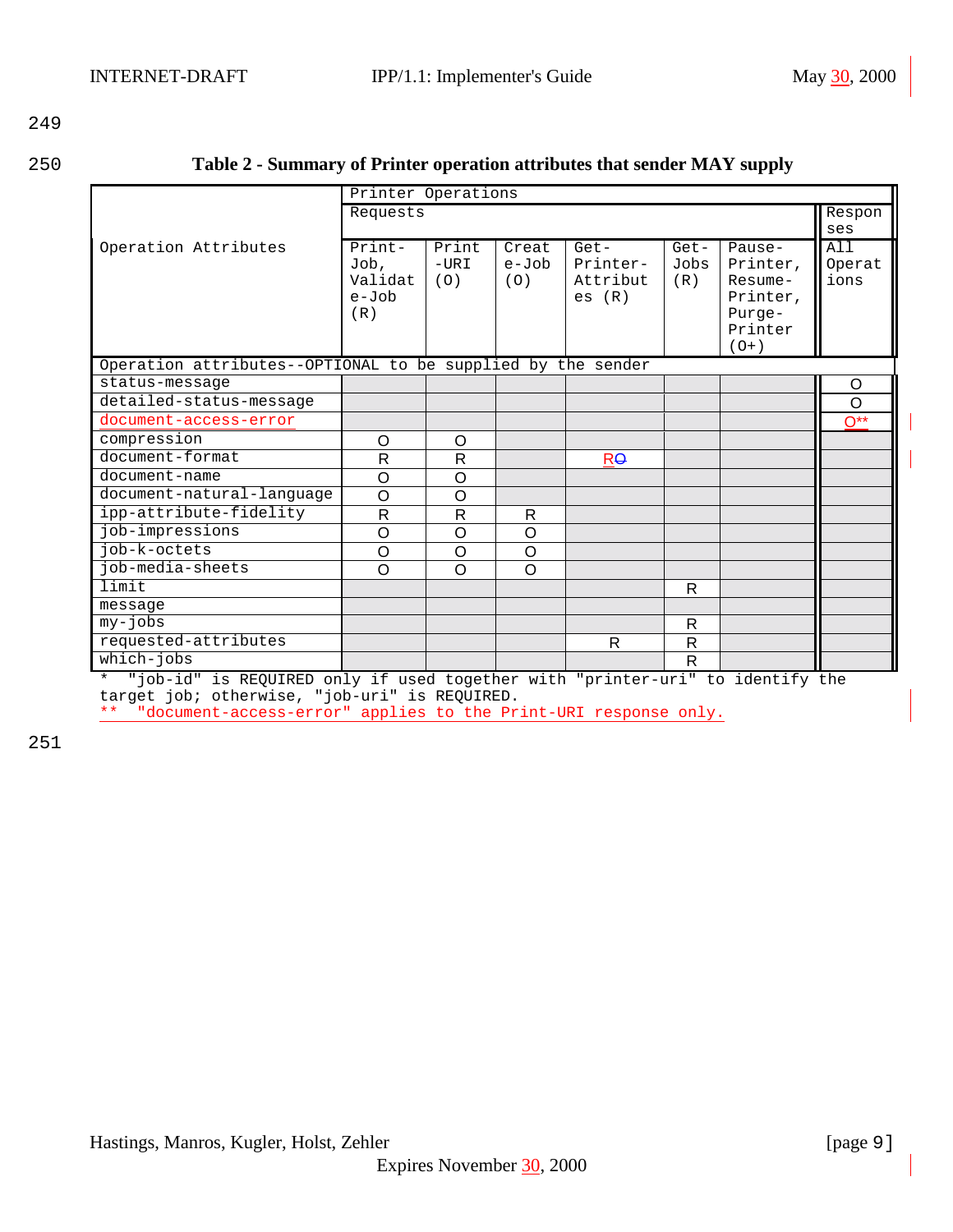## <span id="page-9-0"></span>253 **Table 3 - Summary of Job operation attributes that sender MUST supply**

|                                                                |                               | Job Operations      |                         |                                                   |                                                              |                       |  |  |
|----------------------------------------------------------------|-------------------------------|---------------------|-------------------------|---------------------------------------------------|--------------------------------------------------------------|-----------------------|--|--|
|                                                                | Requests                      |                     |                         |                                                   |                                                              | Responses             |  |  |
| Operation Attributes                                           | Send-<br>Documen<br>t.<br>(0) | Send-<br>URI<br>(O) | Cancel<br>$-Job$<br>(R) | Get-Job-<br>Attribut<br>$\mathsf{es}(\mathsf{R})$ | $Hold-Job,$<br>Release-<br>Job,<br>Restart-<br>Job<br>$(0+)$ | All<br>Operation<br>S |  |  |
| Operation parameters--REQUIRED to be supplied by the sender    |                               |                     |                         |                                                   |                                                              |                       |  |  |
| operation-id                                                   | R                             | R.                  | R                       | R                                                 | R                                                            |                       |  |  |
| status-code                                                    |                               |                     |                         |                                                   |                                                              | R                     |  |  |
| $request$ - $id$                                               | R                             | R                   | R                       | R                                                 | R                                                            | R                     |  |  |
| version-number                                                 | R                             | R                   | $\mathsf{R}$            | R                                                 | $\mathsf{R}$                                                 | $\mathsf{R}$          |  |  |
| Operation attributes--REQUIRED to be supplied by the sender    |                               |                     |                         |                                                   |                                                              |                       |  |  |
| attributes-charset                                             | R                             | R                   | R                       | R                                                 | R                                                            | R                     |  |  |
| attributes-natural-language                                    | R                             | $\mathsf{R}$        | R                       | R                                                 | R                                                            | $\mathsf{R}$          |  |  |
| document-uri                                                   |                               | R                   |                         |                                                   |                                                              |                       |  |  |
| $job-id*$                                                      | R                             | R                   | R                       | R                                                 | R.                                                           |                       |  |  |
| job-uri*                                                       | R                             | R                   | $\mathsf{R}$            | $\mathsf{R}$                                      | R                                                            |                       |  |  |
| last-document                                                  | R                             | $\mathsf{R}$        |                         |                                                   |                                                              |                       |  |  |
| printer-uri                                                    | R                             | R                   | R                       | R                                                 | R                                                            |                       |  |  |
| Operation attributes--RECOMMENDED to be supplied by the sender |                               |                     |                         |                                                   |                                                              |                       |  |  |
| job-name                                                       |                               |                     |                         |                                                   |                                                              |                       |  |  |
| requesting-user-name                                           | R                             | R                   | R                       | R                                                 | R                                                            |                       |  |  |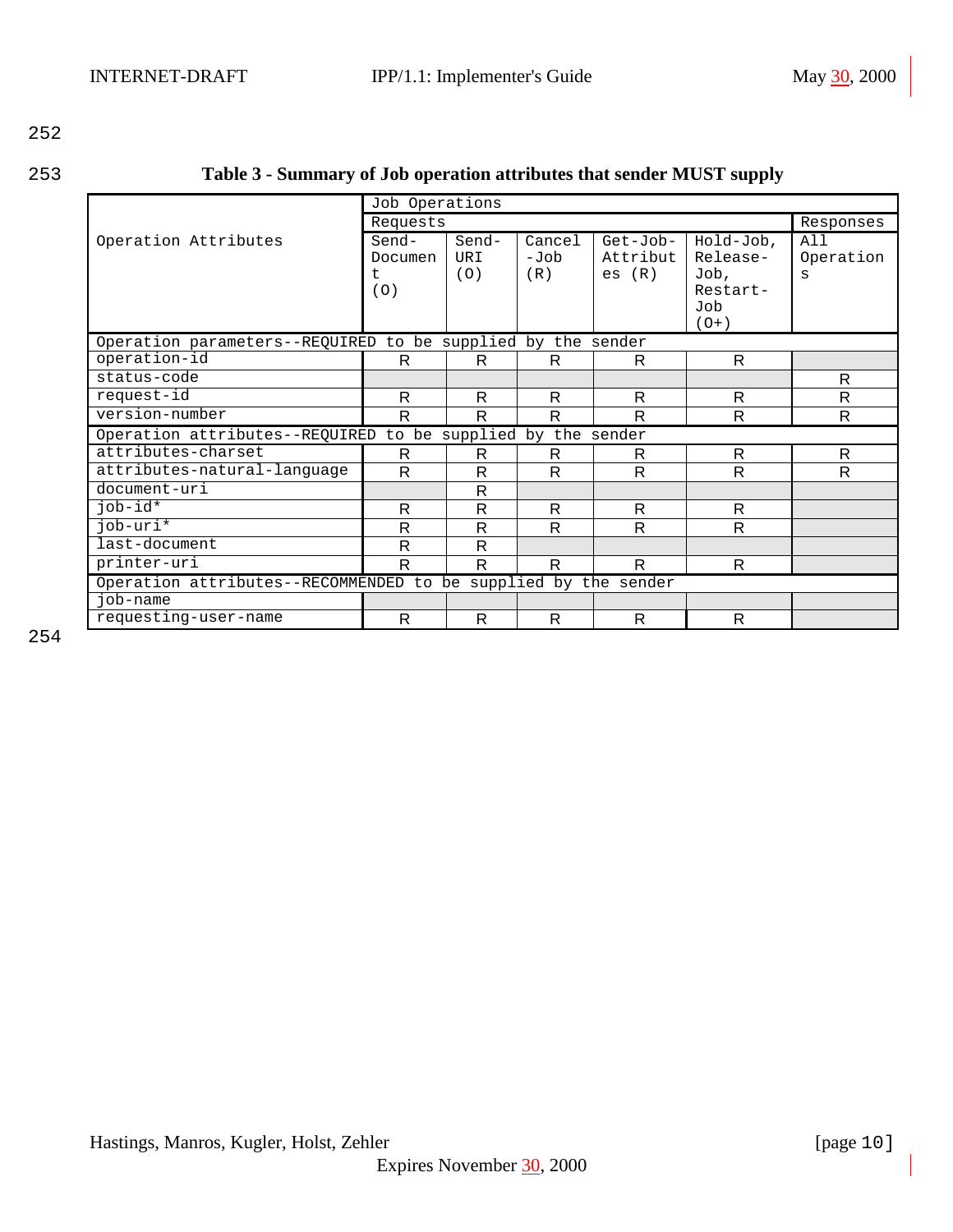### <span id="page-10-0"></span>256 **Table 4 - Summary of Job operation attributes that sender MAY supply**

|                                                             | Job Operations |          |          |         |          |          |                |
|-------------------------------------------------------------|----------------|----------|----------|---------|----------|----------|----------------|
|                                                             | Requests       |          |          |         |          |          | Respon         |
|                                                             |                |          |          |         |          |          | ses            |
| Operation Attributes                                        | Send-          | Send     | Cancel   | $Get-$  | $Hold-$  | Releas   | A11            |
|                                                             | Document       | $-URI$   | $-Job$   | $Job-$  | Job,     | e-Job    | Operat         |
|                                                             | (O)            | ( O )    | (R)      | Attribu | Restart  | $(O+ )$  | ions           |
|                                                             |                |          |          | tes (R) | $-Job$   |          |                |
|                                                             |                |          |          |         | $(O+ )$  |          |                |
| Operation attributes--OPTIONAL to be supplied by the sender |                |          |          |         |          |          |                |
| status-message                                              |                |          |          |         |          |          | O              |
| detailed-status-message                                     |                |          |          |         |          |          | $\Omega$       |
| document-access-error                                       |                |          |          |         |          |          | $\bigcap^{**}$ |
| compression                                                 | O              | O        |          |         |          |          |                |
| document-format                                             | R              | R        |          |         |          |          |                |
| document-name                                               | O              | O        |          |         |          |          |                |
| document-natural-language                                   | O              | $\Omega$ |          |         |          |          |                |
| ipp-attribute-fidelity                                      |                |          |          |         |          |          |                |
| job-impressions                                             |                |          |          |         |          |          |                |
| job-k-octets                                                |                |          |          |         |          |          |                |
| job-media-sheets                                            |                |          |          |         |          |          |                |
| limit                                                       |                |          |          |         |          |          |                |
| message                                                     |                |          | $\Omega$ |         | $\Omega$ | $\Omega$ |                |
| job-hold-until                                              |                |          |          |         | R        |          |                |
| my-jobs                                                     |                |          |          |         |          |          |                |
| requested-attributes                                        |                |          |          | R.      |          |          |                |
| which-jobs                                                  |                |          |          |         |          |          |                |

\* "job-id" is REQUIRED only if used together with "printer-uri" to identify the target job; otherwise, "job-uri" is REQUIRED.

\*\* "document-access-error" applies to the Send-URI operation only.

## 257 **Table 5 - Printer operation response attributes**

|                                  | Printer Operations                                                          |                        |                                                                              |                       |                                         |                       |                                                                          |  |  |
|----------------------------------|-----------------------------------------------------------------------------|------------------------|------------------------------------------------------------------------------|-----------------------|-----------------------------------------|-----------------------|--------------------------------------------------------------------------|--|--|
|                                  | Response                                                                    |                        |                                                                              |                       |                                         |                       |                                                                          |  |  |
| Operation<br>Attributes          | Print-Job<br>(R),Send-<br>Document<br>(0) <del>, Send-</del><br>$URI$ $(0)$ | Validate<br>$-Job (R)$ | Print<br>$-URI$<br>$(0)$ ,<br>$Sen\overline{d}$ -<br>URI<br>$\overline{(0)}$ | Create-<br>Job<br>(0) | $Get-$<br>Printer<br>Attribu<br>tes (R) | $Get-$<br>Jobs<br>(R) | Pause-<br>Printer,<br>Resume-<br>Printer,<br>Purge-<br>Printer<br>$(0+)$ |  |  |
| job-uri                          | R                                                                           |                        | $\mathbb{R}$                                                                 | R                     |                                         |                       |                                                                          |  |  |
| job-id                           | R                                                                           |                        | $\mathbb{R}$                                                                 | R                     |                                         |                       |                                                                          |  |  |
| job-state                        | $\mathbb R$                                                                 |                        | $\mathbb{R}$                                                                 | $\mathbb{R}$          |                                         |                       |                                                                          |  |  |
| job-state-reasons                | $R+$                                                                        |                        | $R+$                                                                         | $R+$                  |                                         |                       |                                                                          |  |  |
| $number-of-$<br>intervening-jobs | $\Omega$                                                                    |                        | $\circ$                                                                      | $\Omega$              |                                         |                       |                                                                          |  |  |
| document-access-<br>error+       |                                                                             |                        | $\Omega$                                                                     |                       |                                         |                       |                                                                          |  |  |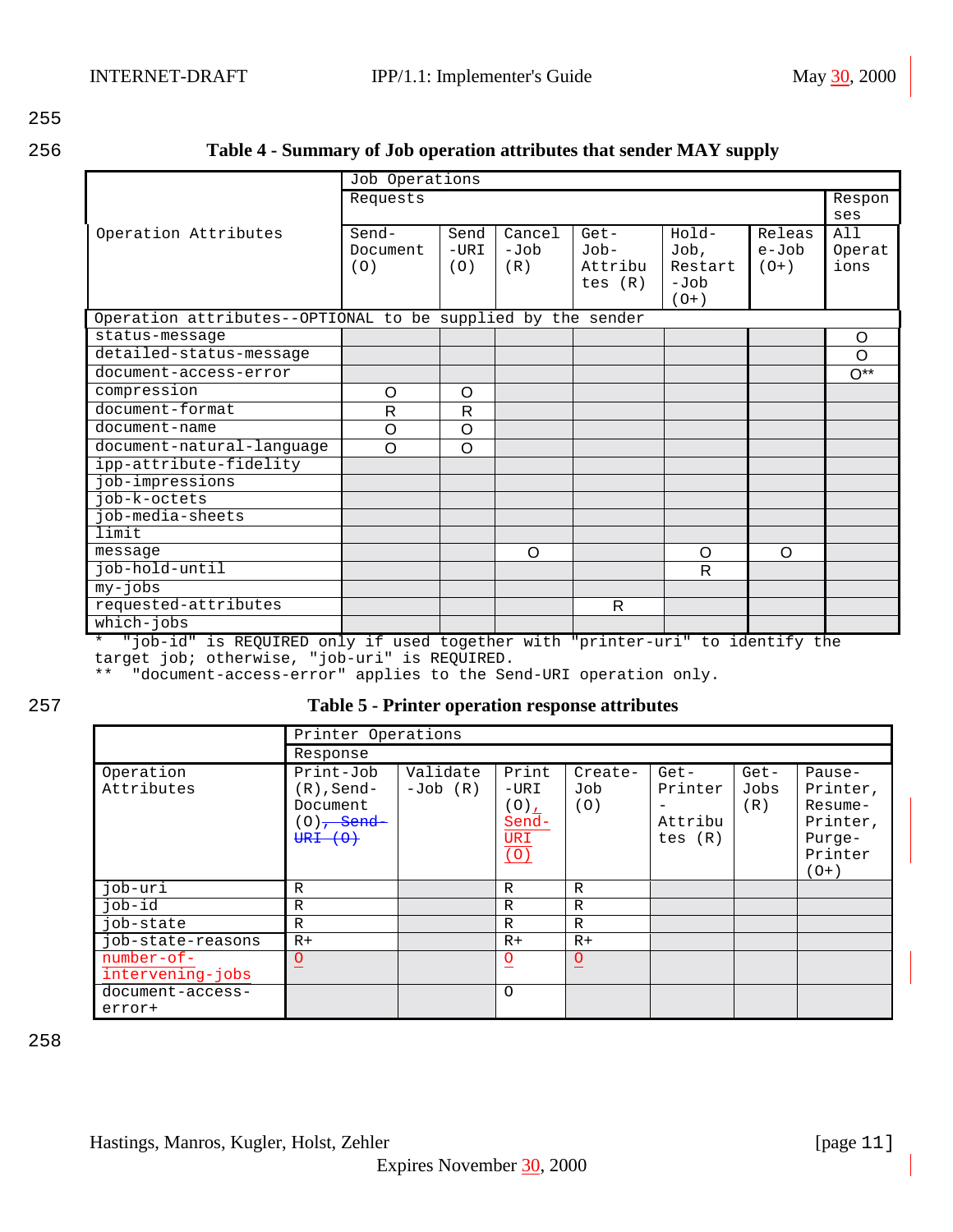## <span id="page-11-0"></span>3.1.2 Suggested Operation Processing Steps for IPP Objects

 This section suggests the steps and error checks that an IPP object MAY perform when processing requests and returning responses. An IPP object MAY perform some or all of the error checks. However, some implementations MAY choose to be more forgiving than the error checks shown here, in order to be able to accept requests from non-conforming clients. Not performing all of these error checks is a so-called "forgiving" implementation. On the other hand, clients that successfully submit requests to IPP objects that do perform all the error checks will be more likely to be able to interoperate with other IPP object implementations. Thus an implementer of an IPP object needs to decide whether to be a "forgiving" or a "strict" implementation. Therefore, the error status codes returned may differ between implementations. Consequentially, client SHOULD NOT expect exactly the error code processing described in this section.

- When an IPP object receives a request, the IPP object either accepts or rejects the request. In order to
- determine whether or not to accept or reject the request, the IPP object SHOULD execute the following
- steps. The order of the steps may be rearranged and/or combined, including making one or multiple passes
- over the request.
- A client MUST supply requests that would pass all of the error checks indicated here in order to be a
- conforming client. Therefore, a client SHOULD supply requests that are conforming, in order to avoid
- being rejected by some IPP object implementations and/or risking different semantics by different
- implementations of forgiving implementations. For example, a forgiving implementation that accepts
- multiple occurrences of the same attribute, rather than rejecting the request might use the first occurrences,
- while another might use the last occurrence. Thus such a non-conforming client would get different results
- from the two forgiving implementations.
- In the following, processing continues step by step until a "RETURNS the xxx status code …" statement is encountered. Error returns are indicated by the verb: "REJECTS". Since clients have difficulty getting the
- status code before sending all of the document data in a Print-Job request, clients SHOULD use the
- Validate-Job operation before sending large documents to be printed, in order to validate whether the IPP
- Printer will accept the job or not.
- It is assumed that security authentication and authorization has already taken place at a lower layer.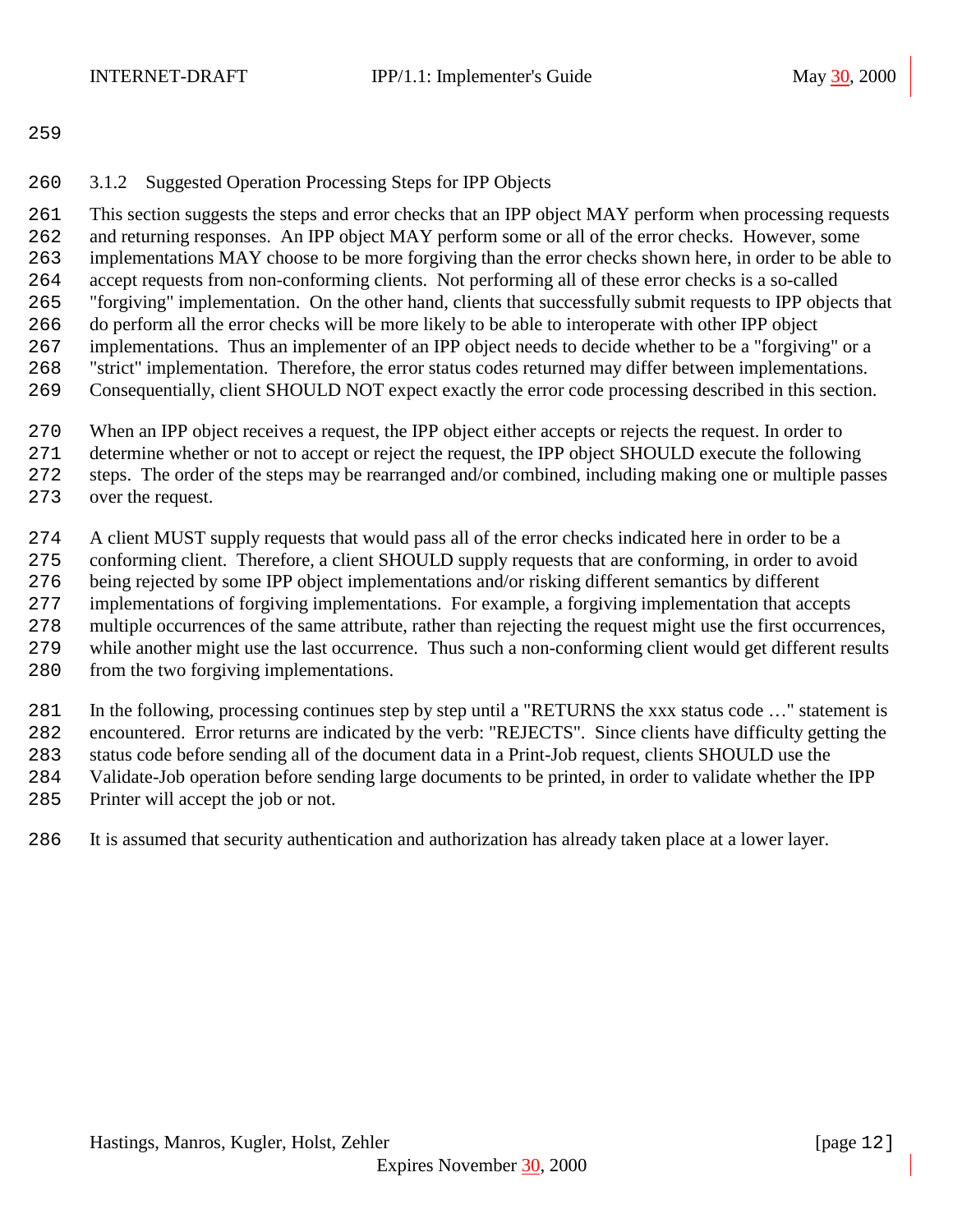<span id="page-12-0"></span>

#### 3.1.2.1 Suggested Operation Processing Steps for all Operations

 This section is intended to apply to all operations. The next section contains the additional steps for the Print-Job, Validate-Job, Print-URI, Create-Job, Send-Document, and Send-URI operations that create jobs, adds documents, and validates jobs.

 IIG Sect # Flow IPP error status codes ---------- ---- ---------------------- | v err 3.1.2.1.1 <Validate version> --> server-error-version-not-supported ok| v err [3.1.2.1.2](#page-13-0) <Validate operation> --> server-error-operation-not-supported ok| v err [3.1.2.1.4.1-](#page-14-0) <Validate presence> --> client-error-bad-request [3.1.2.1.4.2](#page-14-0) <of attributes> ok| v err [3.1.2.1.4.3](#page-15-0) <Validate presence> --> client-error-bad-request 306 <of operation attr> ok| v err [3.1.2.1.5](#page-21-0) <Valied values of> --> client-error-bad-request <operation attrs> client-error-request-value-too-long <(length, tag, range,> <multi-value)> ok| v err [3.1.2.1.5](#page-21-0) <Validate values> --> client-error-bad-request <with supported values> client-error-charset-not-supported ok| client-error-attributes-or-values- | not-supported v err [3.1.2.1.6](#page-24-0) <Validate optionally> --> client-error-bad-request <operation attr> client-error-natural-language-not- ok| supported | client-error-request-value-too-long | client-error-attributes-or-values- v not-supported 

3.1.2.1.1 Validate version number

 Every request and every response contains the "version-number" attribute. The value of this attribute is the major and minor version number of the syntax and semantics that the client and IPP object is using, respectively. The "version-number" attribute remains in a fixed position across all future versions so that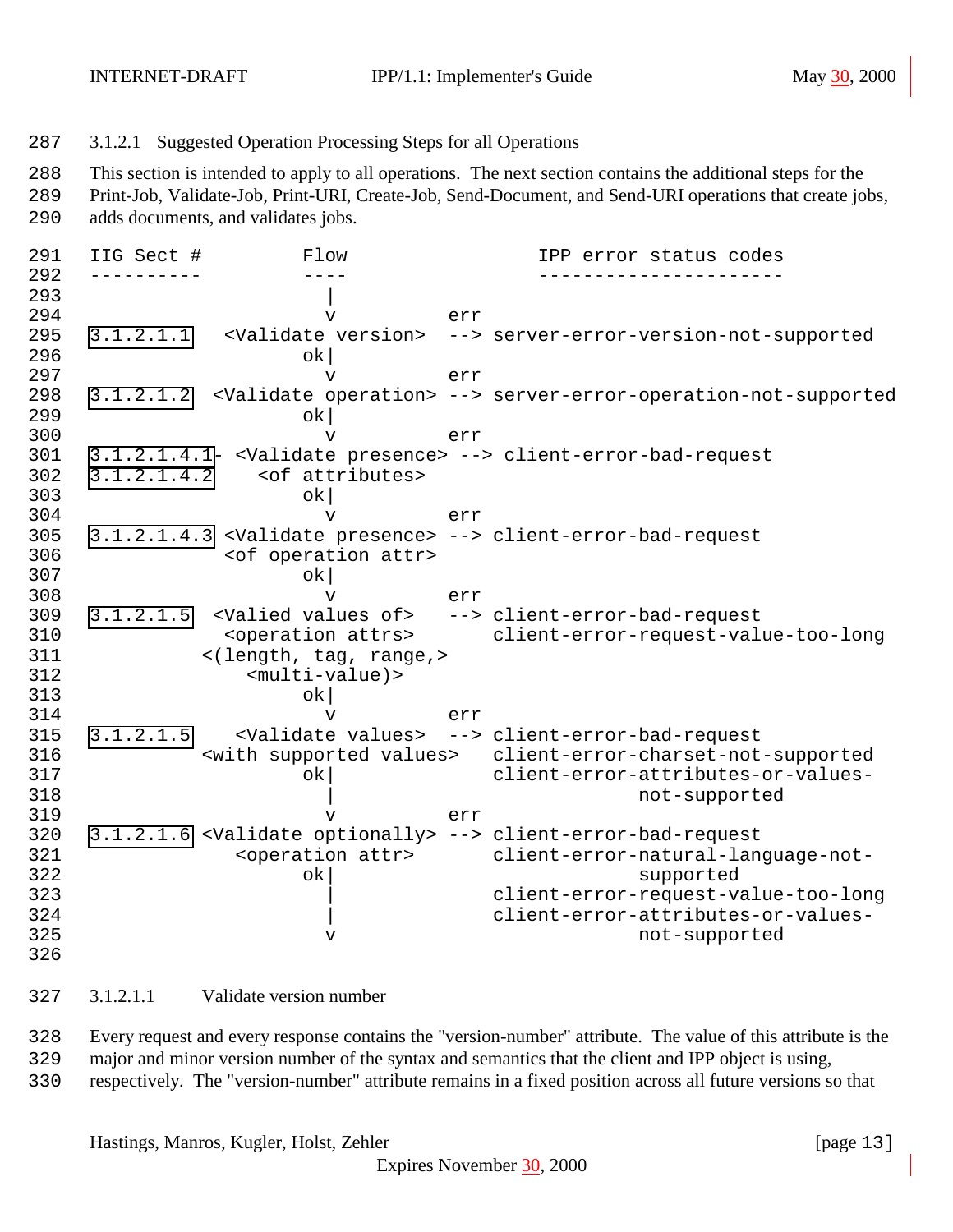<span id="page-13-0"></span>

- all clients and IPP object that support future versions can determine which version is being used. The IPP
- object checks to see if the major version number supplied in the request is supported. If not, the Printer
- object REJECTS the request and RETURNS the 'server-error-version-not-supported' status code in the
- response. The IPP object returns in the "version-number" response attribute the major and minor version
- for the error response. Thus the client can learn at least one major and minor version that the IPP object
- supports. The IPP object is encouraged to return the closest version number to the one supplied by the
- client.

The checking of the minor version number is implementation dependent, however if the client supplied

minor version is explicitly supported, the IPP object MUST respond using that identical minor version

- number. If the major version number matches, but the minor version number does not, the Printer
- SHOULD accept and attempt to process the request, or MAY reject the request and return the 'server-error-
- version-not-supported' status code. In all cases, the Printer MUST return the nearest version number that it supports. For example, suppose that an IPP/1.2 Printer supports versions '1.1' and '1.2'. The following
- responses are conforming:

| Client supplies | <b>Printer Accept Request?</b> | Printer returns |
|-----------------|--------------------------------|-----------------|
| 1.0             | yes (SHOULD)                   | 1.1             |
|                 | no (SHOULD NOT)                | 1.1             |
| 1.1             | yes (MUST)                     | 1.1             |
| 1.2             | yes (MUST)                     | 1.2             |
| 1.3             | yes (SHOULD)                   | 1.2             |
|                 | no (SHOULD NOT)                | 1.2             |

## **Table 6 - Examples of validating IPP version**

It is advantageous for Printers to support both IPP/1.1 and IPP/1.0, so that they can interoperate with either

 client implementations. Some implementations may allow an Administrator to explicitly disable support for one or the other by setting the "ipp-versions-supported" Printer description attribute.

 Likewise, it is advantageous for clients to support both versions to allow interoperability with new and legacy Printers.

3.1.2.1.2 Validate operation identifier

The Printer object checks to see if the "operation-id" attribute supplied by the client is supported as

indicated in the Printer object's "operations-supported" attribute. If not, the Printer REJECTS the request

and returns the 'server-error-operation-not-supported' status code in the response.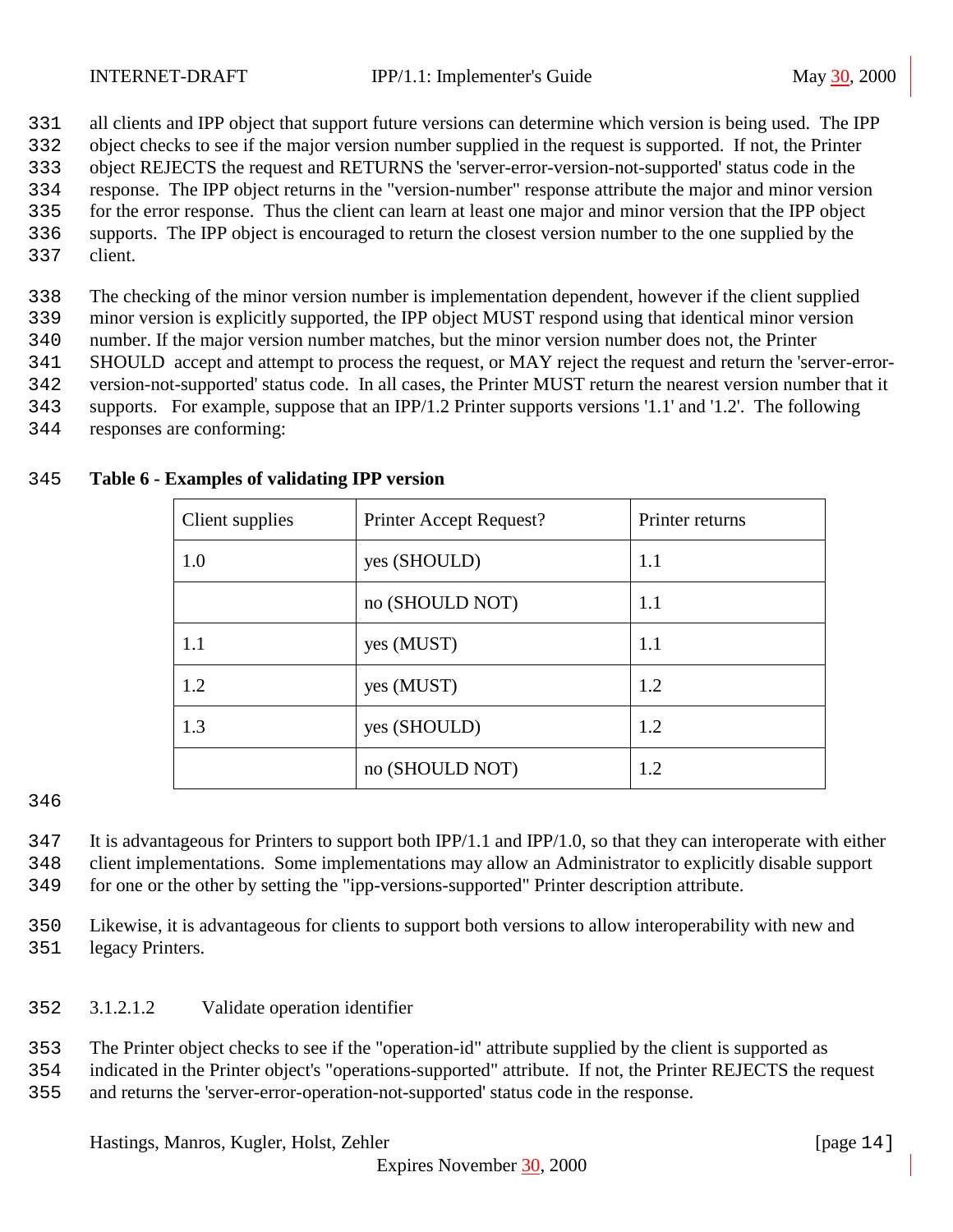- <span id="page-14-0"></span>3.1.2.1.3 Validate the request identifier
- The Printer object SHOULD NOT check to see if the "request-id" attribute supplied by the client is in
- range: between 1 and 2\*\*31 1 (inclusive), but copies all 32 bits.

 Note: The "version-number", "operation-id", and the "request-id" parameters are in fixed octet positions in the IPP/1.1 encoding. The "version-number" parameter will be the same fixed octet position in all versions of the protocol. These fields are validated before proceeding with the rest of the validation.

- 3.1.2.1.4 Validate attribute group and attribute presence and order
- The order of the following validation steps depends on implementation.
- 3.1.2.1.4.1 Validate the presence and order of attribute groups
- Client requests and IPP object responses contain attribute groups that Section 3 requires to be present and in

a specified order. An IPP object verifies that the attribute groups are present and in the correct order in

requests supplied by clients (attribute groups without an \* in the following tables).

 If an IPP object receives a request with (1) required attribute groups missing, or (2) the attributes groups are out of order, or (3) the groups are repeated, the IPP object REJECTS the request and RETURNS the 'client-

error-bad-request' status code. For example, it is an error for the Job Template Attributes group to occur

- before the Operation Attributes group, for the Operation Attributes group to be omitted, or for an attribute
- group to occur more than once, except in the Get-Jobs response.

Since this kind of attribute group error is most likely to be an error detected by a client developer rather

- than by a customer, the IPP object NEED NOT return an indication of which attribute group was in error in
- either the Unsupported Attributes group or the Status Message. Also, the IPP object NEED NOT find all
- attribute group errors before returning this error.
- 3.1.2.1.4.2 Ignore unknown attribute groups in the expected position
- Future attribute groups may be added to the specification at the end of requests just before the Document
- Content and at the end of response, except for the Get-Jobs response, where it maybe there or before the
- first job attributes returned. If an IPP object receives an unknown attribute group in these positions, it
- ignores the entire group, rather than returning an error, since that group may be a new group in a later minor
- version of the protocol that can be ignored. (If the new attribute group cannot be ignored without confusing
- the client, the major version number would have been increased in the protocol document and in the
- request). If the unknown group occurs in a different position, the IPP object REJECTS the request and
- RETURNS the 'client-error-bad-request' status code.
- Clients also ignore unknown attribute groups returned in a response.
- Note: By validating that requests are in the proper form, IPP objects force clients to use the proper form
- which, in turn, increases the chances that customers will be able to use such clients from multiple vendors
- with IPP objects from other vendors.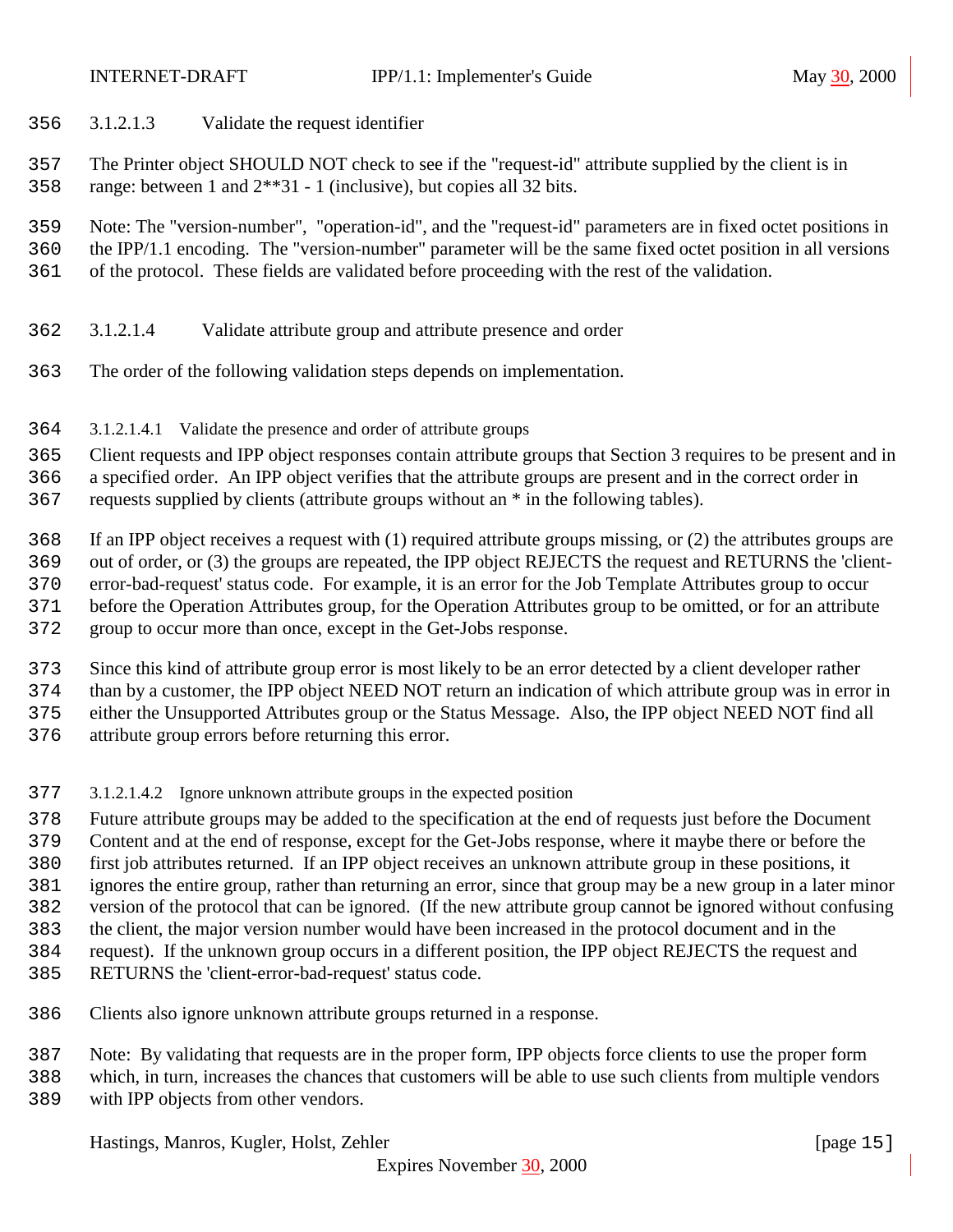<span id="page-15-0"></span>

3.1.2.1.4.3 Validate the presence of a single occurrence of required Operation attributes

Client requests and IPP object responses contain Operation attributes that [IPP-MOD] Section 3 requires to

be present. Attributes within a group may be in any order, except for the ordering of target, charset, and

natural languages attributes. These attributes MUST be first, and MUST be supplied in the following order:

charset, natural language, and then target. An IPP object verifies that the attributes that Section 4 requires to

- be supplied by the client have been supplied in the request (attributes without an \* in the following tables).
- An asterisk (\*) indicates groups and Operation attributes that the client may omit in a request or an IPP

object may omit in a response.

 If an IPP object receives a request with required attributes missing or repeated from a group or in the wrong position, the behavior of the IPP object is IMPLEMENTATION DEPENDENT. Some of the possible implementations are:

1. REJECTS the request and RETURNS the 'client-error-bad-request' status code

2. accepts the request and uses the first occurrence of the attribute no matter where it is

- 3. accepts the request and uses the last occurrence of the attribute no matter where it is
- 4. accept the request and assume some default value for the missing attribute

Therefore, client MUST send conforming requests, if they want to receive the same behavior from all IPP

object implementations. For example, it is an error for the "attributes-charset" or "attributes-natural-

language" attribute to be omitted in any operation request, or for an Operation attribute to be supplied in a

Job Template group or a Job Template attribute to be supplied in an Operation Attribute group in a create

request. It is also an error to supply the "attributes-charset" attribute twice.

Since these kinds of attribute errors are most likely to be detected by a client developer rather than by a

customer, the IPP object NEED NOT return an indication of which attribute was in error in either the

Unsupported Attributes group or the Status Message. Also, the IPP object NEED NOT find all attribute

errors before returning this error.

 The following tables list all the attributes for all the operations by attribute group in each request and each response. The order of the groups is the order that the client supplies the groups as specified in [IPP-MOD] Section 3. The order of the attributes within a group is arbitrary, except as noted for some of the special

operation attributes (charset, natural language, and target). The tables below use the following notation:

- R indicates a REQUIRED attribute or operation that an IPP object MUST support
- O indicates an OPTIONAL attribute or operation that an IPP object NEED NOT support
- \* indicates that a client MAY omit the attribute in a request and that an IPP object MAY omit the attribute in a response. The absence of an \* means that a client MUST supply the
- attribute in a request and an IPP object MUST supply the attribute in a response.
- + indicates that this is not a IPP/1.0 operation, but is only a part of IPP/1.1 and future versions of IPP.
- 

Operation Requests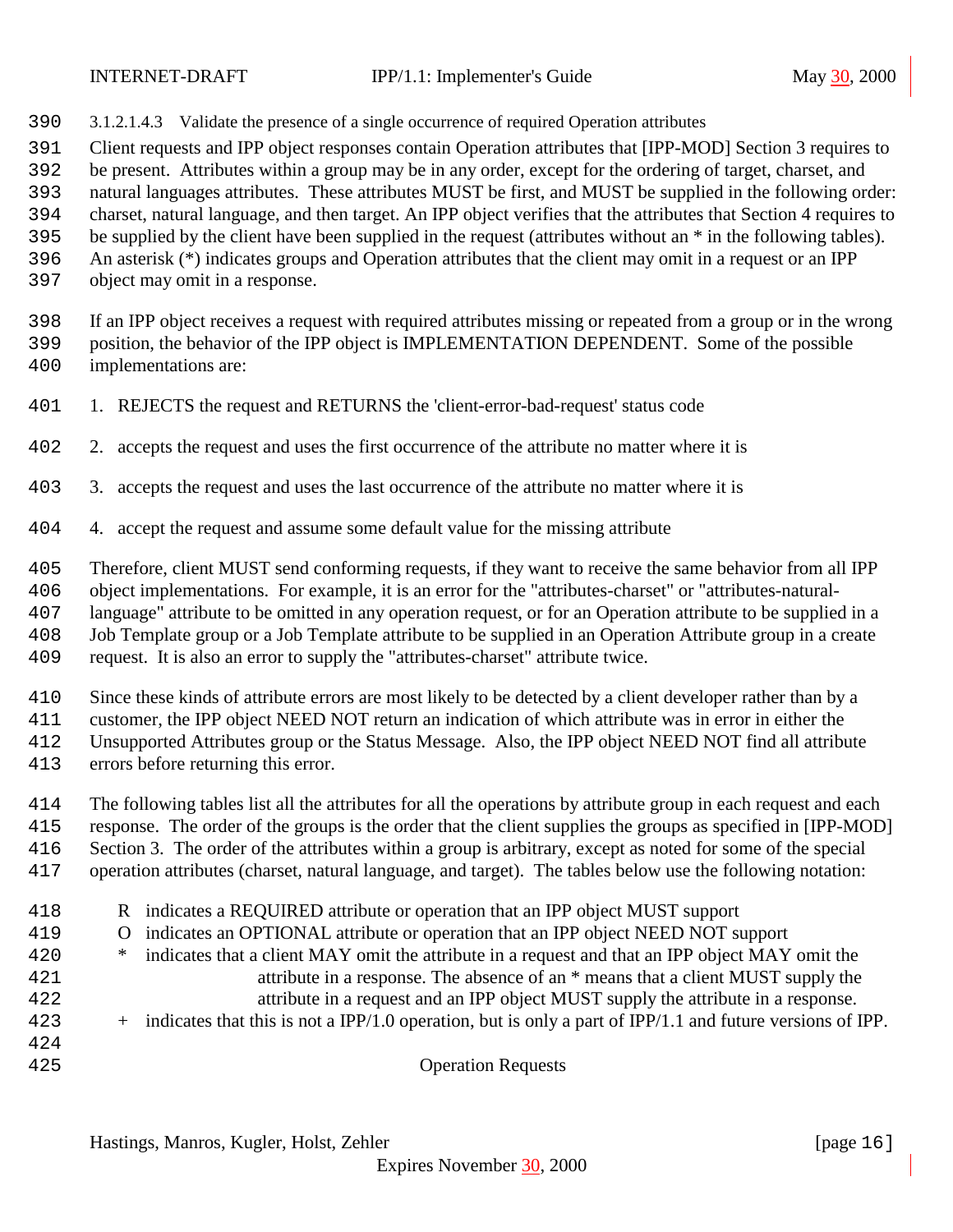```
426 The tables below show the attributes in their proper attribute groups for operation requests:
```

```
427 Note: All operation requests contain "version-number", "operation-id",
428 and "request-id" parameters.
429
430 Print-Job Request (R):
431 Group 1: Operation Attributes (R)
432 attributes-charset (R)<br>433 attributes-natural-lan
            attributes-natural-language (R)
434 printer-uri (R)
435 requesting-user-name (R*)
436 job-name (R*)
437 ipp-attribute-fidelity (R*)
438 document-name (R*)
439 document-format (R*)
440 document-natural-language (0*)<br>441 compression (0*)
            compression (O*)
442 job-k-octets (O*)
443 job-impressions (O*)
444 job-media-sheets (O*)
445 Group 2: Job Template Attributes (R*)
446 <Job Template attributes> (O*)
447 (see [IPP-MOD] Section 4.2)
448 Group 3: Document Content (R)
449 <document content>
450
451 Validate-Job Request (R):
452 Group 1: Operation Attributes (R)
453 attributes-charset (R)
454 attributes-natural-language (R)
455 printer-uri (R)
456 requesting-user-name (R*)
457 job-name (R*)
458 ipp-attribute-fidelity (R*)
459 document-name (R*)
460 document-format (R*)
461 document-natural-language (O*)
462 compression (O*)
463 job-k-octets (O*)
464 job-impressions (O*)
465 job-media-sheets (O*)
466 Group 2: Job Template Attributes (R*)
467 <Job Template attributes> (O*)
468 (see [IPP-MOD] Section 4.2)
469
470 Print-URI Request (O):
471 Group 1: Operation Attributes (R)
472 attributes-charset (R)
```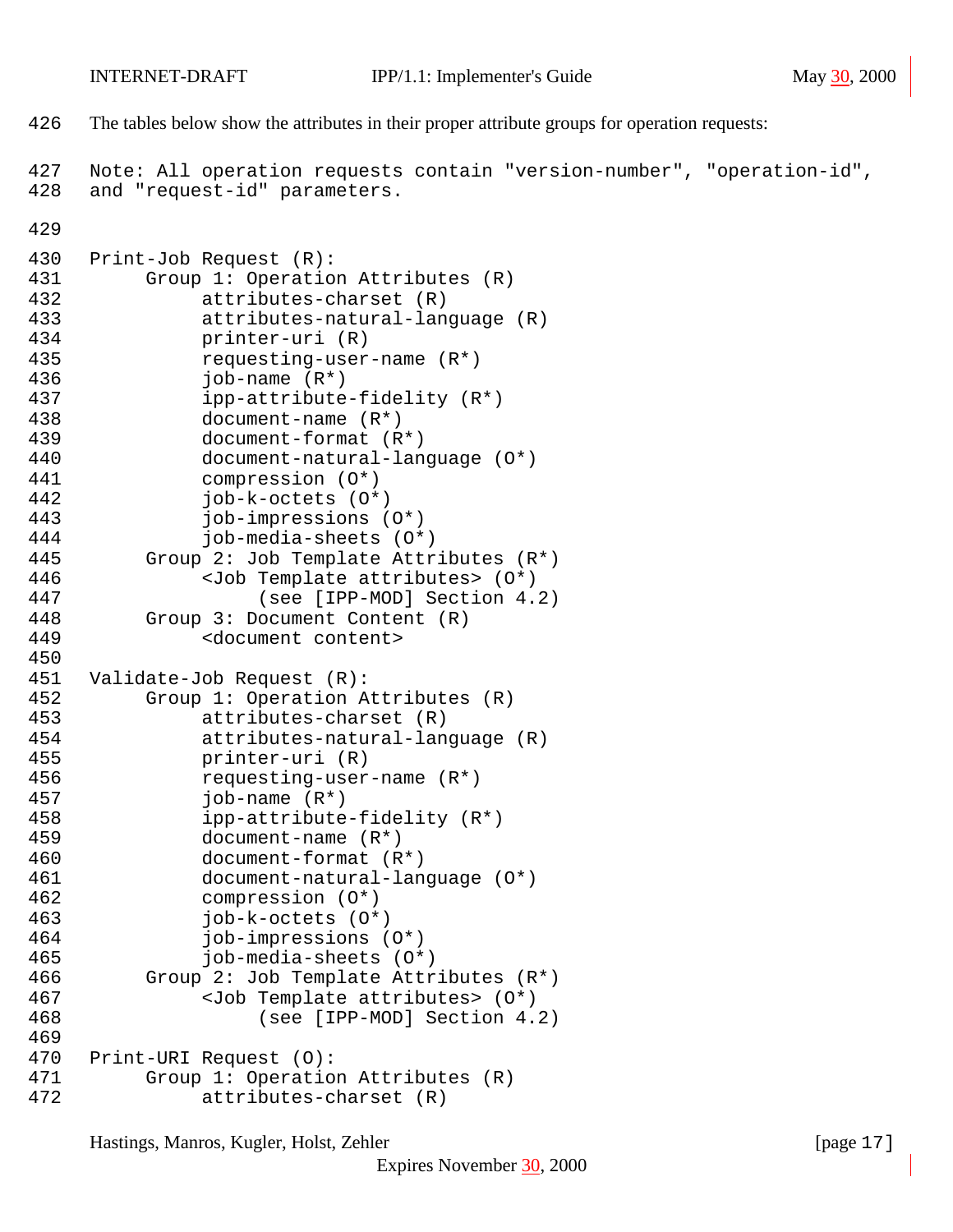```
473 attributes-natural-language (R)
474 printer-uri (R)
475 document-uri (R)
476 requesting-user-name (R*)
477 job-name (R*)
478 ipp-attribute-fidelity (R*)
479 document-name (R*)
480 document-format (R*)
481 document-natural-language (O*)
482 compression (O*)
483 job-k-octets (O*)
484 job-impressions (O*)
485 job-media-sheets (O*)
486 Group 2: Job Template Attributes (R*)
487 <Job Template attributes> (O*) (see
488 (see [IPP-MOD] Section 4.2)
489
490 Create-Job Request (O):
491 Group 1: Operation Attributes (R)
492 attributes-charset (R)
493 attributes-natural-language (R)
494 printer-uri (R)
495 requesting-user-name (R*)
496 job-name (R*)
497 ipp-attribute-fidelity (R*)
498 job-k-octets (O*)
499 job-impressions (O*)
500 job-media-sheets (O*)
501 Group 2: Job Template Attributes (R*)
502 <Job Template attributes> (0*) (see<br>503 (see [IPP-MOD] Section 4.2)
                (see [IPP-MOD] Section 4.2)
504
505 Get-Printer-Attributes Request (R):
506 Group 1: Operation Attributes (R)
507 attributes-charset (R)
508 attributes-natural-language (R)
509 printer-uri (R)
510 requesting-user-name (R*)
511 requested-attributes (R*)
512 document-format (R*)
513
514 Get-Jobs Request (R):
515 Group 1: Operation Attributes (R)
516 attributes-charset (R)
517 attributes-natural-language (R)
518 printer-uri (R)
519 requesting-user-name (R*)
520 limit (R*)
521 requested-attributes (R*)
```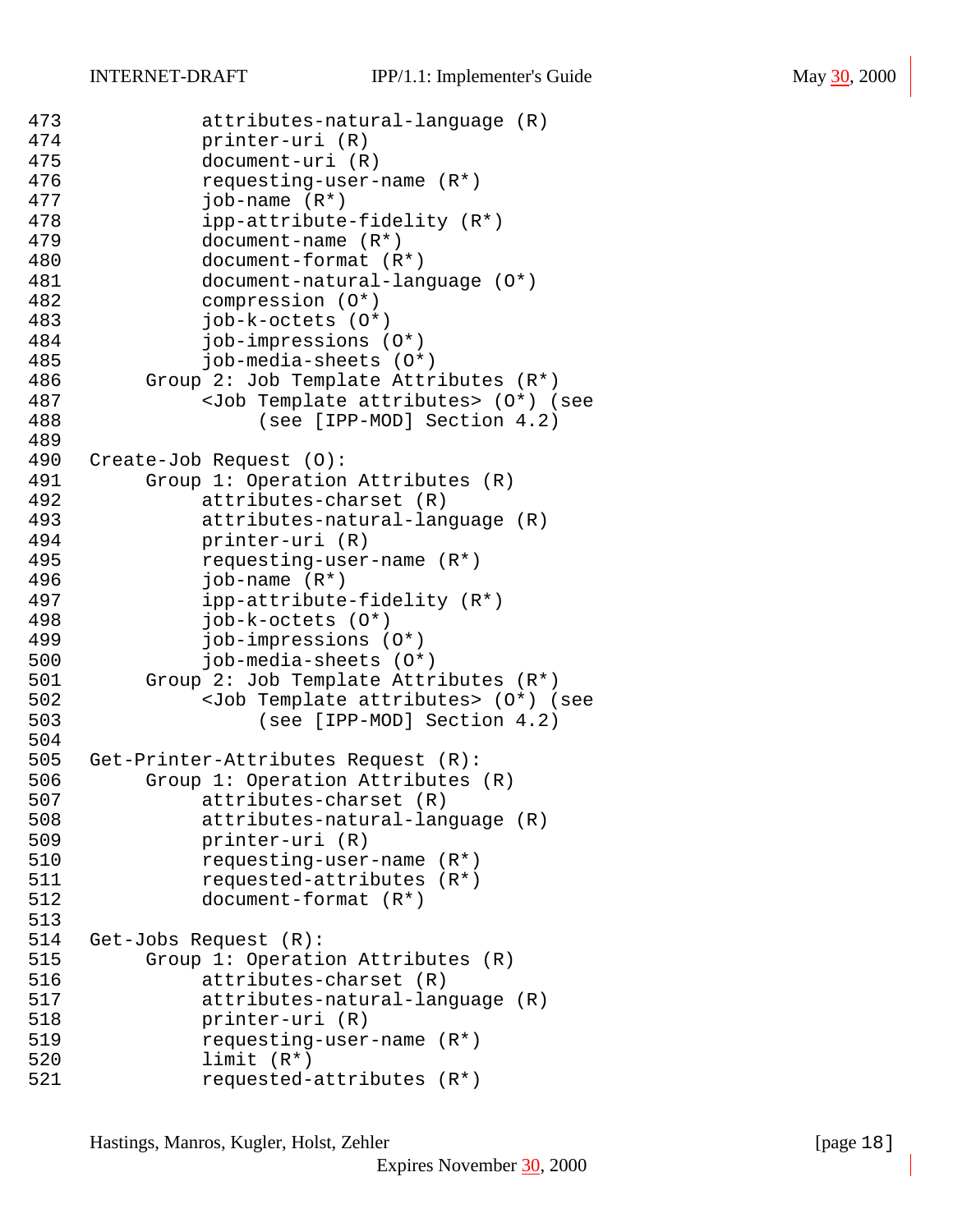```
522 which-jobs (R*)
523 my-jobs (R*)
524
525 Send-Document Request (O):
526 Group 1: Operation Attributes (R)
527 attributes-charset (R)
528 attributes-natural-language (R)
529 (printer-uri & job-id) | job-uri (R)
530 last-document (R)
531 requesting-user-name (R*)
532 document-name (R*)
533 document-format (R*)
534 document-natural-language (O*)
535 compression (O*)
536 Group 2: Document Content (R*)
537 <document content>
538
539 Send-URI Request (O):
540 Group 1: Operation Attributes (R)
541 attributes-charset (R)
542 attributes-natural-language (R)
543 (printer-uri & job-id) | job-uri (R)
544 last-document (R)
545 document-uri (R)
546 requesting-user-name (R*)
547 document-name (R*)
548 document-format (R*)
549 document-natural-language (O*)
550 compression (O*)
551
552 Cancel-Job Request (R):
553 Release-Job Request (O+):
554 Group 1: Operation Attributes (R)
555 attributes-charset (R)
556 attributes-natural-language (R)
557 (printer-uri & job-id) | job-uri (R)
558 requesting-user-name (R*)
559 message (O*)
560
561 Get-Job-Attributes Request (R):
562 Group 1: Operation Attributes (R)
563 attributes-charset (R)
564 attributes-natural-language (R)
565 (printer-uri & job-id) | job-uri (R)
566 requesting-user-name (R*)
567 requested-attributes (R*)
568
569 Pause-Printer Request (O+):
570 Resume-Printer Request (O+):
```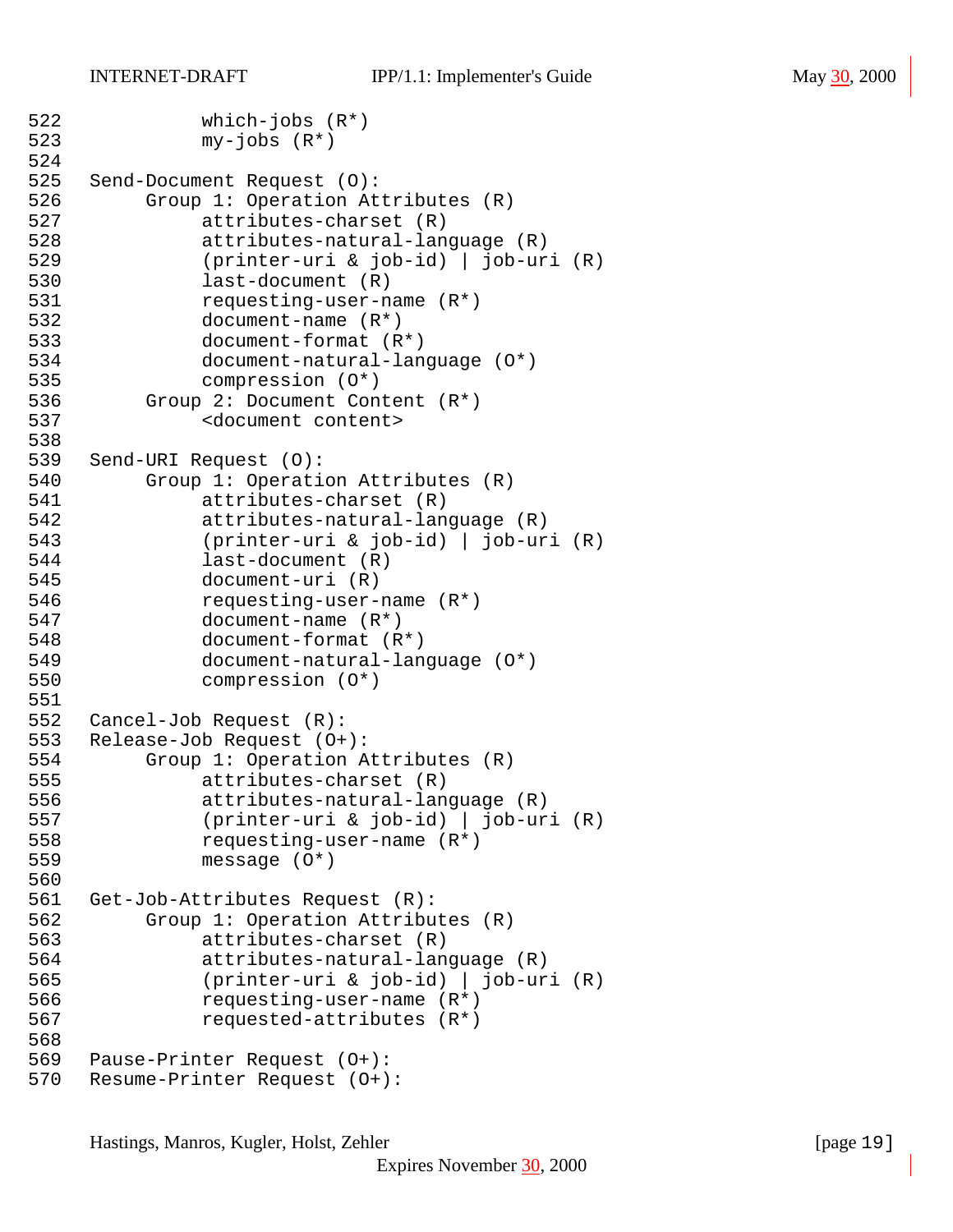```
571 Purge-Printer Request (O+):
572 Group 1: Operation Attributes (R)
573 attributes-charset (R)
574 attributes-natural-language (R)
575 printer-uri (R)
576 requesting-user-name (R*)
577
578 Hold-Job Request (O+):
579 Restart-Job Request (O+):
580 Group 1: Operation Attributes (R)
581 attributes-charset (R)
582 attributes-natural-language (R)
583 (printer-uri & job-id) | job-uri (R)
584 requesting-user-name (R*)
585 job-hold-until (R*)
586 message (O*)
587
588 Operation Responses
589 The tables below show the response attributes in their proper attribute groups for responses.
590 Note: All operation responses contain "version-number", "status-code",
591 and "request-id" parameters.
592
593 Print-Job Response (R):
594 Create-Job Response (O):
595 Send-Document Response (O):
596 Group 1: Operation Attributes (R)
597 attributes-charset (R)
598 attributes-natural-language (R)
599 status-message (O*)
600 detailed-status-message (O*)
601 Group 2: Unsupported Attributes (R*) (see Note 3)
602 <unsupported attributes> (R*)
603 Group 3: Job Object Attributes(R*) (see Note 2)
604 job-uri (R)
605 job-id (R)
606 job-state (R)
607 job-state-reasons (O* | R+)
608 job-state-message (O*)
609 number-of-intervening-jobs (O*)
610
611 Validate-Job Response (R):
612 Cancel-Job Response (R):
613 Hold-Job Response (O+):
614 Release-Job Response (O+):
615 Restart-Job Response (O+):
616 Group 1: Operation Attributes (R)
```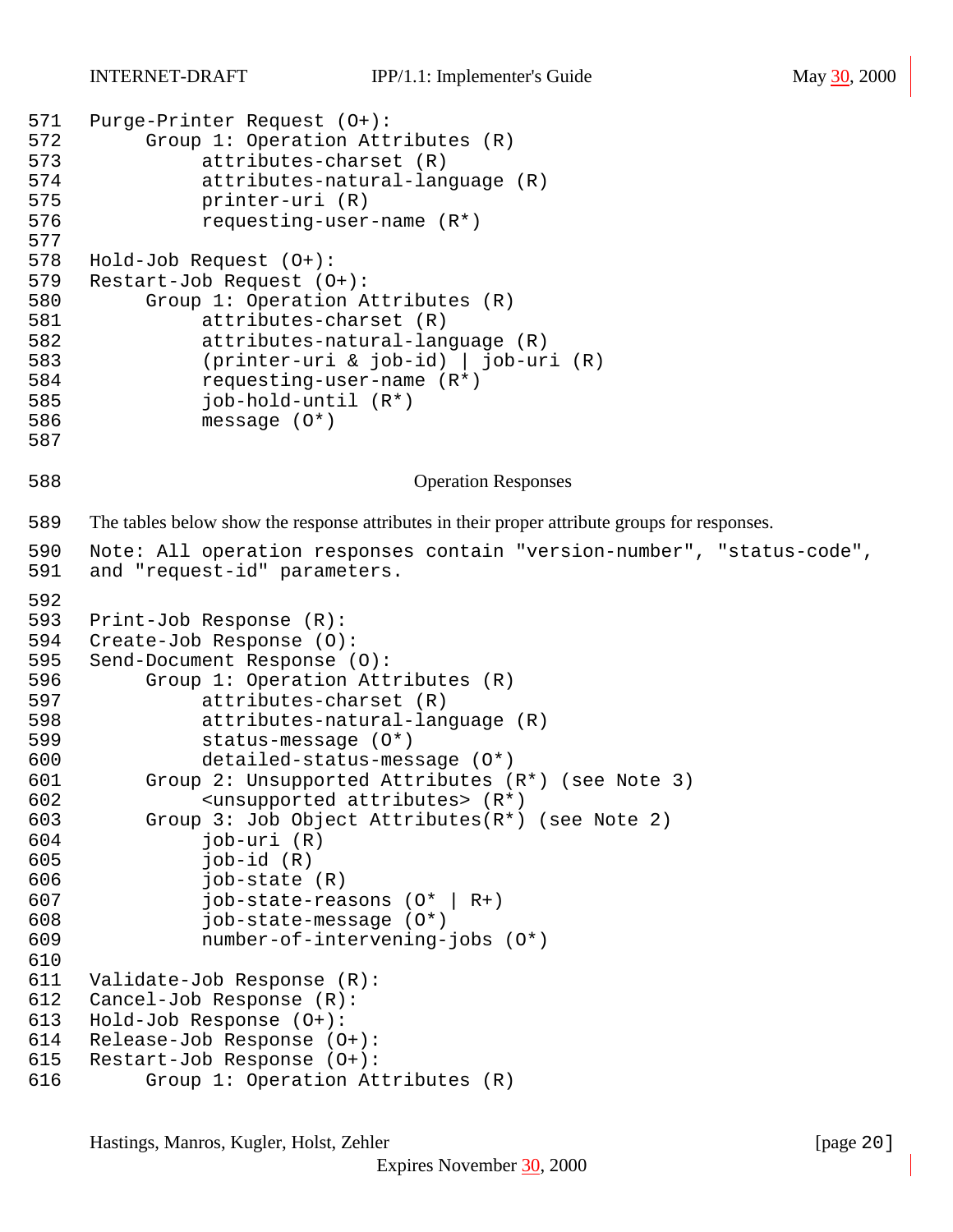```
617 attributes-charset (R)
618 attributes-natural-language (R)
619 status-message (O*)
620 detailed-status-message (O*)
621 Group 2: Unsupported Attributes (R*) (see Note 3)
622 <unsupported attributes> (R*)
623
624 Print-URI Response (O):
625 Send-URI Response (O):
626 Group 1: Operation Attributes (R)
627 attributes-charset (R)
628 attributes-natural-language (R)
629 status-message (O*)
630 detailed-status-message (O*)
631 document-access-error (O*)
632 Group 2: Unsupported Attributes (R*) (see Note 3)
633 <unsupported attributes> (R*)
634 Group 3: Job Object Attributes(R*) (see Note 2)
635 job-uri (R)
636 job-id (R)
637 job-state (R)
638 iob-state-reasons (0^* | R+)639 job-state-message (O*)
640 number-of-intervening-jobs (O*)
641
642 Get-Printer-Attributes Response (R):
643 Group 1: Operation Attributes (R)
644 attributes-charset (R)
645 attributes-natural-language (R)
646 status-message (O*)
647 detailed-status-message (O*)
648 Group 2: Unsupported Attributes (R*) (see Note 4)
649 <unsupported attributes> (R*)
650 Group 3: Printer Object Attributes(R*) (see Note 2)
651 <requested attributes> (R*)
652
653 Get-Jobs Response (R):
654 Group 1: Operation Attributes (R)
655 attributes-charset (R)
656 attributes-natural-language (R)
657 status-message (O*)
658 detailed-status-message (O*)
659 Group 2: Unsupported Attributes (R*) (see Note 4)
660 <unsupported attributes> (R*)
661 Group 3: Job Object Attributes(R*) (see Note 2, 5)
662 <requested attributes> (R*)
663
664 Get-Job-Attributes Response (R):
665 Group 1: Operation Attributes (R)
```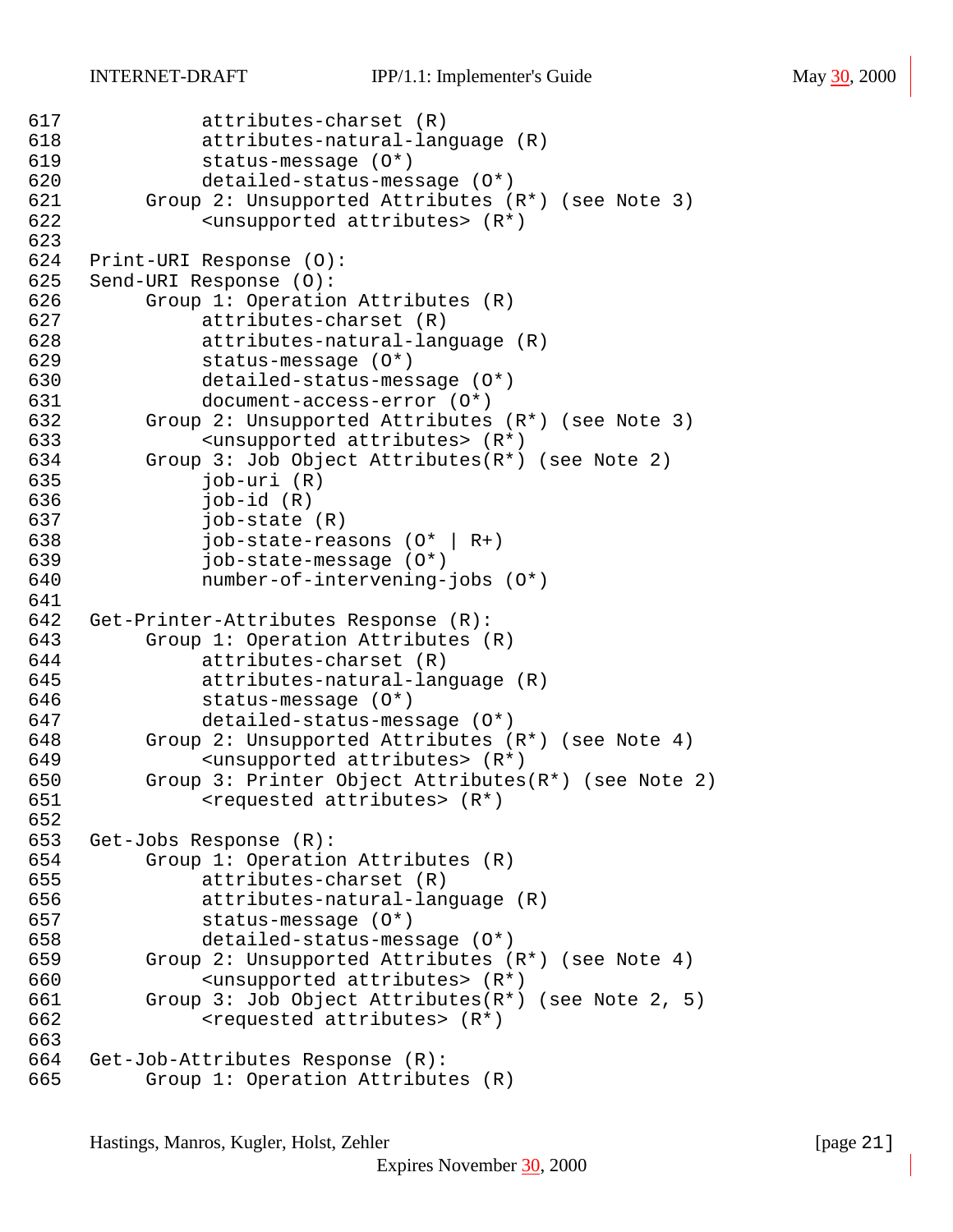<span id="page-21-0"></span>

| 666<br>667<br>668<br>669<br>670<br>671<br>672<br>673<br>674               | attributes-charset (R)<br>attributes-natural-language (R)<br>status-message (0*)<br>detailed-status-message (0*)<br>Group 2: Unsupported Attributes (R*) (see Note 4)<br><unsupported attributes=""> (R*)<br/>Group 3: Job Object Attributes(R*) (see Note 2)<br/><requested attributes=""> (R*)</requested></unsupported>                                    |
|---------------------------------------------------------------------------|---------------------------------------------------------------------------------------------------------------------------------------------------------------------------------------------------------------------------------------------------------------------------------------------------------------------------------------------------------------|
| 675<br>676<br>677<br>678<br>679<br>680<br>681<br>682<br>683<br>684<br>685 | Pause-Printer Response (0+):<br>Resume-Printer Response (0+):<br>Purge-Printer Response (0+):<br>Group 1: Operation Attributes (R)<br>attributes-charset (R)<br>attributes-natural-language (R)<br>status-message (0*)<br>detailed-status-message (0*)<br>Group 2: Unsupported Attributes (R*) (see Note 4)<br><unsupported attributes=""> (R*)</unsupported> |
| 686                                                                       | Note 2 - the Job Object Attributes and Printer Object Attributes are returned only if the IPP object returns                                                                                                                                                                                                                                                  |
| 687                                                                       | one of the success status codes.                                                                                                                                                                                                                                                                                                                              |
| 688                                                                       | Note 3 - the Unsupported Attributes Group is present only if the client included some Operation and/or Job                                                                                                                                                                                                                                                    |
| 689                                                                       | Template attributes or values that the Printer doesn't support whether a success or an error return.                                                                                                                                                                                                                                                          |
| 690                                                                       | Note 4 - the Unsupported Attributes Group is present only if the client included some Operation attributes                                                                                                                                                                                                                                                    |
| 691                                                                       | that the Printer doesn't support whether a success or an error return.                                                                                                                                                                                                                                                                                        |
| 692                                                                       | Note 5: for the Get-Jobs operation the response contains a separate Job Object Attributes group 3 to N                                                                                                                                                                                                                                                        |
| 693                                                                       | containing requested-attributes for each job object in the response.                                                                                                                                                                                                                                                                                          |
| 694                                                                       | Validate the values of the REQUIRED Operation attributes<br>3.1.2.1.5                                                                                                                                                                                                                                                                                         |
| 695                                                                       | An IPP object validates the values supplied by the client of the REQUIRED Operation attribute that the IPP                                                                                                                                                                                                                                                    |
| 696                                                                       | object MUST support. The next section specifies the validation of the values of the OPTIONAL Operation                                                                                                                                                                                                                                                        |
| 697                                                                       | attributes that IPP objects MAY support.                                                                                                                                                                                                                                                                                                                      |
| 698                                                                       | The IPP object performs the following syntactic validation checks of each Operation attribute value:                                                                                                                                                                                                                                                          |

 a) that the length of each Operation attribute value is correct for the attribute syntax tag supplied by the client according to [IPP-MOD] Section 4.1,

 b) that the attribute syntax tag is correct for that Operation attribute according to [IPP-MOD] Section 3,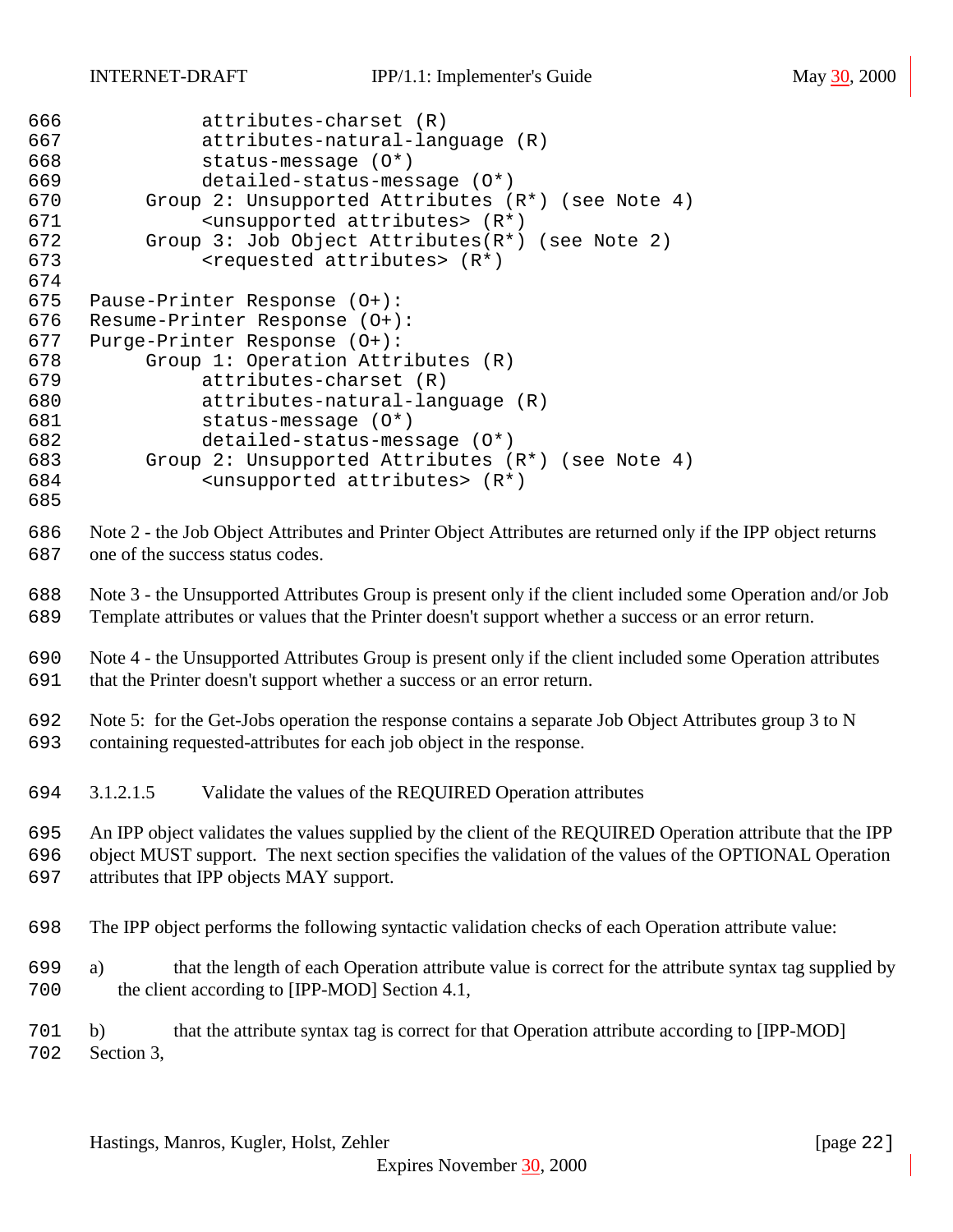c) that the value is in the range specified for that Operation attribute according to [IPP-MOD] Section 3,

 d) that multiple values are supplied by the client only for operation attributes that are multi-valued, i.e., that are 1setOf X according to [IPP-MOD] Section 3.

If any of these checks fail, the IPP object REJECTS the request and RETURNS the 'client-error-bad-

request' or the 'client-error-request-value-too-long' status code. Since such an error is most likely to be an

error detected by a client developer, rather than by an end-user, the IPP object NEED NOT return an

- indication of which attribute had the error in either the Unsupported Attributes Group or the Status Message. The description for each of these syntactic checks is explicitly expressed in the first IF statement
- in the following table.
- In addition, the IPP object checks each Operation attribute value against some Printer object attribute or
- some hard-coded value if there is no "xxx-supported" Printer object attribute defined. If its value is not

among those supported or is not in the range supported, then the IPP object REJECTS the request and

RETURNS the error status code indicated in the table by the second IF statement. If the value of the Printer

object's "xxx-supported" attribute is 'no-value' (because the system administrator hasn't configured a value),

- the check always fails.
- -----------------------------------------------

attributes-charset (charset)

IF NOT a single non-empty 'charset' value, REJECT/RETURN 'client-error-bad-request'.

- IF the value length is greater than 63 octets, REJECT/RETURN 'client-error-request-value-too-long'.
- IF NOT in the Printer object's "charset-supported" attribute, REJECT/RETURN "client-error-charset-not-supported".
- 
- attributes-natural-language(naturalLanguage)
- IF NOT a single non-empty 'naturalLanguage' value, REJECT/RETURN 'client-error-bad-request'.
- IF the value length is greater than 63 octets, REJECT/RETURN 'client-error-request-value-too-long'.
- ACCEPT the request even if not a member of the set in the Printer object's "generated-natural-language-supported" attribute. If the supplied value is not a member of the Printer object's "generated-natural-
- language-supported" attribute, use the Printer object's "natural-language-configured" value.
- 
- requesting-user-name
- IF NOT a single 'name' value, REJECT/RETURN 'client-error-bad-request'.
- IF the value length is greater than 255 octets, REJECT/RETURN 'client-error-request-value-too-long'.
- IF the IPP object can obtain a better-authenticated name, use it instead.
- 
- job-name(name)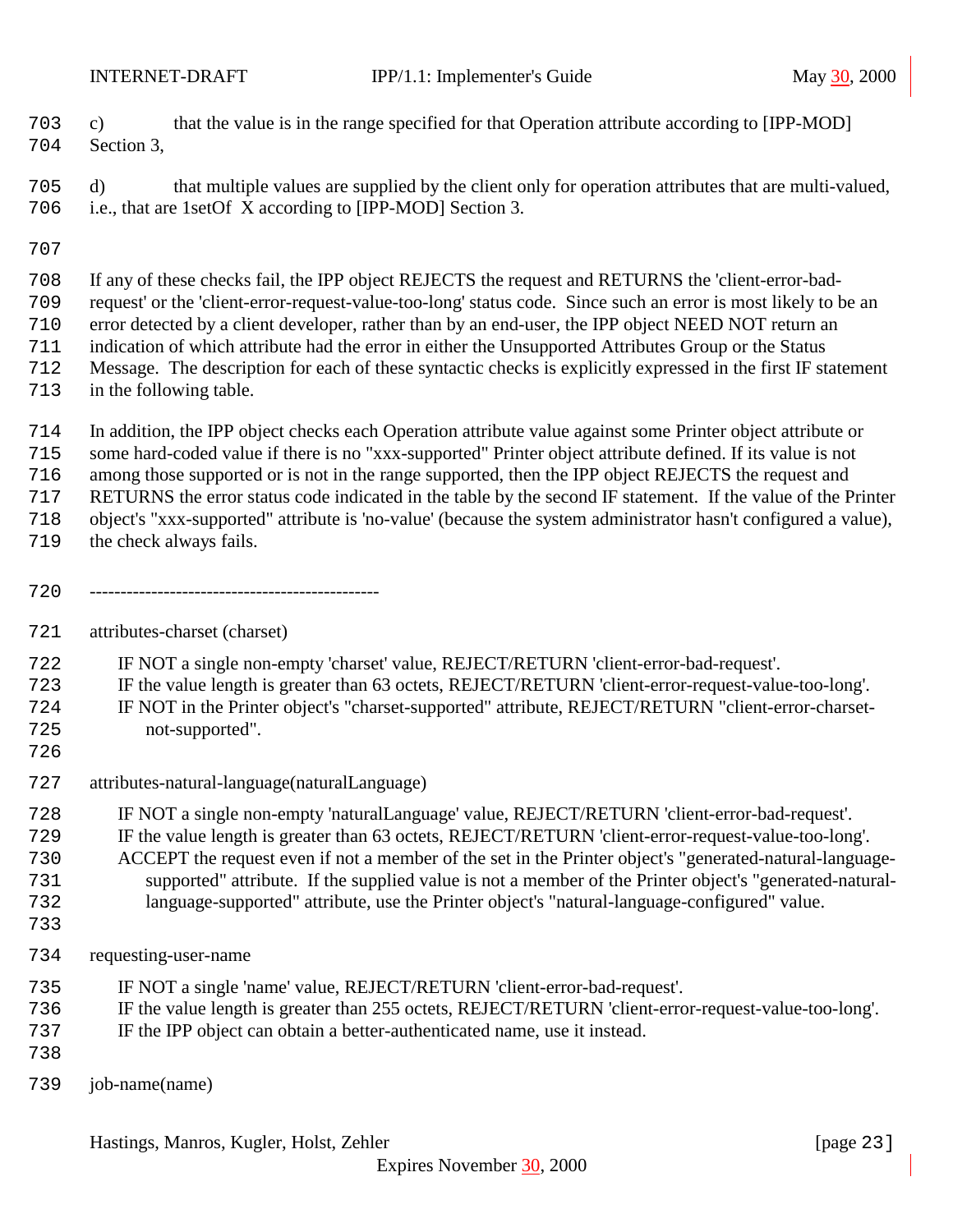| 740<br>741<br>742<br>743<br>744                      | IF NOT a single 'name' value, REJECT/RETURN 'client-error-bad-request'.<br>IF the value length is greater than 255 octets, REJECT/RETURN 'client-error-request-value-too-long'.<br>IF NOT supplied by the client, the Printer object creates a name from the document-name or document-<br>uri.                                                                                                                                                                                                                                                                                                                                                                                                                               |
|------------------------------------------------------|-------------------------------------------------------------------------------------------------------------------------------------------------------------------------------------------------------------------------------------------------------------------------------------------------------------------------------------------------------------------------------------------------------------------------------------------------------------------------------------------------------------------------------------------------------------------------------------------------------------------------------------------------------------------------------------------------------------------------------|
| 745                                                  | document-name (name)                                                                                                                                                                                                                                                                                                                                                                                                                                                                                                                                                                                                                                                                                                          |
| 746<br>747<br>748                                    | IF NOT a single 'name' value, REJECT/RETURN 'client-error-bad-request'.<br>IF the value length is greater than 255 octets, REJECT/RETURN 'client-error-request-value-too-long'.                                                                                                                                                                                                                                                                                                                                                                                                                                                                                                                                               |
| 749                                                  | ipp-attribute-fidelity (boolean)                                                                                                                                                                                                                                                                                                                                                                                                                                                                                                                                                                                                                                                                                              |
| 750<br>751<br>752<br>753<br>754                      | IF NEITHER a single 'true' NOR a single 'false' 'boolean' value, REJECT/RETURN 'client-error-bad-<br>request'.<br>IF the value length is NOT equal to 1 octet, REJECT/RETURN 'client-error-request-value-too-long'<br>IF NOT supplied by the client, the IPP object assumes the value 'false'.                                                                                                                                                                                                                                                                                                                                                                                                                                |
| 755                                                  | document-format (mimeMediaType)                                                                                                                                                                                                                                                                                                                                                                                                                                                                                                                                                                                                                                                                                               |
| 756<br>757<br>758<br>759<br>760<br>761<br>762        | IF NOT a single non-empty 'mimeMediaType' value, REJECT/RETURN 'client-error-bad-request'.<br>IF the value length is greater than 255 octets, REJECT/RETURN 'client-error-request-value-too-long'.<br>IF NOT in the Printer object's "document-format-supported" attribute, REJECT/RETURN 'client-error-<br>document-format-not-supported'<br>IF NOT supplied by the client, the IPP object assumes the value of the Printer object's "document-<br>format-default" attribute.                                                                                                                                                                                                                                                |
| 763                                                  | document-uri (uri)                                                                                                                                                                                                                                                                                                                                                                                                                                                                                                                                                                                                                                                                                                            |
| 764<br>765<br>766<br>767<br>768<br>769<br>770<br>771 | IF NOT a single non-empty 'uri' value, REJECT/RETURN 'client-error-bad-request'.<br>IF the value length is greater than 1023 octets, REJECT/RETURN 'client-error-request-value-too-long'.<br>IF the URI syntax is not valid, REJECT/RETURN 'client-error-bad-request'.<br>If the client-supplied URI scheme is not supported, i.e. the value is not in the Printer object's referenced-<br>uri-scheme-supported" attribute, the Printer object MUST reject the request and return the 'client-<br>error-uri-scheme-not-supported' status code. The Printer object MAY check to see if the document<br>exists and is accessible. If the document is not found or is not accessible, REJECT/RETURN<br>'client-error-not found'. |
| 772                                                  | last-document (boolean)                                                                                                                                                                                                                                                                                                                                                                                                                                                                                                                                                                                                                                                                                                       |
| 773<br>774<br>775<br>776                             | IF NEITHER a single 'true' NOR a single 'false' 'boolean' value, REJECT/RETURN 'client-error-bad-<br>request'.<br>IF the value length is NOT equal to 1 octet, REJECT/RETURN 'client-error-request-value-too-long'                                                                                                                                                                                                                                                                                                                                                                                                                                                                                                            |
| 777                                                  | job-id (integer(1:MAX))                                                                                                                                                                                                                                                                                                                                                                                                                                                                                                                                                                                                                                                                                                       |
| 778<br>779                                           | IF NOT an single 'integer' value equal to 4 octets AND in the range 1 to MAX, REJECT/RETURN<br>'client-error-bad-request'.                                                                                                                                                                                                                                                                                                                                                                                                                                                                                                                                                                                                    |
|                                                      | Hastings, Manros, Kugler, Holst, Zehler<br>[page $24$ ]                                                                                                                                                                                                                                                                                                                                                                                                                                                                                                                                                                                                                                                                       |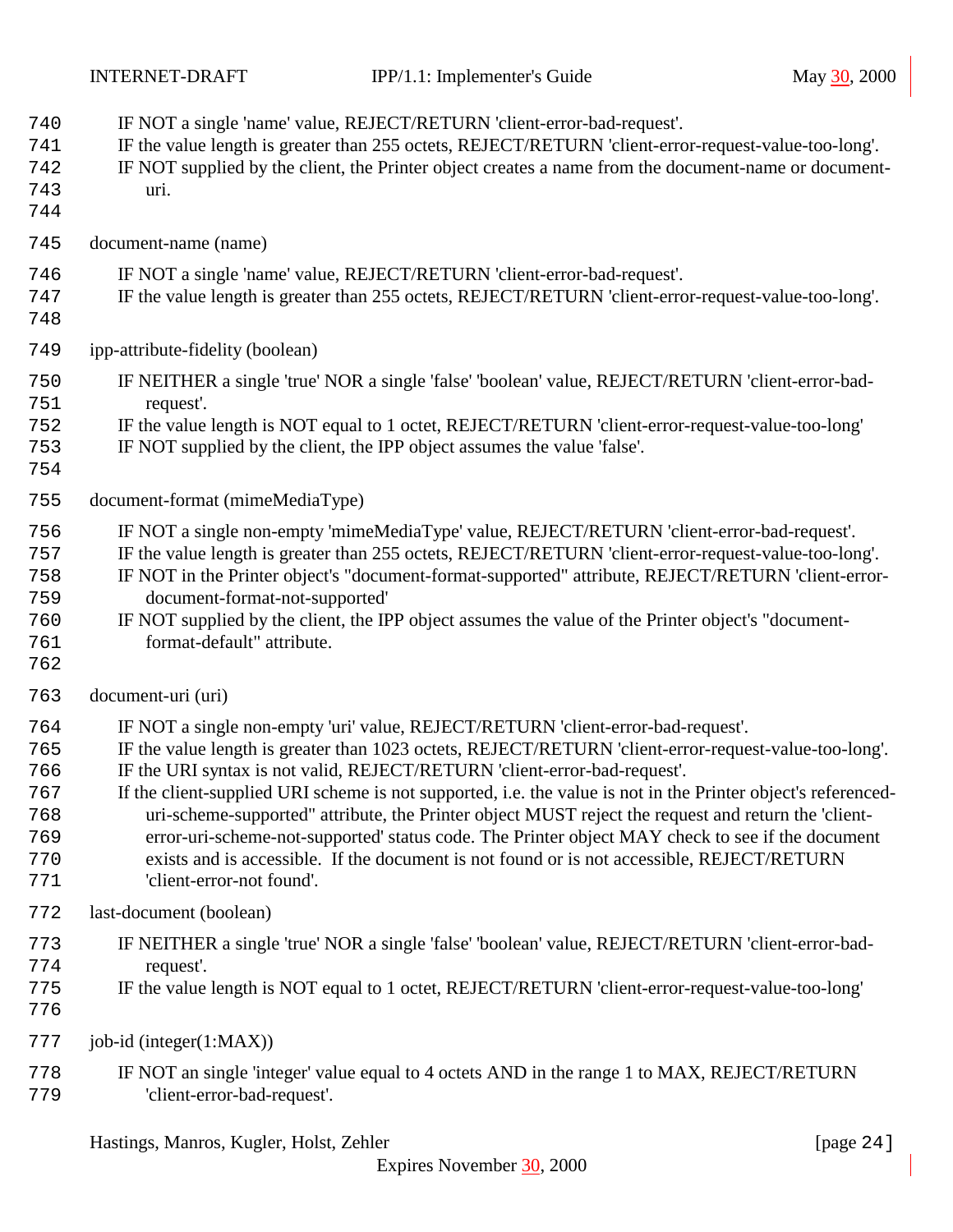<span id="page-24-0"></span>

- IF NOT a job-id of an existing Job object, REJECT/RETURN 'client-error-not-found' or 'client-error- gone' status code, if keep track of recently deleted jobs. requested-attributes (1setOf keyword) IF NOT one or more 'keyword' values, REJECT/RETURN 'client-error-bad-request'. IF the value length is greater than 255 octets, REJECT/RETURN 'client-error-request-value-too-long'. Ignore unsupported values, which are the keyword names of unsupported attributes. Don't bother to copy such requested (unsupported) attributes to the Unsupported Attribute response group since the response will not return them. which-jobs (type2 keyword) IF NOT a single 'keyword' value, REJECT/RETURN 'client-error-bad-request'. IF the value length is greater than 255 octets, REJECT/RETURN 'client-error-request-value-too-long'. IF NEITHER 'completed' NOR 'not-completed', copy the attribute and the unsupported value to the Unsupported Attributes response group and REJECT/RETURN 'client-error-attributes-or-values- not-supported'. Note: a Printer still supports the 'completed' value even if it keeps no completed/canceled/aborted jobs: by returning no jobs when so queried. IF NOT supplied by the client, the IPP object assumes the 'not-completed' value. my-jobs (boolean) IF NEITHER a single 'true' NOR a single 'false' 'boolean' value, REJECT/RETURN 'client-error-bad- request'. IF the value length is NOT equal to 1 octet, REJECT/RETURN 'client-error-request-value-too-long' IF NOT supplied by the client, the IPP object assumes the 'false' value. limit (integer(1:MAX)) IF NOT a single 'integer' value equal to 4 octets AND in the range 1 to MAX, REJECT/RETURN 'client-error-bad-request'. IF NOT supplied by the client, the IPP object returns all jobs, no matter how many. ----------------------------------------------- 3.1.2.1.6 Validate the values of the OPTIONAL Operation attributes OPTIONAL Operation attributes are those that an IPP object MAY or MAY NOT support. An IPP object validates the values of the OPTIONAL attributes supplied by the client. The IPP object performs the same syntactic validation checks for each OPTIONAL attribute value as in Section 3.1.2.1.5. As in Section 3.1.2.1.5, if any fail, the IPP object REJECTS the request and RETURNS the 'client-error-bad-request' or
- 818 the 'client-error-request-value-too-long' status code.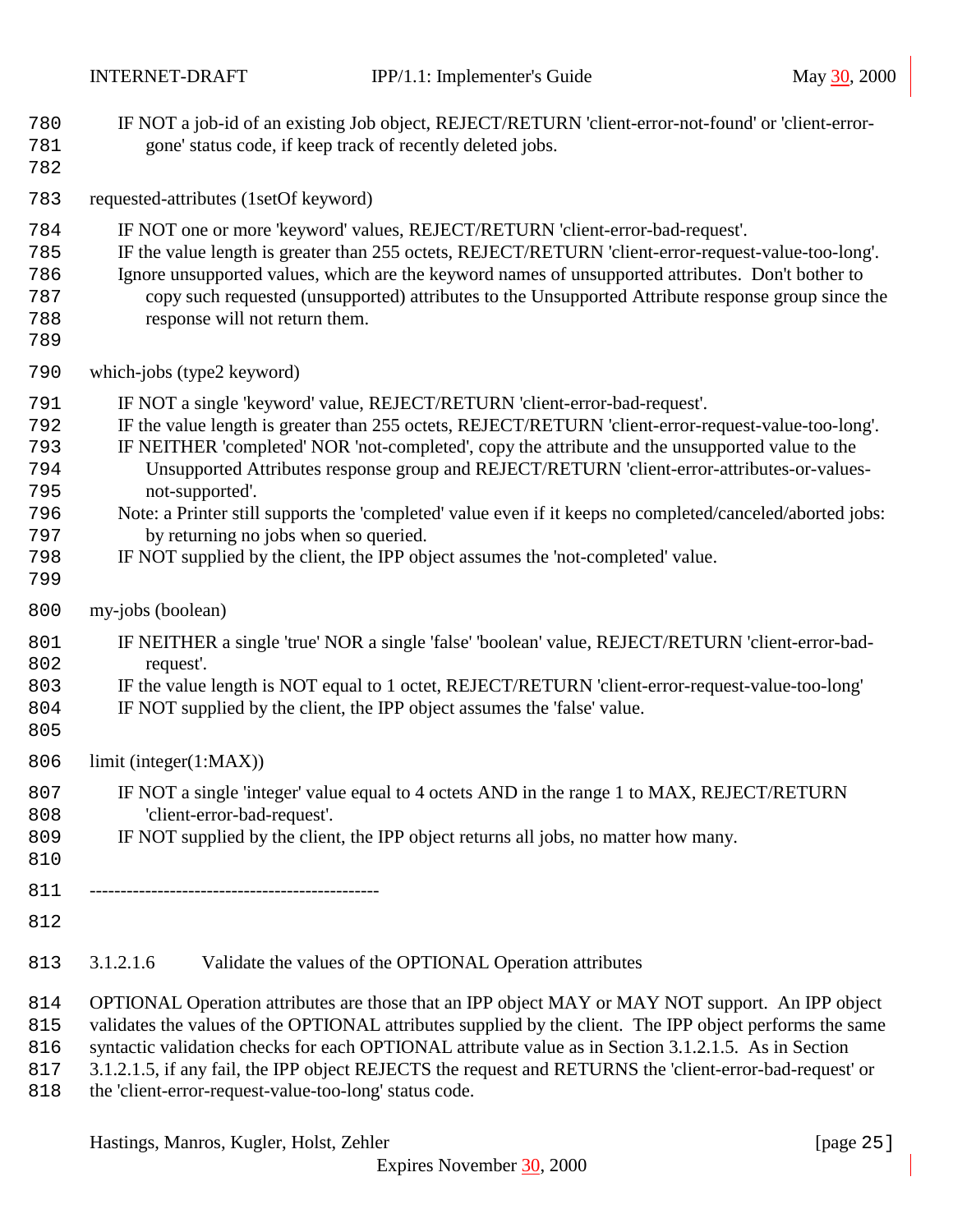In addition, the IPP object checks each Operation attribute value against some Printer attribute or some

hard-coded value if there is no "xxx-supported" Printer attribute defined. If its value is not among those

supported or is not in the range supported, then the IPP object REJECTS the request and RETURNS the

 error status code indicated in the table. If the value of the Printer object's "xxx-supported" attribute is 'no-value' (because the system administrator hasn't configured a value), the check always fails.

 If the IPP object doesn't recognize/support an attribute, the IPP object treats the attribute as an unknown or unsupported attribute (see the last row in the table below).

-----------------------------------------------

document-natural-language (naturalLanguage)

- IF NOT a single non-empty 'naturalLanguage' value, REJECT/RETURN 'client-error-bad-request'.
- IF the value length is greater than 63 octets, REJECT/RETURN 'client-error-request-value-too-long'.
- IF NOT a value that the Printer object supports in document formats, (no corresponding "xxx-
- supported" Printer attribute), REJECT/RETURN 'client-error-natural-language-not-supported'.
- 

compression (type3 keyword)

- IF NOT a single 'keyword' value, REJECT/RETURN 'client-error-bad-request'.
- IF the value length is greater than 255 octets, REJECT/RETURN 'client-error-request-value-too-long'.
- IF NOT in the Printer object's "compression-supported" attribute, copy the attribute and the unsupported
- 837 value to the Unsupported Attributes response group and REJECT/RETURN 'client-error-attributes-or-values-not-supported'.

839 Note to IPP/1.0 implementers: Support for the "compression" attribute was optional in IPP/1.0 and was

840 changed to REQUIRED in IPP/1.1. However, an IPP/1.0 object SHOULD at least check for the

"compression" attribute being present and reject the create request, if they don't support "compression".

Not checking is a bug, since the data will be unintelligible.

- job-k-octets (integer(0:MAX))
- 844 IF NOT a single 'integer' value equal to 4 octets,
- REJECT/RETURN 'client-error-bad-request'.
- IF NOT in the range of the Printer object's "job-k-octets-supported" attribute, copy the attribute and the unsupported value to the Unsupported Attributes response group and REJECT/RETURN 'client-error-attributes-or-values-not-supported'.
- 
- job-impressions (integer(0:MAX))
- 851 IF NOT a single 'integer' value equal to 4 octets,
- REJECT/RETURN 'client-error-bad-request'.
- IF NOT in the range of the Printer object's "job-impressions-supported" attribute, copy the attribute and 854 the unsupported value to the Unsupported Attributes response group and REJECT/RETURN 'client-error-attributes-or-values-not-supported'.
-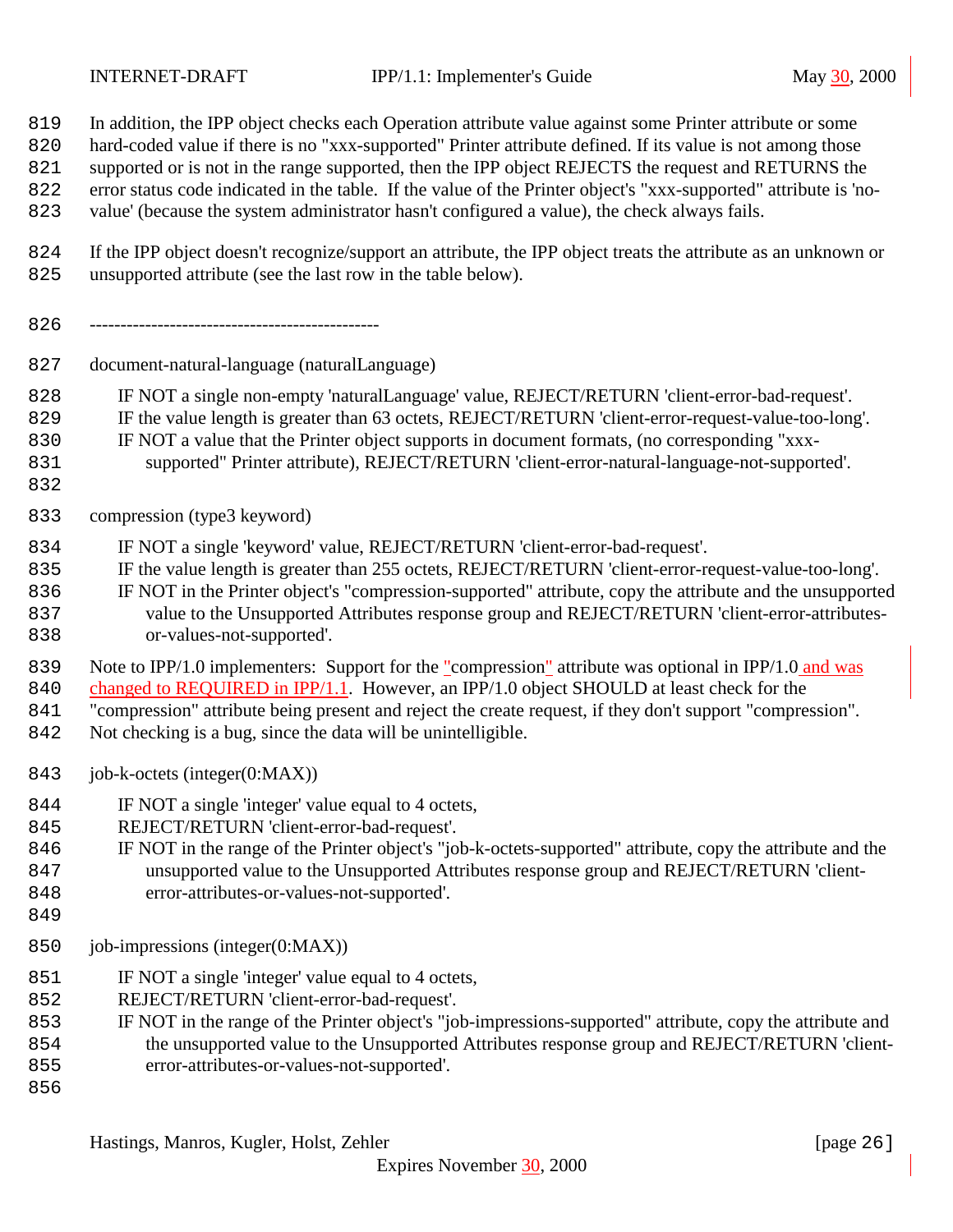job-media-sheets (integer(0:MAX)) 858 IF NOT a single 'integer' value equal to 4 octets, REJECT/RETURN 'client-error-bad-request'. IF NOT in the range of the Printer object's "job-media-sheets-supported" attribute, copy the attribute 861 and the unsupported value to the Unsupported Attributes response group and REJECT/RETURN 'client-error-attributes-or-values-not-supported'. message (text(127)) IF NOT a single 'text' value, REJECT/RETURN 'client-error-bad-request'. 866 IF the value length is greater than 127 octets, REJECT/RETURN 'client-error-request-value-too-long'. unknown or unsupported attribute IF the attribute syntax supplied by the client is supported but the length is not legal for that attribute syntax, REJECT/RETURN 'client-error-request-value-too-long'. ELSE copy the attribute and value to the Unsupported Attributes response group and change the attribute value to the "out-of-band" 'unsupported' value, but otherwise ignore the attribute. Note: Future Operation attributes may be added to the protocol specification that may occur anywhere in 876 the specified group. When the operation is otherwise successful, the IPP object returns the 'successful-ok- ignored-or-substituted-attributes' status code. Ignoring unsupported Operation attributes in all operations is analogous to the handling of unsupported Job Template attributes in the create and Validate-Job operations when the client supplies the "ipp-attribute-fidelity" Operation attribute with the 'false' value. This last rule is 880 so that we can add OPTIONAL Operation attributes to future versions of IPP so that older clients can inter- work with new IPP objects and newer clients can inter-work with older IPP objects. (If the new attribute cannot be ignored without performing unexpectedly, the major version number would have been increased in the protocol document and in the request). This rule for Operation attributes is independent of the value of the "ipp-attribute-fidelity" attribute. For example, if an IPP object doesn't support the OPTIONAL "job- k-octets" attribute', the IPP object treats "job-k-octets" as an unknown attribute and only checks the length for the 'integer' attribute syntax supplied by the client. If it is not four octets, the IPP object REJECTS the request and RETURNS the 'client-error-bad-request' status code, else the IPP object copies the attribute to the Unsupported Attribute response group, setting the value to the "out-of-band" 'unsupported' value, but otherwise ignores the attribute.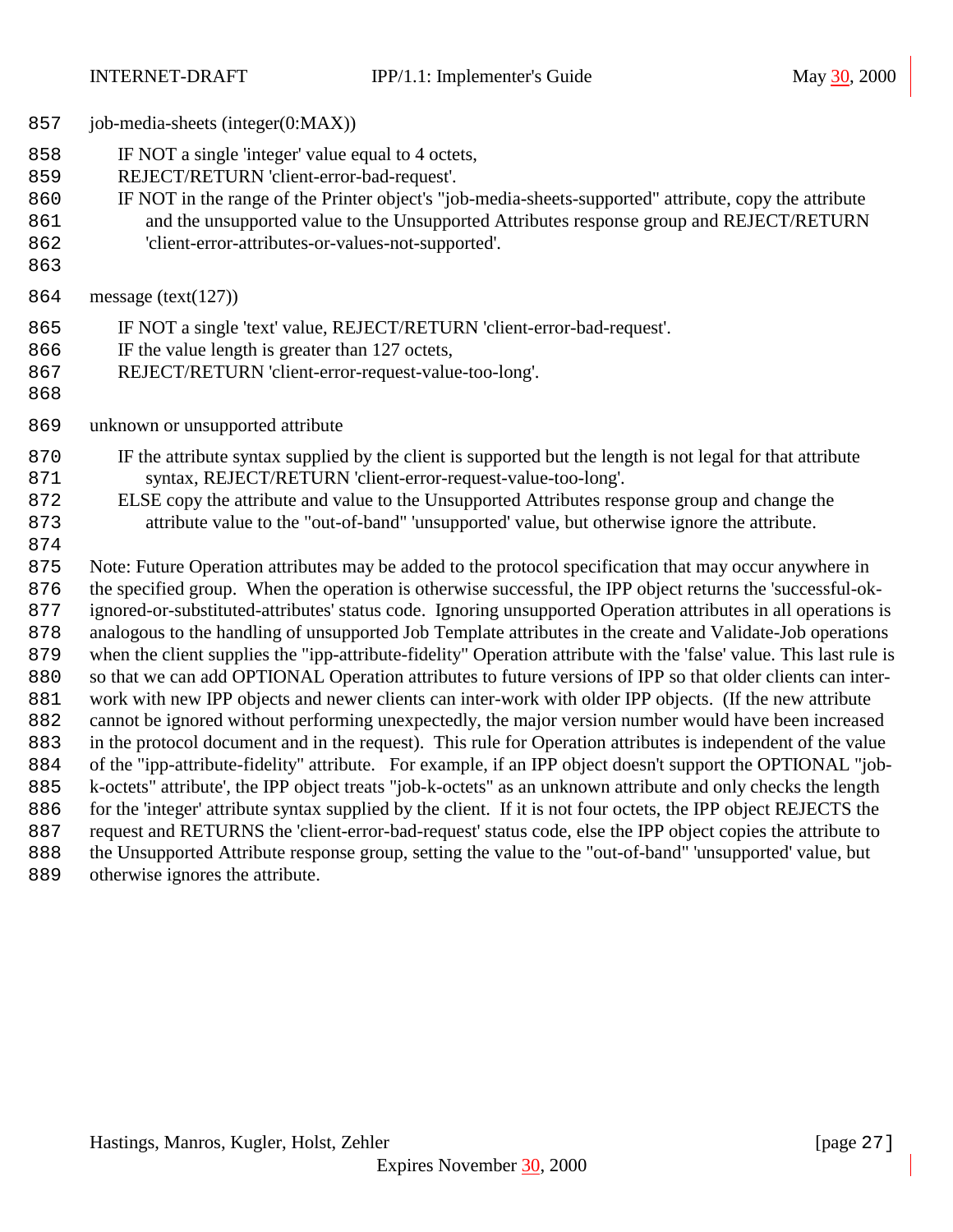<span id="page-27-0"></span> 3.1.2.2 Suggested Additional Processing Steps for Operations that Create/Validate Jobs and Add Documents This section in combination with the previous section recommends the processing steps for the Print-Job, Validate-Job, Print-URI, Create-Job, Send-Document, and Send-URI operations that IPP objects SHOULD use. These are the operations that create jobs, validate a Print-Job request, and add documents to a job. IIG Sect # Flow IPP error status codes ---------- ---- ---------------------- | 901 v No 3.1.2.2.1 <ipp-attribute-fidelity> ------------------+ <supplied?> | Yes| | 905 | ipp-attribute-fidelity = no |<------------------------------+ v No 3.1.2.2.2 <Printer is> --> server-error-not-accepting-jobs <accepting jobs?> Yes| v err [3.1.2.3](#page-28-0) <Validate values of> --> client-error-bad-request <Job template attributes> client-error-request-value-too-long <(length, tag, range,> 915 <multi-value)> ok| v err [3.1.2.3](#page-28-0) <Validate values with> --> client-error-bad-request <supported values> client-error-attributes-or-values-920 ok ok ok and the not-supported v err [3.1.2.3.1](#page-33-0) <Any conflicting> --> client-error-conflicting-attributes <Job Template attr values> client-error-attributes-or-values- ok| not-supported v 3.1.2.2.1 Default "ipp-attribute-fidelity" if not supplied

 The Printer object checks to see if the client supplied an "ipp-attribute-fidelity" Operation attribute. If the attribute is not supplied by the client, the IPP object assumes that the value is 'false'.

- 3.1.2.2.2 Check that the Printer object is accepting jobs
- If the value of the Printer objects "printer-is-accepting-jobs" is 'false', the Printer object REJECTS the
- request and RETURNS the 'server-error-not-accepting-jobs' status code.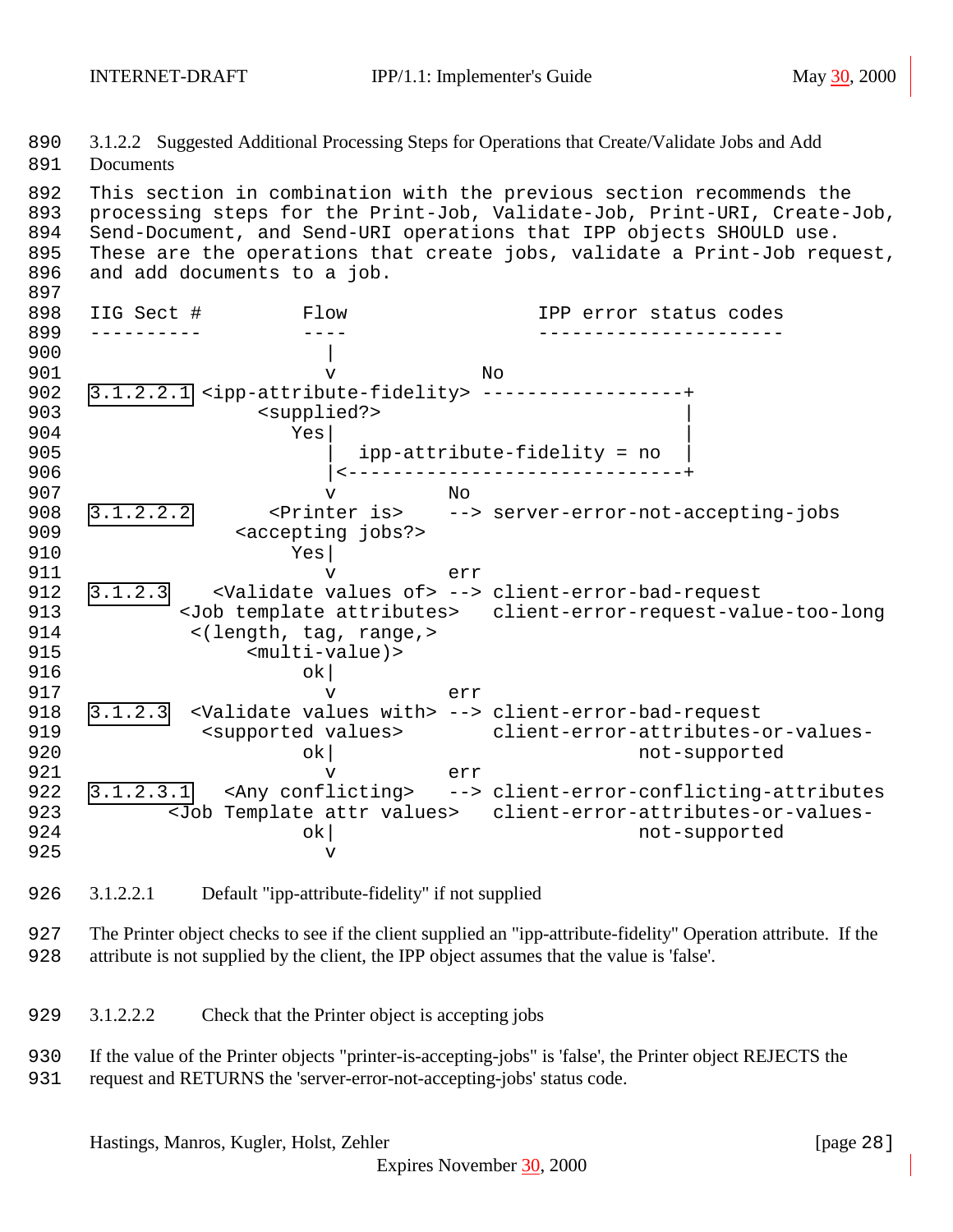<span id="page-28-0"></span>

- 3.1.2.2.3 Validate the values of the Job Template attributes
- An IPP object validates the values of all Job Template attribute supplied by the client. The IPP object
- performs the analogous syntactic validation checks of each Job Template attribute value that it performs for Operation attributes (see Section 3.1.2.1.5.):
- a) that the length of each value is correct for the attribute syntax tag supplied by the client 937 according to [IPP-MOD] Section 4.1.
- b) that the attribute syntax tag is correct for that attribute according to [IPP-MOD] Sections 4.2 to 4.4.
- 940 c) that multiple values are supplied only for multi-valued attributes, i.e., that are 1setOf X according to [IPP-MOD] Sections 4.2 to 4.4.
- As in Section 3.1.2.1.5, if any of these syntactic checks fail, the IPP object REJECTS the request and
- RETURNS the 'client-error-bad-request' or 'client-error-request-value-too-long' status code as appropriate,
- independent of the value of the "ipp-attribute-fidelity". Since such an error is most likely to be an error
- detected by a client developer, rather than by an end-user, the IPP object NEED NOT return an indication
- of which attribute had the error in either the Unsupported Attributes Group or the Status Message. The description for each of these syntactic checks is explicitly expressed in the first IF statement in the
- following table.
	- Each Job Template attribute MUST occur no more than once. If an IPP Printer receives a create request with multiple occurrences of a Job Template attribute, it MAY:
	- 1. reject the operation and return the 'client-error-bad-request' error status code
	- 2. accept the operation and use the first occurrence of the attribute
	- 3. accept the operation and use the last occurrence of the attribute
	- depending on implementation. Therefore, clients MUST NOT supply multiple occurrences of the same Job Template attribute in the Job Attributes group in the request.
	- 3.1.2.3 Algorithm for job validation
	- The process of validating a Job-Template attribute "xxx" against a Printer attribute "xxx-supported" can use the following validation algorithm (see section 3.2.1.2 in [ipp-mod]).
	- To validate the value U of Job-Template attribute "xxx" against the value V of Printer "xxx-supported", perform the following algorithm:
	- 1. If U is multi-valued, validate each value X of U by performing the algorithm in [Table 7](#page-29-0) with each value X. Each validation is separate from the standpoint of returning unsupported values. Example: If U is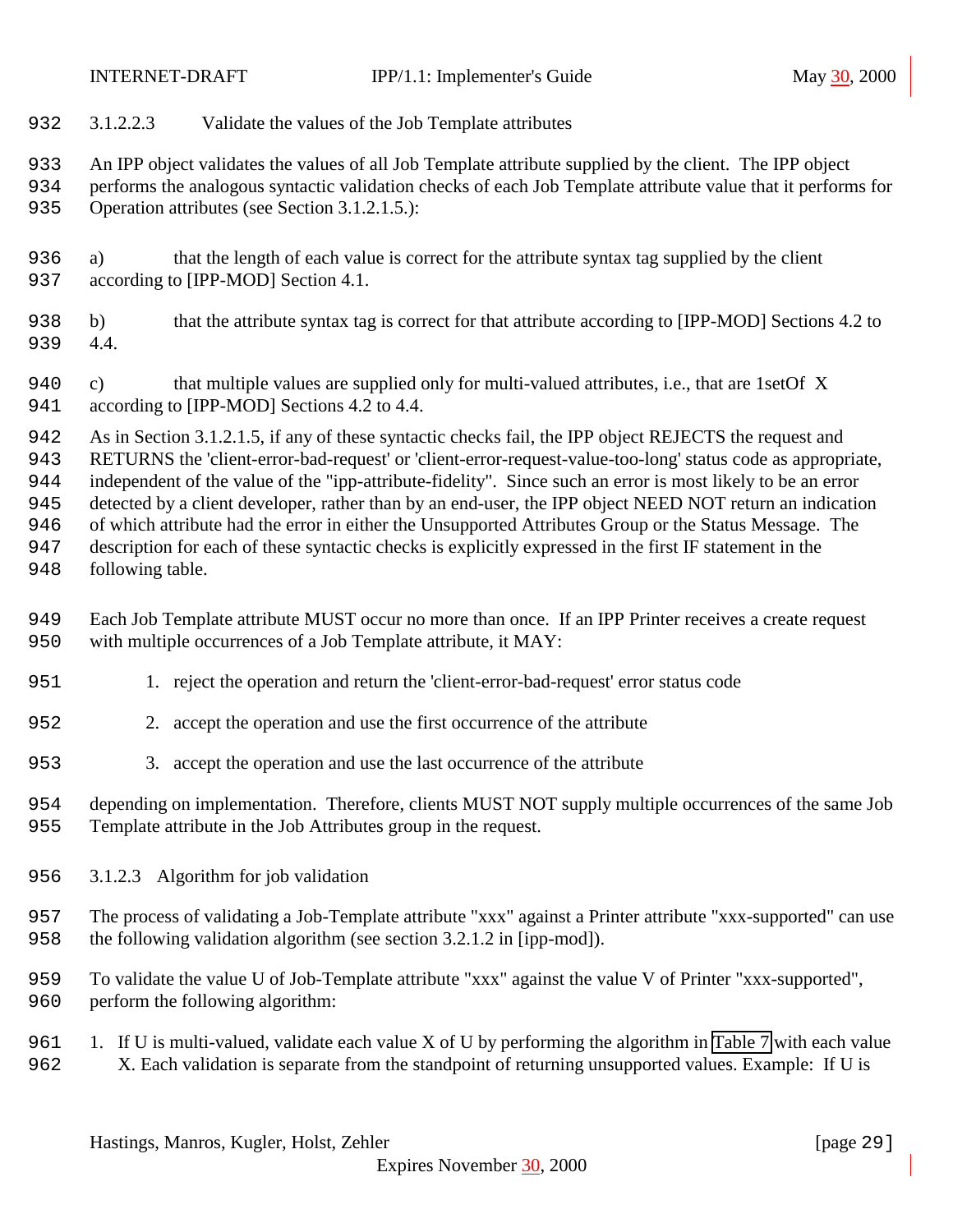<span id="page-29-0"></span>

 "finishings" that the client supplies with 'staple', 'bind' values, then X takes on the successive values: 'staple', then 'bind'

 2. If V is multi-valued, validate X against each Z of V by performing the algorithm in Table 7 with each value Z. If a value Z validates, the validation for the attribute value X succeeds. If it fails, the algorithm is applied to the next value Z of V. If there are no more values Z of V, validation fails. Example" If V is "sides-supported" with values: 'one-sided', 'two-sided-long', and 'two-sided-short', then Z takes on the successive values: 'one-sided', 'two-sided-long', and 'two-sided-short'. If the client supplies "sides" with 'two-sided-long', the first comparison fails ('one-sided' is not equal to 'two-sided-long'), the second comparison succeeds ('two-sided-long' is equal to 'two-sided-long"), and the third comparison ('two-sided-short' with 'two-sided-long') is not even performed.

3. If both U and V are single-valued, let X be U and Z be V and use the validation rules in Table 7.

| Attribute syntax<br>of X | attribute syntax of Z | validated if:                       |
|--------------------------|-----------------------|-------------------------------------|
| integer                  | rangeOfInteger        | X is within the range of Z          |
| uri                      | uriScheme             | the uri scheme in X is equal to $Z$ |
| any                      | boolean               | the value of Z is TRUE              |
| any                      | any                   | X and Z are of the same type and    |
|                          |                       | are equal.                          |

### **Table 7 - Rules for validating single values X against Z**

 If the value of the Printer object's "xxx-supported" attribute is 'no-value' (because the system administrator hasn't configured a value), the check always fails. If the check fails, the IPP object copies the attribute to the Unsupported Attributes response group with its unsupported value. If the attribute contains more than one value, each value is checked and each unsupported value is separately copied, while supported values are not copied. If an IPP object doesn't recognize/support a Job Template attribute, i.e., there is no corresponding Printer object "xxx-supported" attribute, the IPP object treats the attribute as an unknown or

unsupported attribute (see the last row in the table below).

 If some Job Template attributes are supported for some document formats and not for others or the values are different for different document formats, the IPP object SHOULD take that into account in this

 validation using the value of the "document-format" supplied by the client (or defaulted to the value of the Printer's "document-format-default" attribute, if not supplied by the client). For example, if "number-up" is

supported for the 'text/plain' document format, but not for the 'application/postscript' document format, the

- check SHOULD (though it NEED NOT) depend on the value of the "document-format" operation attribute.
- See "document-format" in [IPP-MOD] section 3.2.1.1 and 3.2.5.1.
- Note: whether the request is accepted or rejected is determined by the value of the "ipp-attribute-fidelity"
- attribute in a subsequent step, so that all Job Template attribute supplied are examined and all unsupported
- attributes and/or values are copied to the Unsupported Attributes response group.
- -----------------------------------------------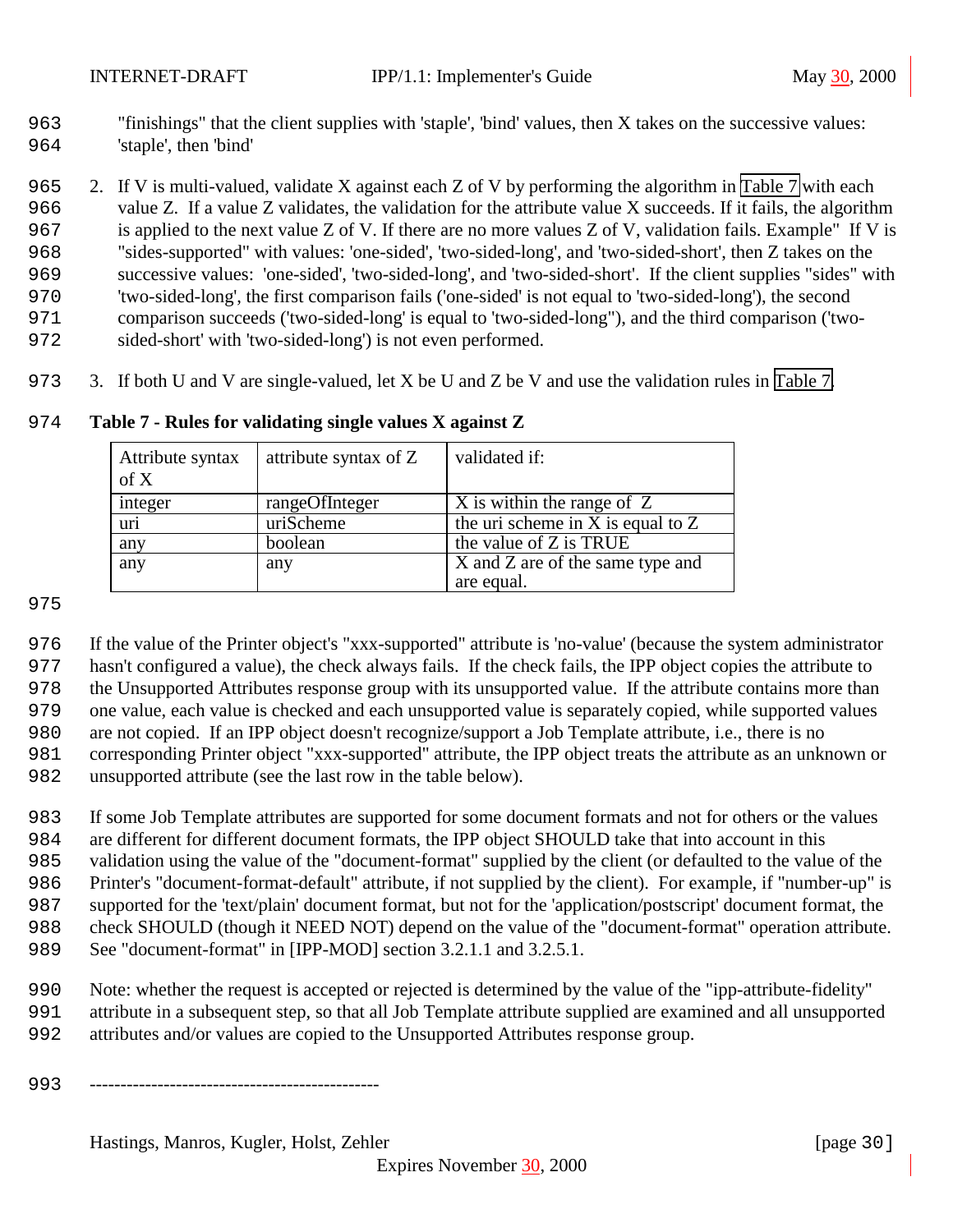| 994                                                                     | job-priority (integer $(1:100)$ )                                                                                                                                                                                                                                                                                                                                                                                                                                                                                                                                                                                                           |
|-------------------------------------------------------------------------|---------------------------------------------------------------------------------------------------------------------------------------------------------------------------------------------------------------------------------------------------------------------------------------------------------------------------------------------------------------------------------------------------------------------------------------------------------------------------------------------------------------------------------------------------------------------------------------------------------------------------------------------|
| 995<br>996<br>997<br>998<br>999<br>1000<br>1001<br>1002<br>1003<br>1004 | IF NOT a single 'integer' value with a length equal to 4 octets, REJECT/RETURN 'client-error-bad-<br>request'.<br>IF NOT supplied by the client, use the value of the Printer object's "job-priority-default" attribute at job<br>submission time.<br>IF NOT in the range 1 to 100, inclusive, copy the attribute and the unsupported value to the<br>Unsupported Attributes response group.<br>Map the value to the nearest supported value in the range 1:100 as specified by the number of discrete<br>values indicated by the value of the Printer's "job-priority-supported" attribute. See the formula in<br>[IPP-MOD] Section 4.2.1. |
| 1005                                                                    | job-hold-until (type3 keyword   name)                                                                                                                                                                                                                                                                                                                                                                                                                                                                                                                                                                                                       |
| 1006<br>1007<br>1008<br>1009<br>1010<br>1011<br>1012                    | IF NOT a single 'keyword' or 'name' value, REJECT/RETURN 'client-error-bad-request'.<br>IF the value length is greater than 255 octets, REJECT/RETURN 'client-error-request-value-too-long'.<br>IF NOT supplied by the client, use the value of the Printer object's "job-hold-until" attribute at job<br>submission time.<br>IF NOT in the Printer object's "job-hold-until-supported" attribute, copy the attribute and the<br>unsupported value to the Unsupported Attributes response group.                                                                                                                                            |
| 1013                                                                    | job-sheets (type3 keyword   name)                                                                                                                                                                                                                                                                                                                                                                                                                                                                                                                                                                                                           |
| 1014<br>1015<br>1016<br>1017<br>1018                                    | IF NOT a single 'keyword' or 'name' value, REJECT/RETURN 'client-error-bad-request'.<br>IF the value length is greater than 255 octets, REJECT/RETURN 'client-error-request-value-too-long'.<br>IF NOT in the Printer object's "job-sheets-supported" attribute, copy the attribute and the unsupported<br>value to the Unsupported Attributes response group.                                                                                                                                                                                                                                                                              |
| 1019                                                                    | multiple-document-handling (type2 keyword)                                                                                                                                                                                                                                                                                                                                                                                                                                                                                                                                                                                                  |
| 1020<br>1021<br>1022<br>1023<br>1024                                    | IF NOT a single 'keyword' value, REJECT/RETURN 'client-error-bad-request'.<br>IF the value length is greater than 255 octets, REJECT/RETURN 'client-error-request-value-too-long'.<br>IF NOT in the Printer object's "multiple-document-handling-supported" attribute, copy the attribute and<br>the unsupported value to the Unsupported Attributes response group.                                                                                                                                                                                                                                                                        |
| 1025                                                                    | copies (integer $(1:MAX)$ )                                                                                                                                                                                                                                                                                                                                                                                                                                                                                                                                                                                                                 |
| 1026<br>1027<br>1028<br>1029<br>1030                                    | IF NOT a single 'integer' value with a length equal to 4 octets,<br>REJECT/RETURN 'client-error-bad-request'.<br>IF NOT in range of the Printer object's "copies-supported" attribute<br>copy the attribute and the unsupported value to the Unsupported Attributes response group.                                                                                                                                                                                                                                                                                                                                                         |
| 1031                                                                    | finishings (1setOf type2 enum)                                                                                                                                                                                                                                                                                                                                                                                                                                                                                                                                                                                                              |
| 1032<br>1033                                                            | IF NOT an 'enum' value(s) each with a length equal to 4 octets, REJECT/RETURN 'client-error-bad-<br>request'.                                                                                                                                                                                                                                                                                                                                                                                                                                                                                                                               |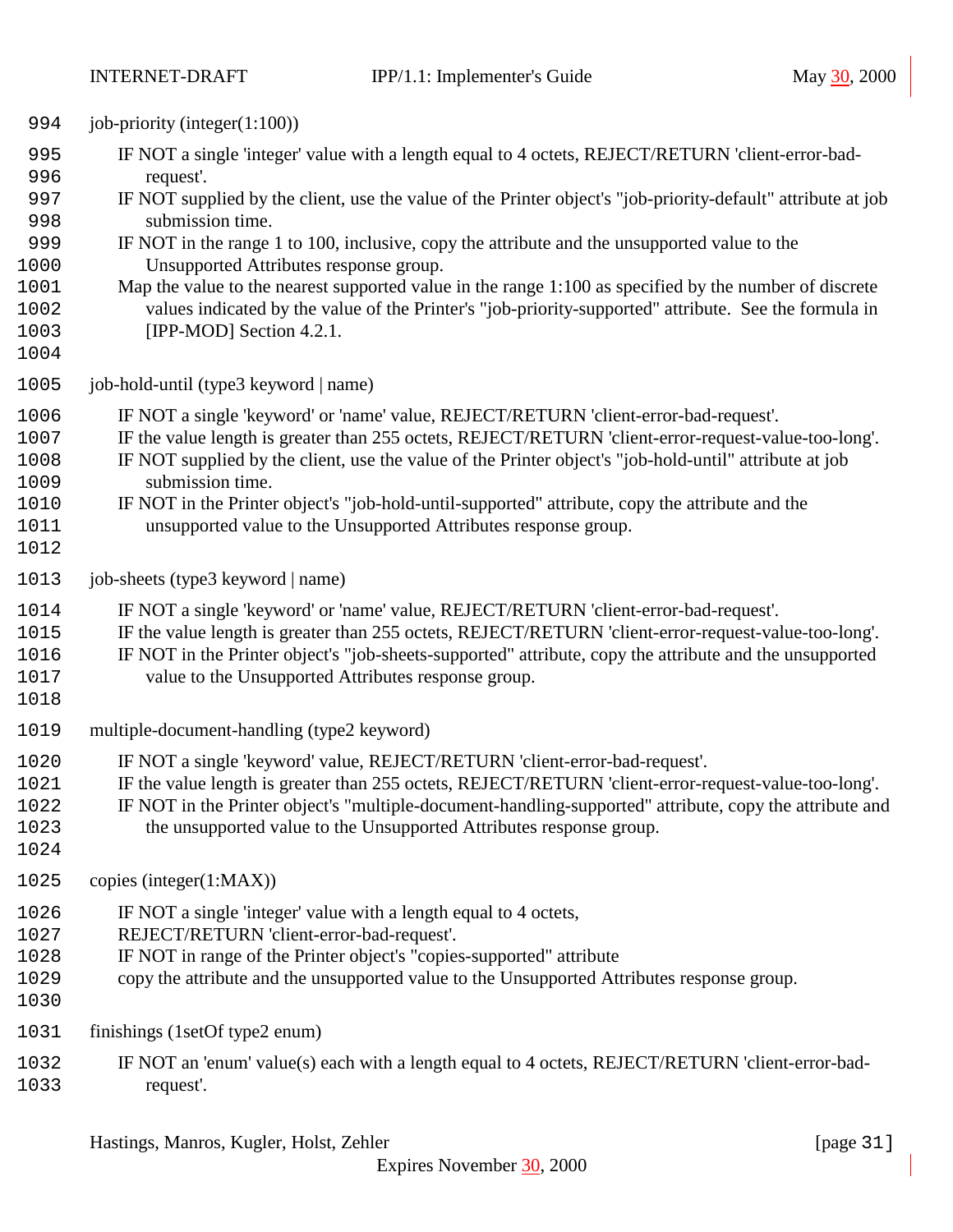IF NOT in the Printer object's "finishings-supported" attribute, copy the attribute and the unsupported value(s), but not any supported values, to the Unsupported Attributes response group. page-ranges (1setOf rangeOfInteger(1:MAX)) IF NOT a 'rangeOfInteger' value(s) each with a length equal to 8 octets, REJECT/RETURN 'client- error-bad-request'. IF first value is greater than second value in any range, the ranges are not in ascending order, or ranges overlap, REJECT/RETURN 'client-error-bad-request'. IF the value of the Printer object's "page-ranges-supported" attribute is 'false', copy the attribute to the Unsupported Attributes response group and set the value to the "out-of-band" 'unsupported' value. sides (type2 keyword) IF NOT a single 'keyword' value, REJECT/RETURN 'client-error-bad-request'. IF the value length is greater than 255 octets, REJECT/RETURN 'client-error-request-value-too-long'. IF NOT in the Printer object's "sides-supported" attribute, copy the attribute and the unsupported value to the Unsupported Attributes response group. number-up (integer(1:MAX)) IF NOT a single 'integer' value with a length equal to 4 octets, REJECT/RETURN 'client-error-bad-request'. IF NOT a value or in the range of one of the values of the Printer object's "number-up-supported" attribute, copy the attribute and value to the Unsupported Attribute response group. orientation-requested (type2 enum) IF NOT a single 'enum' value with a length equal to 4 octets, REJECT/RETURN 'client-error-bad-request'. IF NOT in the Printer object's "orientation-requested-supported" attribute, copy the attribute and the unsupported value to the Unsupported Attributes response group. media (type3 keyword | name) IF NOT a single 'keyword' or 'name' value, REJECT/RETURN 'client-error-bad-request'. IF the value length is greater than 255 octets, REJECT/RETURN 'client-error-request-value-too-long'. IF NOT in the Printer object's "media-supported" attribute, copy the attribute and the unsupported value to the Unsupported Attributes response group. printer-resolution (resolution) IF NOT a single 'resolution' value with a length equal to 9 octets, REJECT/RETURN 'client-error-bad-request'. IF NOT in the Printer object's "printer-resolution-supported" attribute, copy the attribute and the unsupported value to the Unsupported Attributes response group.

Hastings, Manros, Kugler, Holst, Zehler [page 32]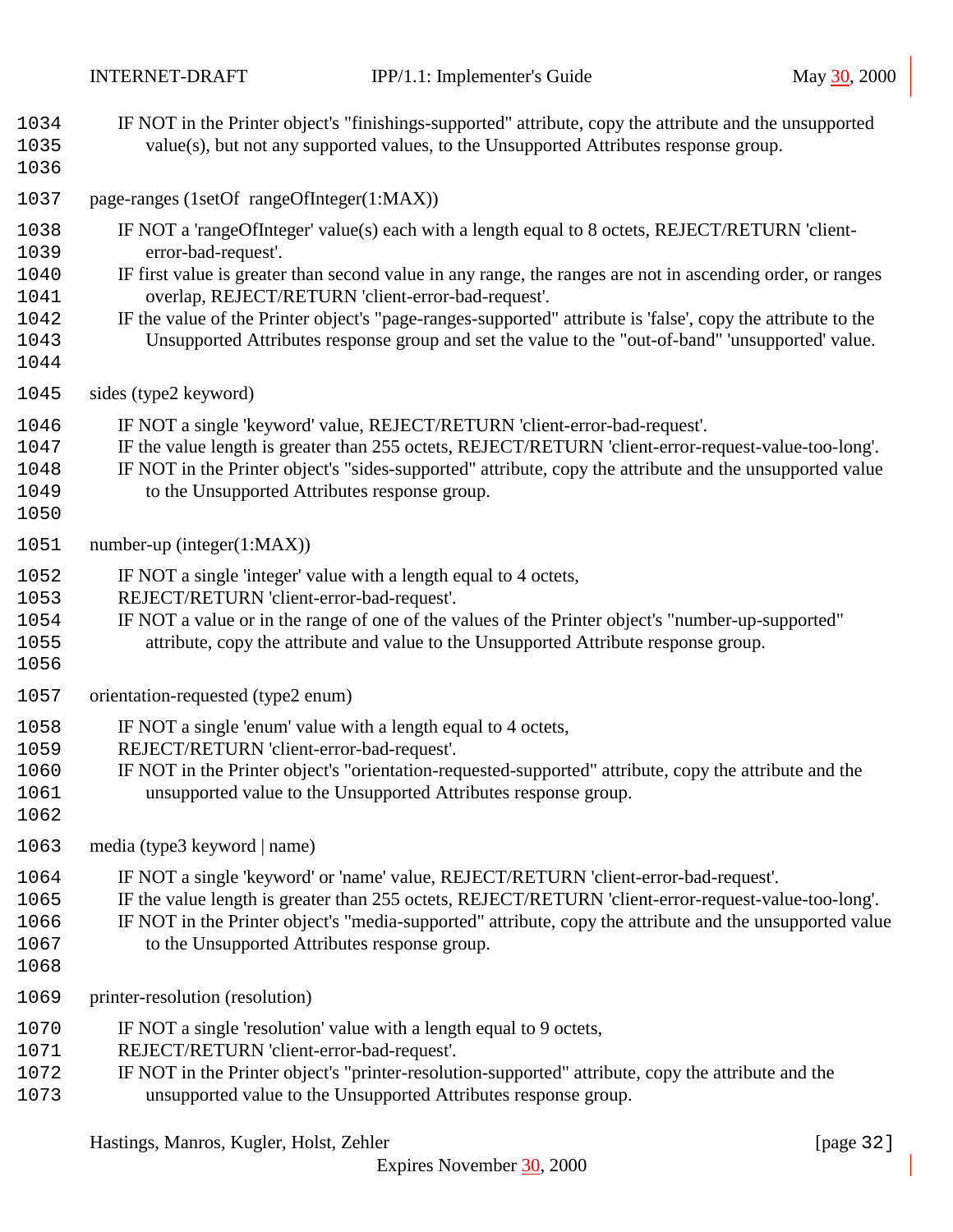INTERNET-DRAFT IPP/1.1: Implementer's Guide May 30, 2000

| 1074                                                                                                                                         |                                                                                                                                                                                                                                                                                                                                                                                                                                                                                                                                                                                                                                                                                           |                                                                                                                                                                                                                                                                                                                                                                                                                                                                                                                                                                                                                                                                                   |  |  |  |  |
|----------------------------------------------------------------------------------------------------------------------------------------------|-------------------------------------------------------------------------------------------------------------------------------------------------------------------------------------------------------------------------------------------------------------------------------------------------------------------------------------------------------------------------------------------------------------------------------------------------------------------------------------------------------------------------------------------------------------------------------------------------------------------------------------------------------------------------------------------|-----------------------------------------------------------------------------------------------------------------------------------------------------------------------------------------------------------------------------------------------------------------------------------------------------------------------------------------------------------------------------------------------------------------------------------------------------------------------------------------------------------------------------------------------------------------------------------------------------------------------------------------------------------------------------------|--|--|--|--|
| 1075                                                                                                                                         | print-quality (type2 enum)                                                                                                                                                                                                                                                                                                                                                                                                                                                                                                                                                                                                                                                                |                                                                                                                                                                                                                                                                                                                                                                                                                                                                                                                                                                                                                                                                                   |  |  |  |  |
| 1076<br>1077<br>1078<br>1079<br>1080                                                                                                         | IF NOT a single 'enum' value with a length equal to 4 octets,<br>REJECT/RETURN 'client-error-bad-request'.<br>IF NOT in the Printer object's "print-quality-supported" attribute, copy the attribute and the unsupported<br>value to the Unsupported Attributes response group.                                                                                                                                                                                                                                                                                                                                                                                                           |                                                                                                                                                                                                                                                                                                                                                                                                                                                                                                                                                                                                                                                                                   |  |  |  |  |
| 1081                                                                                                                                         |                                                                                                                                                                                                                                                                                                                                                                                                                                                                                                                                                                                                                                                                                           | unknown or unsupported attribute (i.e., there is no corresponding Printer object "xxx-supported" attribute)                                                                                                                                                                                                                                                                                                                                                                                                                                                                                                                                                                       |  |  |  |  |
| 1082<br>1083<br>1084<br>1085<br>1086<br>1087<br>1088<br>1089                                                                                 | IF the attribute syntax supplied by the client is supported but the length is not legal for that attribute<br>syntax,<br>REJECT/RETURN 'client-error-bad-request' if the length of the attribute syntax is fixed or 'client-error-<br>request-value-too-long' if the length of the attribute syntax is variable.<br>ELSE copy the attribute and value to the Unsupported Attributes response group and change the<br>attribute value to the "out-of-band" 'unsupported' value. Any remaining Job Template Attributes are<br>either unknown or unsupported Job Template attributes and are validated algorithmically according<br>to their attribute syntax for proper length (see below). |                                                                                                                                                                                                                                                                                                                                                                                                                                                                                                                                                                                                                                                                                   |  |  |  |  |
| 1090                                                                                                                                         |                                                                                                                                                                                                                                                                                                                                                                                                                                                                                                                                                                                                                                                                                           |                                                                                                                                                                                                                                                                                                                                                                                                                                                                                                                                                                                                                                                                                   |  |  |  |  |
| 1091<br>1092<br>1093<br>1094<br>1095<br>1096                                                                                                 |                                                                                                                                                                                                                                                                                                                                                                                                                                                                                                                                                                                                                                                                                           | If the attribute syntax is supported AND the length check fails, the IPP object REJECTS the request and<br>RETURNS the 'client-error-bad-request' if the length of the attribute syntax is fixed or the 'client-error-<br>request-value-too-long' status code if the length of the attribute syntax is variable. Otherwise, the IPP object<br>copies the unsupported Job Template attribute to the Unsupported Attributes response group and changes<br>the attribute value to the "out-of-band" 'unsupported' value. The following table shows the length checks<br>for all attribute syntaxes. In the following table: " $\le$ =" means less than or equal, "=" means equal to: |  |  |  |  |
| 1097<br>1098                                                                                                                                 | Name                                                                                                                                                                                                                                                                                                                                                                                                                                                                                                                                                                                                                                                                                      | Octet length check for read-write attributes                                                                                                                                                                                                                                                                                                                                                                                                                                                                                                                                                                                                                                      |  |  |  |  |
| 1099<br>1100<br>1101<br>1102<br>1103<br>1104<br>1105<br>1106<br>1107<br>1108<br>1109<br>1110<br>1111<br>1112<br>1113<br>1114<br>1115<br>1116 | 'textWithLanguage<br>'textWithoutLanguage' <= 1023<br>'nameWithLanguage'<br>'nameWithoutLanguage'<br>'keyword'<br>'enum'<br>'uri'<br>'uriScheme'<br>'charset'<br>'naturalLanguage'<br>'mimeMediaType'<br>'octetString'<br>'boolean'<br>'integer'<br>'rangeOfInteger'<br>'dateTime'<br>'resolution'<br>'lsetOf<br>' X                                                                                                                                                                                                                                                                                                                                                                      | <= 1023 AND 'naturalLanguage'<br>$= 63$<br><= 255 AND 'naturalLanguage'<br>$\leq$ 63<br>$\leq$ 255<br>$\leq$ 255<br>$= 4$<br>$= 1023$<br>$\leq$ 63<br>$= 63$<br>$= 63$<br>$\leq$ 255<br>$= 1023$<br>- 1<br>$=$<br>4<br>$=$<br>8<br>$=$<br>- 11<br>$\equiv$<br>$= 9$                                                                                                                                                                                                                                                                                                                                                                                                               |  |  |  |  |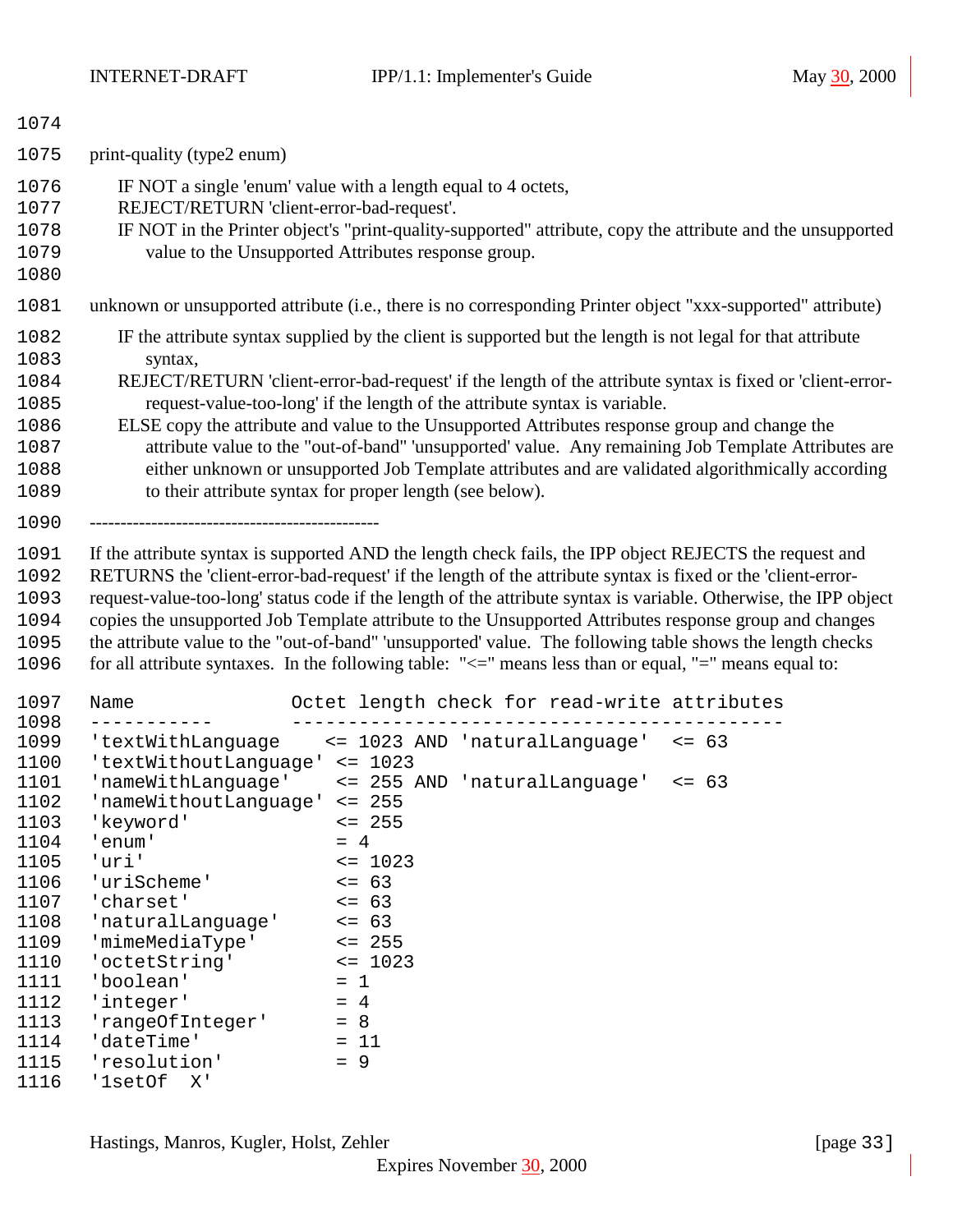<span id="page-33-0"></span>

Note: It's possible for a Printer to receive a zero length keyword in a request. Since this is a keyword, its

value needs to be compared with the supported values. Assuming that the printer doesn't have any values in

- its corresponding "xxx-supported" attribute that are keywords of zero length, the comparison will fail.
- Then the request will be accepted or rejected depending on the value of "ipp-attributes-fidelity" being 'false'
- or 'true', respectively. No special handling is required for
- 3.1.2.3.1 Check for conflicting Job Template attributes values

 Once all the Operation and Job Template attributes have been checked individually, the Printer object SHOULD check for any conflicting values among all the supported values supplied by the client. For example, a Printer object might be able to staple and to print on transparencies, however due to physical stapling constraints, the Printer object might not be able to staple transparencies. The IPP object copies the supported attributes and their conflicting attribute values to the Unsupported Attributes response group. The Printer object only copies over those attributes that the Printer object either ignores or substitutes in order to resolve the conflict, and it returns the original values which were supplied by the client. For example suppose the client supplies "finishings" equals 'staple' and "media" equals 'transparency', but the Printer object does not support stapling transparencies. If the Printer chooses to ignore the stapling request in order to resolve the conflict, the Printer objects returns "finishings" equal to 'staple' in the Unsupported Attributes response group. If any attributes are multi-valued, only the conflicting values of the attributes are copied.

Note: The decisions made to resolve the conflict (if there is a choice) is implementation dependent.

# 3.1.2.3.2 Decide whether to REJECT the request

 If there were any unsupported Job Template attributes or unsupported/conflicting Job Template attribute values and the client supplied the "ipp-attribute-fidelity" attribute with the 'true' value, the Printer object

REJECTS the request and return the status code:

- (1) 'client-error-conflicting-attributes' status code, if there were any conflicts between attributes supplied by the client.
- (2) 'client-error-attributes-or-values-not-supported' status code, otherwise.
- 
- Note: Unsupported Operation attributes or values that are returned do not affect the status returned in this step. If the unsupported Operation attribute was a serious error, the above already rejected the request in a
- previous step. If control gets to this step with unsupported Operation attributes being returned, they are not serious errors.
- In general, the final results of Job processing are unknown at Job submission time. The client has to rely on notifications or polling to find out what happens at Job processing time. However, there are cases in which some Printers can determine at Job submission time that Job processing is going to fail. As an
- optimization, we'd like to have the Printer reject the Job in these cases.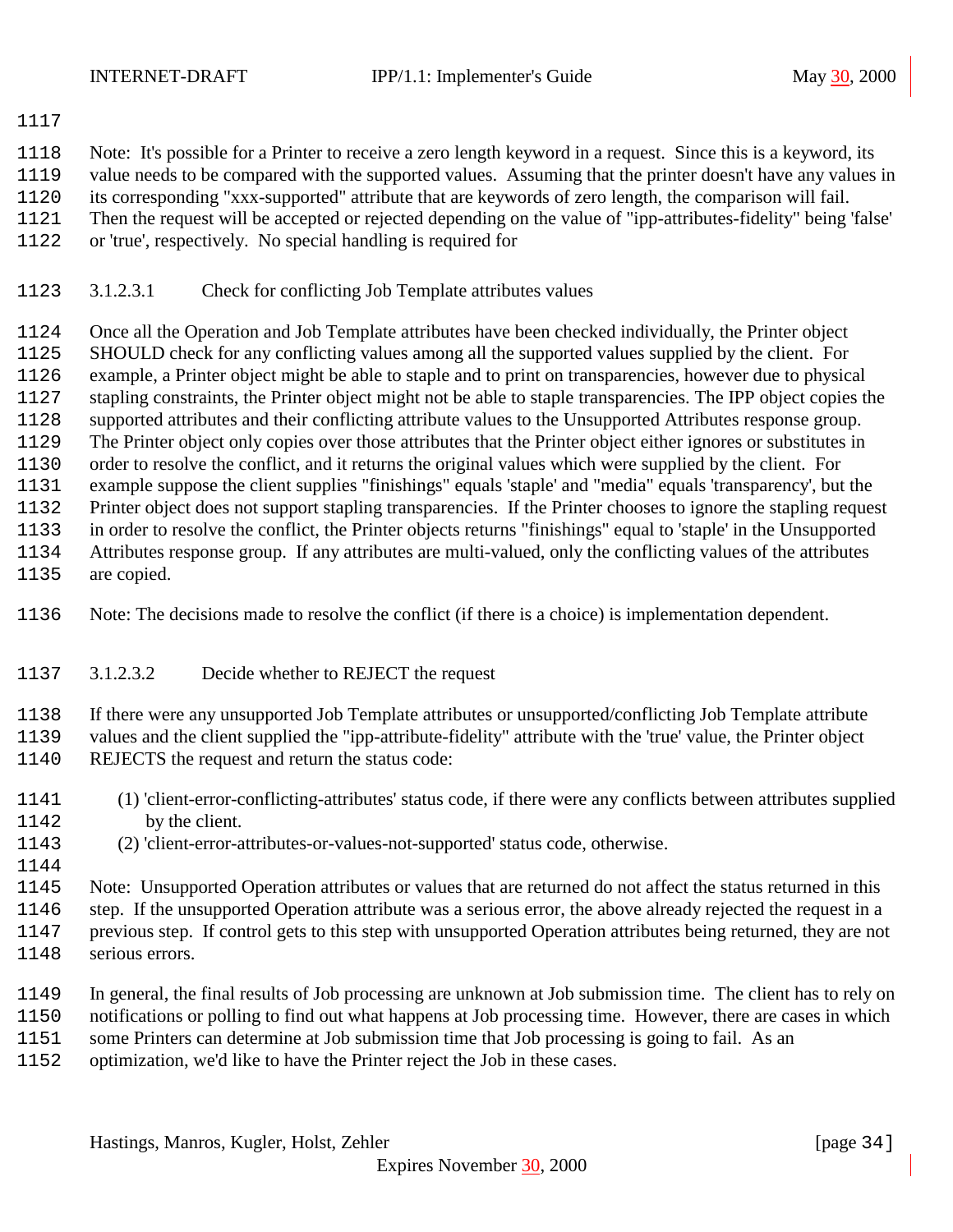<span id="page-34-0"></span>

There are three types of "processing" errors that might be detectable at Job submission time:

 1. 'client-error-document-format-not-supported' : For the Print-Job, Send-Document, Print-URI, and Send-URI operations, if all these conditions are true:

- 1156 · the Printer supports auto-sensing,
- **· the request "document-format"** operation attribute is 'application/octet-stream',
- 1158 · the Printer receives document data before responding,
- 1159 · the Printer auto-senses the document format before responding,
- 1160 · the sensed document format is not supported by the Printer
- then the Printer should respond with 'client-error-document-format-not-supported' status.
- 2. 'client-error-compression-error': For the Print-Job, Send-Document, Print-URI, and Send-URI
- operations, if all these conditions are true:
- 1164 · the client supplies a supported value for the "compression" operation attribute in the request
- 1165 · the Printer receives document data before responding,
- 1166 · the Printer attempts to decompress the document data before responding,
- · the document data cannot be decompressed using the algorithm specified by the
- "compression" operation attribute
- then the Printer should respond with 'client-error-compression-error' status.

3. 'client-error-document-access-error': For the Print-URI, and Send-URI operations, if the Printer attempts

and fails to pull the referenced document data before responding, it should respond with 'client-error-

document-access-error' status.

Some Printers are not able to detect these errors until Job processing time. In that case, the errors are

recorded in the corresponding job-state and job-state reason attributes. (There is no standard way for a

client to determine whether a Printer can detect these errors at Job submission time.) For example, if auto-

 sensing happens AFTER the job is accepted (as opposed to auto-sensing at submit time before returning the response), the implementation aborts the job, puts the job in the 'aborted' state and sets the 'unsupported-

- document-format' value in the job's "job-state-reasons".
- A client should always provide a valid "document-format" operation attribute whenever practical. In the absence of other information, a client itself may sniff the document data to determine document format.
- Auto sensing at Job submission time may be more difficult for the Printer when combined with
- compression. For auto-sensed Jobs, a client may be better off deferring compression to the transfer protocol layer, e.g.; by using the HTTP Content-Encoding header.
- 3.1.2.3.3 For the Validate-Job operation, RETURN one of the success status codes
- If the requested operation is the Validate-Job operation, the Printer object returns: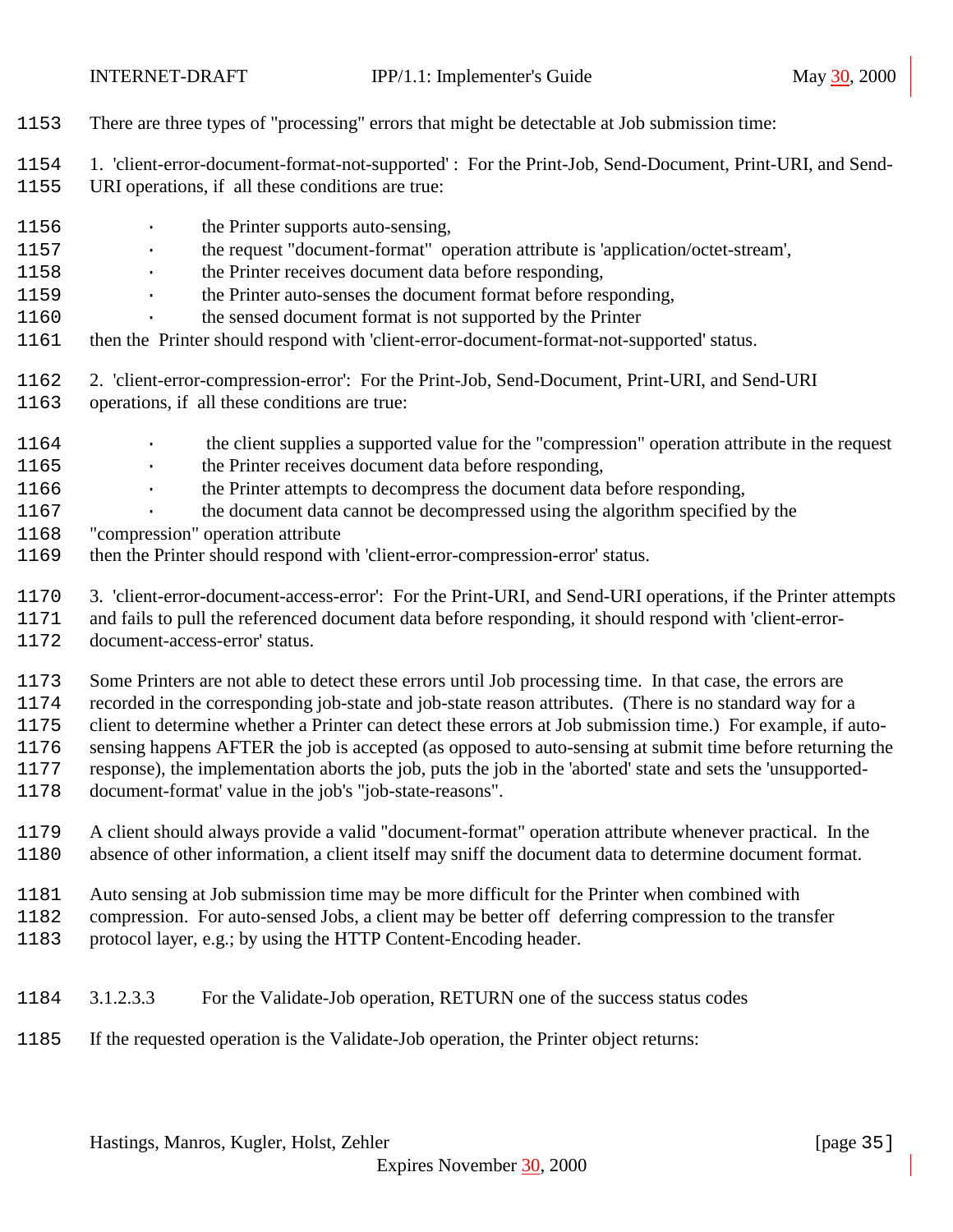<span id="page-35-0"></span>

- (1) the "successful-ok" status code, if there are no unsupported or conflicting Job Template attributes or values.
- (2) the "successful-ok-conflicting-attributes, if there are any conflicting Job Template attribute or values.
- (3) the "successful-ok-ignored-or-substituted-attributes, if there are only unsupported Job Template attributes or values.
- 

 Note: Unsupported Operation attributes or values that are returned do not affect the status returned in this step. If the unsupported Operation attribute was a serious error, the above already rejected the request in a previous step. If control gets to this step with unsupported Operation attributes being returned, they are not serious errors.

- 3.1.2.3.4 Create the Job object with attributes to support
- If "ipp-attribute-fidelity" is set to 'false' (or it was not supplied by the client), the Printer object:
- (1) creates a Job object, assigns a unique value to the job's "job-uri" and "job-id" attributes, and initializes all of the job's other supported Job Description attributes.
- (2) removes all unsupported attributes from the Job object.
- (3) for each unsupported value, removes either the unsupported value or substitutes the unsupported attribute value with some supported value. If an attribute has no values after removing unsupported values from it, the attribute is removed from the Job object (so that the normal default behavior at 1205 job processing time will take place for that attribute).
- (4) for each conflicting value, removes either the conflicting value or substitutes the conflicting attribute value with some other supported value. If an attribute has no values after removing conflicting values from it, the attribute is removed from the Job object (so that the normal default behavior at 1209 job processing time will take place for that attribute).

 If there were no attributes or values flagged as unsupported, or the value of 'ipp-attribute-fidelity" was 'false', the Printer object is able to accept the create request and create a new Job object. If the "ipp- attribute-fidelity" attribute is set to 'true', the Job Template attributes that populate the new Job object are necessarily all the Job Template attributes supplied in the create request. If the "ipp-attribute-fidelity" attribute is set to 'false', the Job Template attributes that populate the new Job object are all the client supplied Job Template attributes that are supported or that have value substitution. Thus, some of the requested Job Template attributes may not appear in the Job object because the Printer object did not support those attributes. The attributes that populate the Job object are persistently stored with the Job object for that Job. A Get-Job-Attributes operation on that Job object will return only those attributes that are persistently stored with the Job object.

 Note: All Job Template attributes that are persistently stored with the Job object are intended to be "override values"; that is, they that take precedence over whatever other embedded instructions might be in the document data itself. However, it is not possible for all Printer objects to realize the semantics of "override". End users may query the Printer's "pdl-override-supported" attribute to determine if the Printer either attempts or does not attempt to override document data instructions with IPP attributes.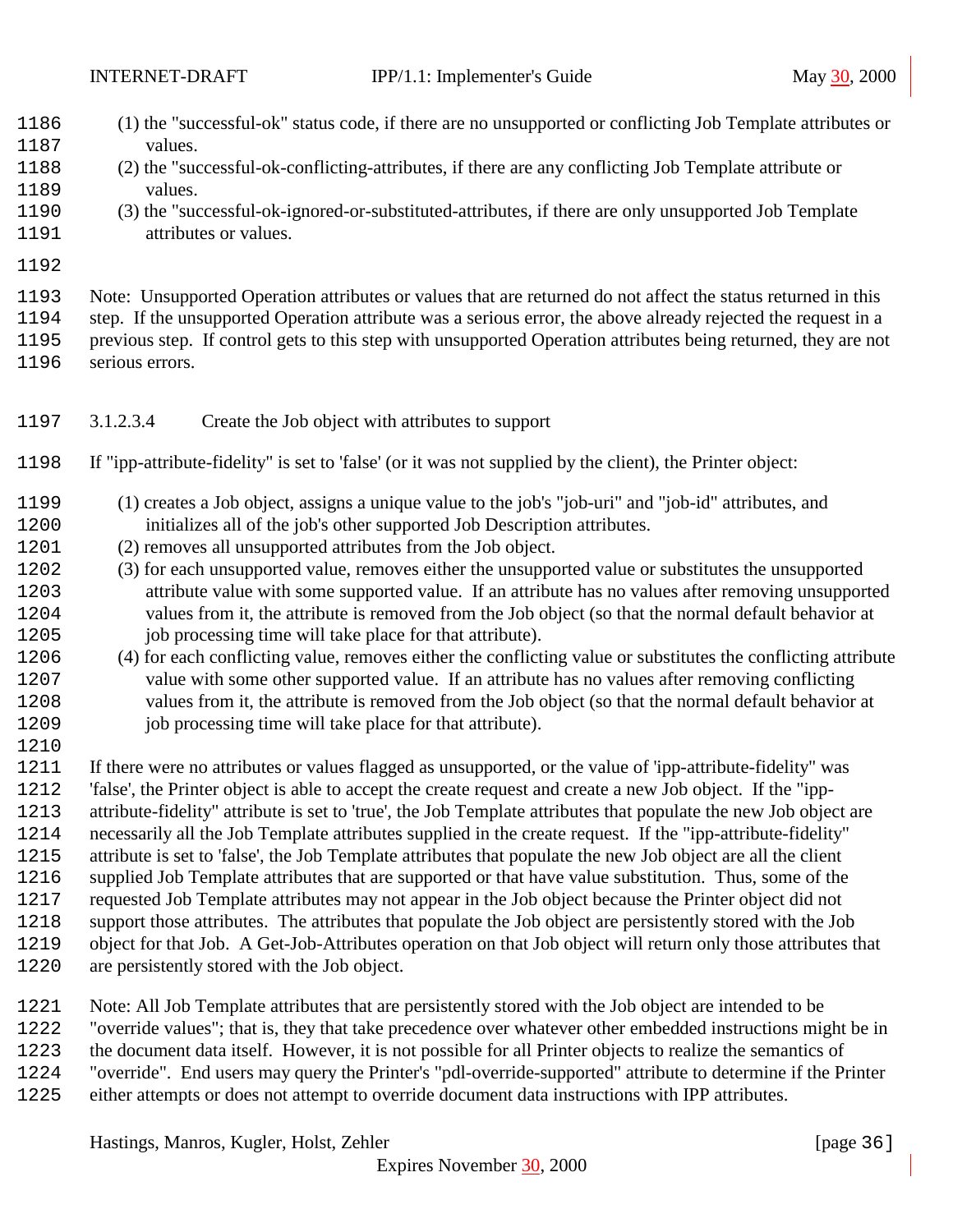<span id="page-36-0"></span>

 There are some cases, where a Printer supports a Job Template attribute and has an associated default value set for that attribute. In the case where a client does not supply the corresponding attribute, the Printer does not use its default values to populate Job attributes when creating the new Job object; only Job Template attributes actually in the create request are used to populate the Job object. The Printer's default values are only used later at Job processing time if no other IPP attribute or instruction embedded in the document data is present.

 Note: If the default values associated with Job Template attributes that the client did not supply were to be used to populate the Job object, then these values would become "override values" rather than defaults. If the Printer supports the 'attempted' value of the "pdl-override-supported" attribute, then these override values could replace values specified within the document data. This is not the intent of the default value mechanism. A default value for an attribute is used only if the create request did not specify that attribute (or it was ignored when allowed by "ipp-attribute-fidelity" being 'false') and no value was provided within the content of the document data.

 If the client does not supply a value for some Job Template attribute, and the Printer does not support that attribute, as far as IPP is concerned, the result of processing that Job (with respect to the missing attribute) is undefined.

- 3.1.2.3.5 Return one of the success status codes
- Once the Job object has been created, the Printer object accepts the request and returns to the client:
- (1) the 'successful-ok' status code, if there are no unsupported or conflicting Job Template attributes or values.
- (2) the 'successful-ok-conflicting-attributes' status code, if there are any conflicting Job Template attribute or values.
- (3) the 'successful-ok-ignored-or-substituted-attributes' status code, if there are only unsupported Job Template attributes or values.
- 

 Note: Unsupported Operation attributes or values that are returned do not affect the status returned in this step. If the unsupported Operation attribute was a serious error, the above already rejected the request in a previous step. If control gets to this step with unsupported Operation attributes being returned, they are not

- serious errors.
- The Printer object also returns Job status attributes that indicate the initial state of the Job ('pending',
- 'pending-held', 'processing', etc.), etc. See Print-Job Response, [IPP-MOD] section 3.2.1.2.
- 3.1.2.3.6 Accept appended Document Content

 The Printer object accepts the appended Document Content data and either starts it printing, or spools it for later processing.

3.1.2.3.7 Scheduling and Starting to Process the Job

#### Hastings, Manros, Kugler, Holst, Zehler [page 37]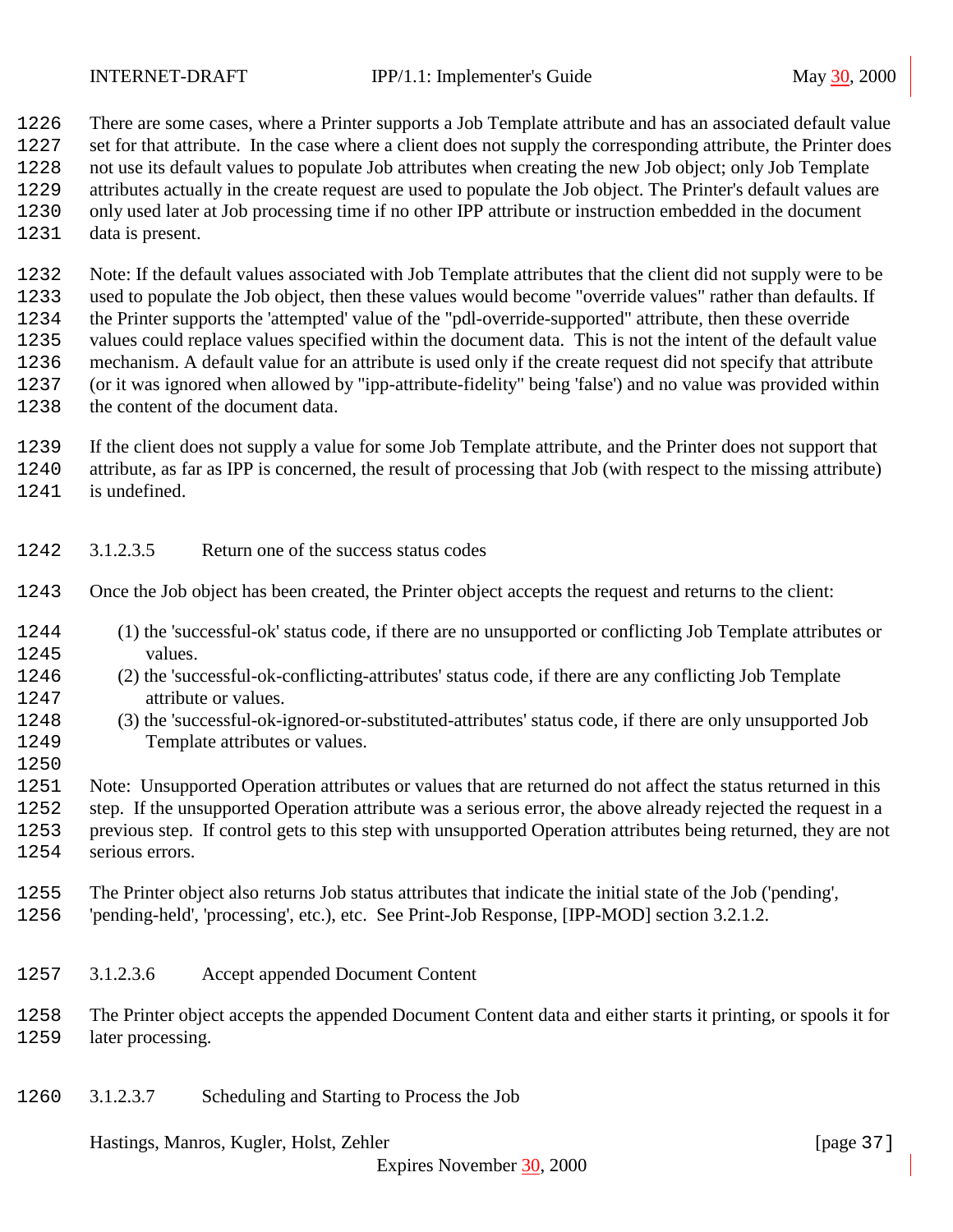<span id="page-37-0"></span>

 The Printer object uses its own configuration and implementation specific algorithms for scheduling the Job in the correct processing order. Once the Printer object begins processing the Job, the Printer changes the Job's state to 'processing'. If the Printer object supports PDL override (the "pdl-override-supported" attribute set to 'attempted'), the implementation does its best to see that IPP attributes take precedence over

- embedded instructions in the document data.
- 3.1.2.3.8 Completing the Job

 The Printer object continues to process the Job until it can move the Job into the 'completed' state. If an Cancel-Job operation is received, the implementation eventually moves the Job into the 'canceled' state. If the system encounters errors during processing that do not allow it to progress the Job into a completed state, the implementation halts all processing, cleans up any resources, and moves the Job into the 'aborted' state.

3.1.2.3.9 Destroying the Job after completion

 Once the Job moves to the 'completed', 'aborted', or 'canceled' state, it is an implementation decision as to when to destroy the Job object and release all associated resources. Once the Job has been destroyed, the Printer would return either the "client-error-not-found" or "client-error-gone" status codes for operations directed at that Job.

 Note: the Printer object SHOULD NOT re-use a "job-uri" or "job-id" value for a sufficiently long time after a job has been destroyed, so that stale references kept by clients are less likely to access the wrong (newer) job.

3.1.2.3.10 Interaction with "ipp-attribute-fidelity"

 Some Printer object implementations may support "ipp-attribute-fidelity" set to 'true' and "pdl-override- supported" set to 'attempted' and yet still not be able to realize exactly what the client specifies in the create request. This is due to legacy decisions and assumptions that have been made about the role of job instructions embedded within the document data and external job instructions that accompany the document data and how to handle conflicts between such instructions. The inability to be 100% precise about how a given implementation will behave is also compounded by the fact that the two special attributes, "ipp- attribute-fidelity" and "pdl-"override-supported", apply to the whole job rather than specific values for each attribute. For example, some implementations may be able to override almost all Job Template attributes except for "number-up". Character Sets, natural languages, and internationalization

- This section discusses character set support, natural language support and internationalization.
- 3.1.2.3.11 Character set code conversion support

# IPP clients and IPP objects are REQUIRED to support UTF-8. They MAY support additional charsets. It

is RECOMMENDED that an IPP object also support US-ASCII, since many clients support US-ASCII, and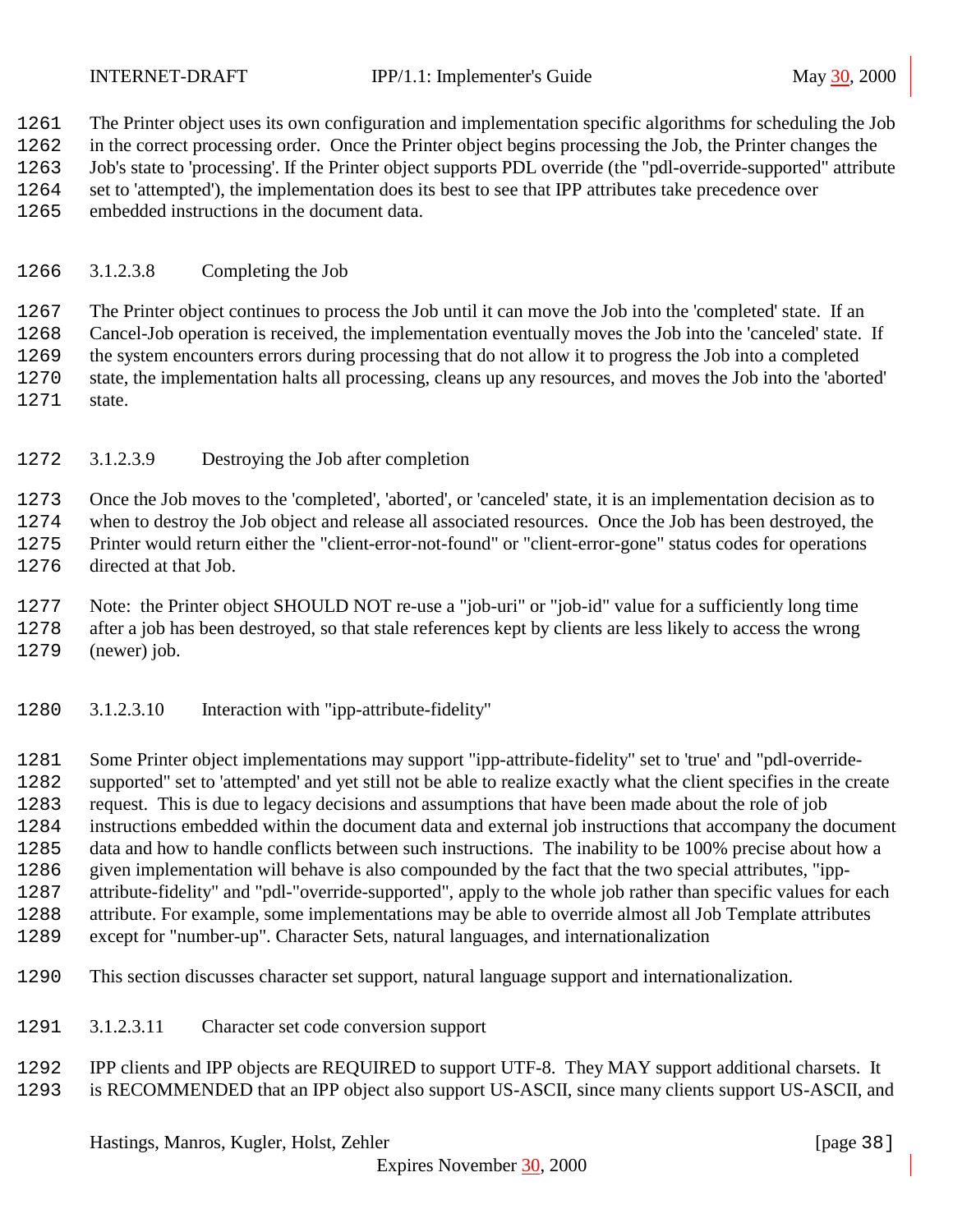<span id="page-38-0"></span>

indicate that UTF-8 and US-ASCII are supported by populating the Printer's "charset-supported" with 'utf-8'

 and 'us-ascii' values. An IPP object is required to code covert with as little loss as possible between the charsets that it supports, as indicated in the Printer's "charsets-supported" attribute.

 How should the server handle the situation where the "attributes-charset" of the response itself is "us-ascii", but one or more attributes in that response is in the "utf-8" format?

Example: Consider a case where a client sends a Print-Job request with "utf-8" as the value of "attributes-

charset" and with the "job-name" attribute supplied. Later another client submits a Get-Job-Attribute or

 Get-Jobs request. This second request contains the "attributes-charset" with value "us-ascii" and "requested-attributes" attribute with exactly one value "job-name".

According to the IPP-Mod document (section 3.1.4.2), the value of the "attributes-charset" for the response

of the second request must be "us-ascii" since that is the charset specified in the request. The "job-name"

value, however, is in "utf-8" format. Should the request be rejected even though both "utf-8" and "us-ascii"

charsets are supported by the server? or should the "job-name" value be converted to "us-ascii" and return

"successful-ok-conflicting-attributes" (0x0002) as the status code?

Answer: An IPP object that supports both utf-8 (REQUIRED) and us-ascii, the second paragraph of section

3.1.4.2 applies so that the IPP object MUST accept the request, perform code set conversion between these

two charsets with "the highest fidelity possible" and return 'successful-ok', rather than a warning

'successful-ok-conflicting-attributes, or an error. The printer will do the best it can to convert between each

 of the character sets that it supports--even if that means providing a string of question marks because none of the characters are representable in US ASCII. If it can't perform such conversion, it MUST NOT

- advertise us-ascii as a value of its "attributes-charset-supported" and MUST reject any request that requests
- 'us-ascii'.

 One IPP object implementation strategy is to convert all request text and name values to a Unicode internal representation. This is 16-bit and virtually universal. Then convert to the specified operation attributes-charset on output.

 Also it would be smarter for a client to ask for 'utf-8', rather than 'us-ascii' and throw away characters that it doesn't understand, rather than depending on the code conversion of the IPP object.

3.1.2.3.12 What charset to return when an unsupported charset is requested (Issue 1.19)?

Section 3.1.4.1 Request Operation attributes was clarified in November 1998 as follows:

All clients and IPP objects MUST support the 'utf-8' charset [RFC2044] and MAY support additional

charsets provided that they are registered with IANA [IANA-CS]. If the Printer object does not support the

client supplied charset value, the Printer object MUST reject the request, set the "attributes-charset" to 'utf-

8' in the response, and return the 'client-error-charset-not-supported' status code and any 'text' or 'name'

attributes using the 'utf-8' charset.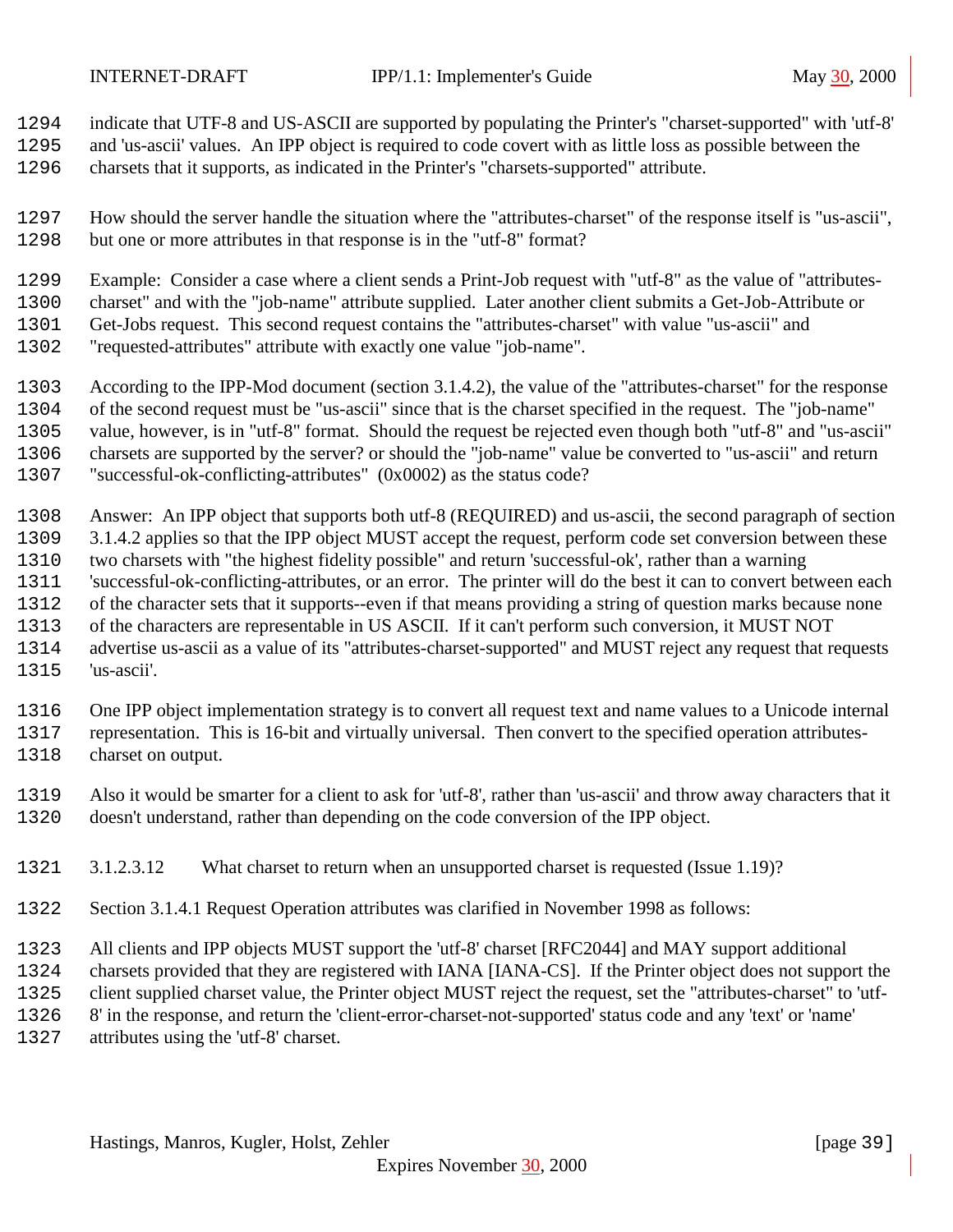<span id="page-39-0"></span>

- Since the client and IPP object MUST support UTF-8, returning any text or name attributes in UTF-8 when the client requests a charset that is not supported should allow the client to display the text or name.
- Since such an error is a client error, rather than a user error, the client should check the status code first so that it can avoid displaying any other returned 'text' and 'name' attributes that are not in the charset requested.
- Furthermore, [ipp-mod] section 14.1.4.14 client-error-charset-not-supported (0x040D) was clarified in November 1998 as follows:
- For any operation, if the IPP Printer does not support the charset supplied by the client in the "attributes- charset" operation attribute, the Printer MUST reject the operation and return this status and any 'text' or 'name' attributes using the 'utf-8' charset (see Section 3.1.4.1).
- 3.1.2.3.13 Natural Language Override (NLO)

The 'text' and 'name' attributes each have two forms. One has an implicit natural language, and the other

- has an explicit natural language. The 'textWithoutLanguage' and 'textWithLanguage' are the two 'text' forms. The 'nameWithoutLanguage" and 'nameWithLanguage are the two 'name' forms. If a receiver (IPP
- object or IPP client) supports an attribute with attribute syntax 'text', it MUST support both forms in a request and a response. A sender (IPP client or IPP object) MAY send either form for any such attribute.
- When a sender sends a WithoutLanguage form, the implicit natural language is specified in the "attributes-
- natural-language" operation attribute, which all senders MUST include in every request and response.
- When a sender sends a WithLanguage form, it MAY be different from the implicit natural language supplied by the sender or it MAY be the same. The receiver MUST treat either form equivalently.
- There is an implementation decision for senders, whether to always send the WithLanguage forms or use the WithoutLanguage form when the attribute's natural language is the same as the request or response. The former approach makes the sender implementation simpler. The latter approach is more efficient on the wire and allows inter-working with non-conforming receivers that fail to support the WithLanguage forms. As each approach have advantages, the choice is completely up to the implementer of the sender.
- 
- Furthermore, when a client receives a 'text' or 'name' job attribute that it had previously supplied, that client
- MUST NOT expect to see the attribute in the same form, i.e., in the same WithoutLanguage or
- WithLanguage form as the client supplied when it created the job. The IPP object is free to transform the
- attribute from the WithLanguage form to the WithoutLanguage form and vice versa, as long as the natural language is preserved. However, in order to meet this latter requirement, it is usually simpler for the IPP
- object implementation to store the natural language explicitly with the attribute value, i.e., to store using an
- internal representation that resembles the WithLanguage form.
- The IPP Printer MUST copy the natural language of a job, i.e., the value of the "attributes-natural-language"
- operation attribute supplied by the client in the create operation, to the Job object as a Job Description
- attribute, so that a client is able to query it. In returning a Get-Job-Attributes response, the IPP object MAY
- return one of three natural language values in the response's "attributes-natural-language" operation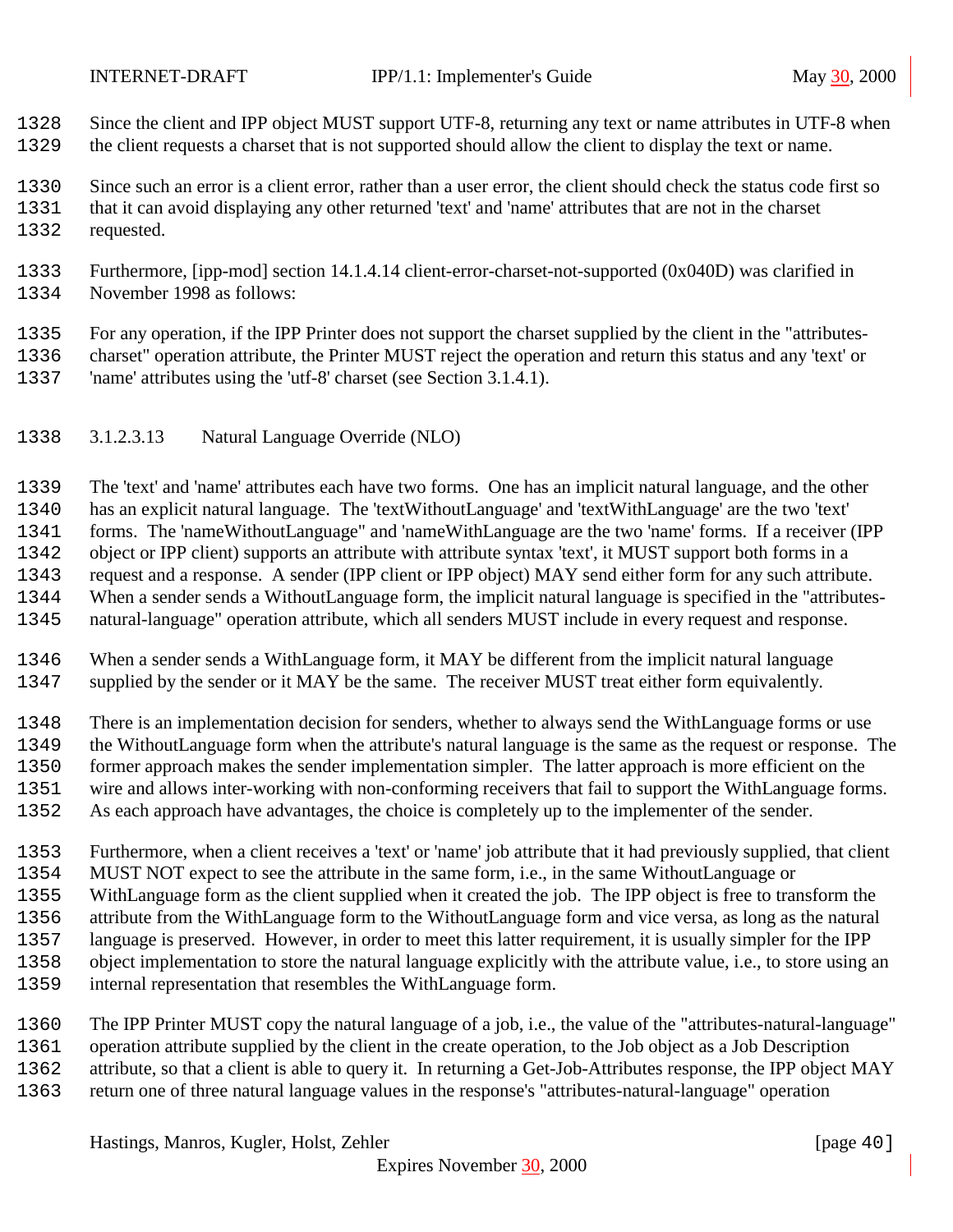<span id="page-40-0"></span>

attribute: (1) that requested by the requester, (2) the natural language of the job, or (3) the configured

natural language of the IPP Printer, if the requested language is not supported by the IPP Printer.

This "attributes-natural-language" Job Description attribute is useful for an IPP object implementation that

 prints start sheets in the language of the user who submitted the job. This same Job Description attribute is useful to a multi-lingual operator who has to communicate with different job submitters in different natural

languages. This same Job Description attribute is expected to be used in the future to generate notification

- messages in the natural language of the job submitter.
- Early drafts of [IPP-MOD] contained a job-level natural language override (NLO) for the Get-Jobs
- response. A job-level (NLO) is an (unrequested) Job Attribute which then specified the implicit natural
- language for any other WithoutLanguage job attributes returned in the response for that job.
- Interoperability testing of early implementations showed that no one was implementing the job-level NLO

in Get-Job responses. So the job-level NLO was eliminated from the Get-Jobs response. This

simplification makes all requests and responses consistent in that the implicit natural language for any

WithoutLanguage 'text' or 'name' form is always supplied in the request's or response's "attributes-natural-

- language" operation attribute.
- 3.1.3 Status codes returned by operation

This section corresponds to [IPP-MOD] section 3.1.6 "Operation Response Status Codes and Status

Messages". This section lists all status codes once in the first operation (Print-Job). Then it lists the status

codes that are different or specialized for subsequent operations under each operation.

- 3.1.3.1 Printer Operations
- 3.1.3.1.1 Print-Job

The Printer object MUST return one of the following "status-code" values for the indicated reason.

 Whether all of the document data has been accepted or not before returning the success or error response depends on implementation. See Section 13 in [IPP-MOD] for a more complete description of each status code.

- For the following success status codes, the Job object has been created and the "job-id", and "job-uri" assigned and returned in the response:
- successful-ok: no request attributes were substituted or ignored.
- successful-ok-ignored-or-substituted-attributes: some supplied (1) attributes were ignored or (2) unsupported attribute syntaxes or values were substituted with supported values or were ignored. Unsupported attributes, attribute syntax's, or values MUST be returned in the Unsupported Attributes group of the response.
- successful-ok-conflicting-attributes: some supplied attribute values conflicted with the values of other supplied attributes and were either substituted or ignored. Attributes or values which conflict with other attributes and have been substituted or ignored MUST be returned in the Unsupported
- Attributes group of the response as supplied by the client.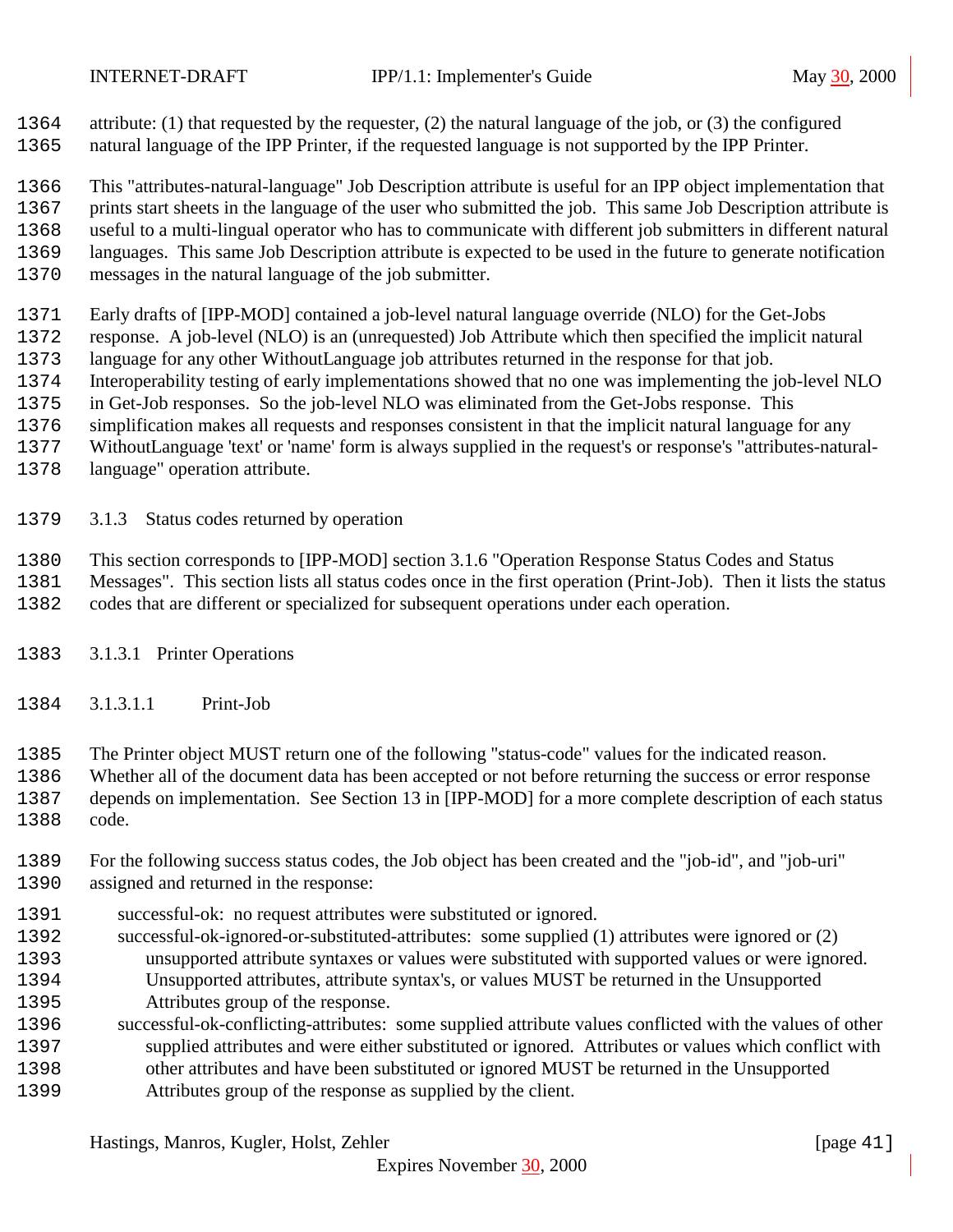- 
- [ipp-mod] section 3.1.6 Operation Status Codes and Messages states:
- If the Printer object supports the "status-message" operation attribute, it SHOULD use the REQUIRED 'utf-
- 8' charset to return a status message for the following error status codes (see section 13 in [IPP-MOD]):
- 'client-error-bad-request', 'client-error-charset-not-supported', 'server-error-internal-error', 'server-error-
- operation-not-supported', and 'server-error-version-not-supported'. In this case, it MUST set the value of
- the "attributes-charset" operation attribute to 'utf-8' in the error response.
- For the following error status codes, no job is created and no "job-id" or "job-uri" is returned:
- client-error-bad-request: The request syntax does not conform to the specification.
- client-error-forbidden: The request is being refused for authorization or authentication reasons. The implementation security policy is to not reveal whether the failure is one of authentication or authorization.
- client-error-not-authenticated: Either the request requires authentication information to be supplied or the authentication information is not sufficient for authorization.
- client-error-not-authorized: The requester is not authorized to perform the request on the target object.
- client-error-not-possible: The request cannot be carried out because of the state of the system. See also 'server-error-not-accepting-jobs' status code, which MUST take precedence if the Printer object's "printer-accepting-jobs" attribute is 'false'.
- client-error-timeout: not applicable.
- client-error-not-found: the target object does not exist.
- client-error-gone: the target object no longer exists and no forwarding address is known.
- client-error-request-entity-too-large: the size of the request and/or print data exceeds the capacity of the IPP Printer to process it.
- client-error-request-value-too-long: the size of request variable length attribute values, such as 'text' and 'name' attribute syntax's, exceed the maximum length specified in [IPP-MOD] for the attribute and MUST be returned in the Unsupported Attributes Group.
- client-error-document-format-not-supported: the document format supplied is not supported. The "document-format" attribute with the unsupported value MUST be returned in the Unsupported Attributes Group. This error SHOULD take precedence over any other 'xxx-not-supported' error, except 'client-error-charset-not-supported'.
- client-error-attributes-or-values-not-supported: one or more supplied attributes, attribute syntax's, or values are not supported and the client supplied the "ipp-attributes-fidelity" operation attribute with a 'true' value. They MUST be returned in the Unsupported Attributes Group as explained below.
- client-error-uri-scheme-not-supported: not applicable.
- client-error-charset-not-supported: the charset supplied in the "attributes-charset" operation attribute is not supported. The Printer's "configured-charset" MUST be returned in the response as the value of the "attributes-charset" operation attribute and used for any 'text' and 'name' attributes returned in the error response. This error SHOULD take precedence over any other error, unless the request syntax is so bad that the client's supplied "attributes-charset" cannot be determined.
- client-error-conflicting-attributes: one or more supplied attribute values conflicted with each other and the client supplied the "ipp-attributes-fidelity" operation attribute with a 'true' value. They MUST be returned in the Unsupported Attributes Group as explained below.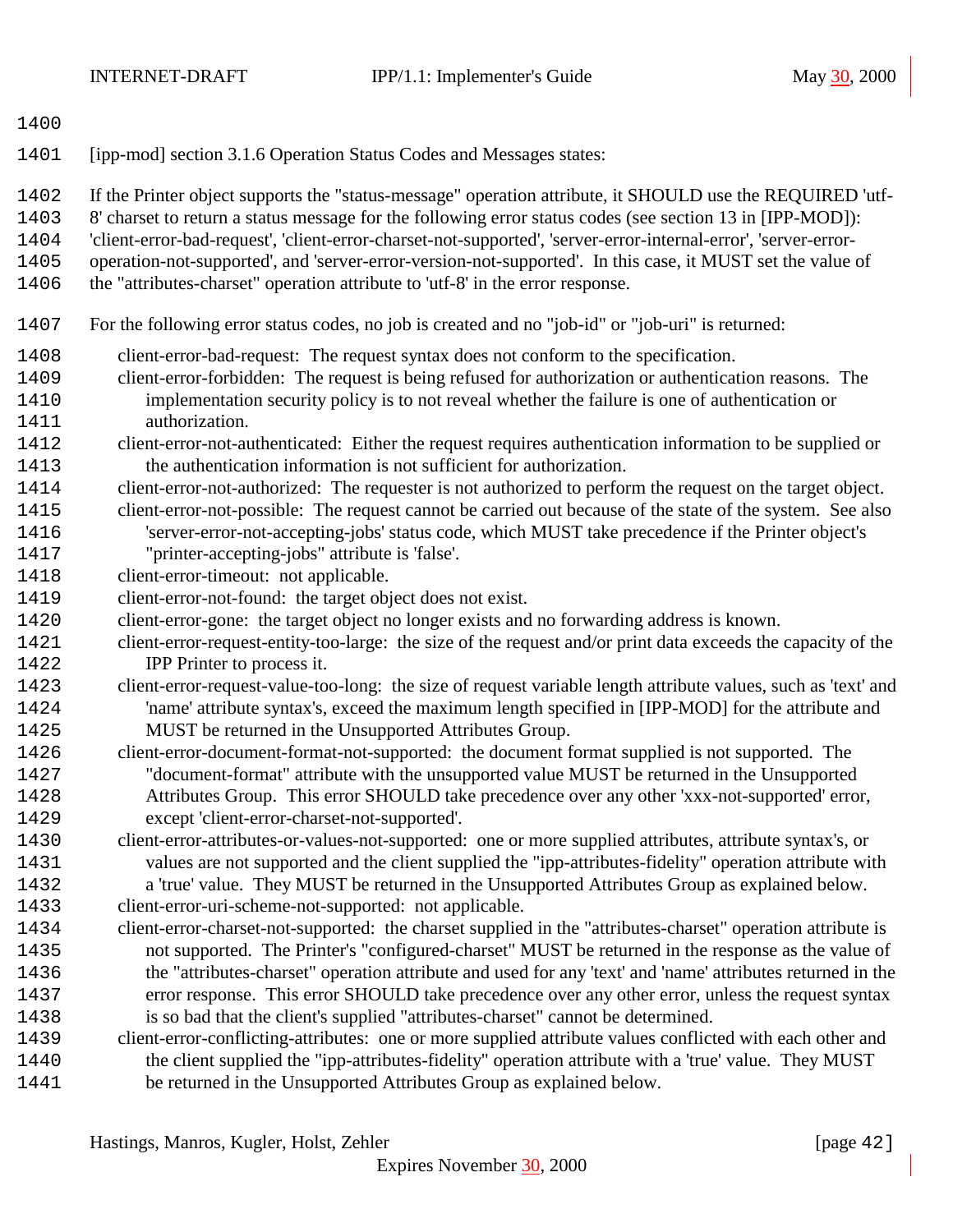- <span id="page-42-0"></span>server-error-internal-error: an unexpected condition prevents the request from being fulfilled.
- server-error-operation-not-supported: not applicable (since Print-Job is REQUIRED).
- server-error-service-unavailable: the service is temporarily overloaded.
- server-error-version-not-supported: the version in the request is not supported. The "closest" version number supported MUST be returned in the response.
- server-error-device-error: a device error occurred while receiving or spooling the request or document data or the IPP Printer object can only accept one job at a time.
- server-error-temporary-error: a temporary error such as a buffer full write error, a memory overflow, or a disk full condition occurred while receiving the request and/or the document data.
- server-error-not-accepting-jobs: the Printer object's "printer-is-not-accepting-jobs" attribute is 'false'.
- server-error-busy: the Printer is too busy processing jobs to accept another job at this time.
- server-error-job-canceled: the job has been canceled by an operator or the system while the client was transmitting the document data.
- 3.1.3.1.2 Print-URI

All of the Print-Job status codes described in Section [3.1.3.1.1](#page-40-0) Print-Job Response are applicable to Print-

- URI with the following specializations and differences. See Section 14 for a more complete description of each status code.
- client-error-uri-scheme-not-supported: the URI scheme supplied in the "document-uri" operation attribute is not supported and is returned in the Unsupported Attributes group. server-error-operation-not-supported: the Print-URI operation is not supported.
- 

3.1.3.1.3 Validate-Job

- All of the Print-Job status codes described in Section [3.1.3.1.1](#page-40-0) Print-Job Response are applicable to Validate-Job. See Section 13 in [IPP-MOD] for a more complete description of each status code.
- 3.1.3.1.4 Create-Job

All of the Print-Job status codes described in Section [3.1.3.1.1](#page-40-0) Print-Job Response are applicable to Create-

- Job with the following specializations and differences. See Section 13 in [IPP-MOD] for a more complete description of each status code.
- server-error-operation-not-supported: the Create-Job operation is not supported. client-error-multiple-document-jobs-not-supported: while the Create-Job and Send-Document operations are supported, this implementation doesn't support more than one document with data.
- 3.1.3.1.5 Get-Printer-Attributes
- All of the Print-Job status codes described in Section [3.1.3.1.1](#page-40-0) Print-Job Response are applicable to the
- Get-Printer-Attributes operation with the following specialization's and differences. See Section 13 in
- [IPP-MOD] for a more complete description of each status code.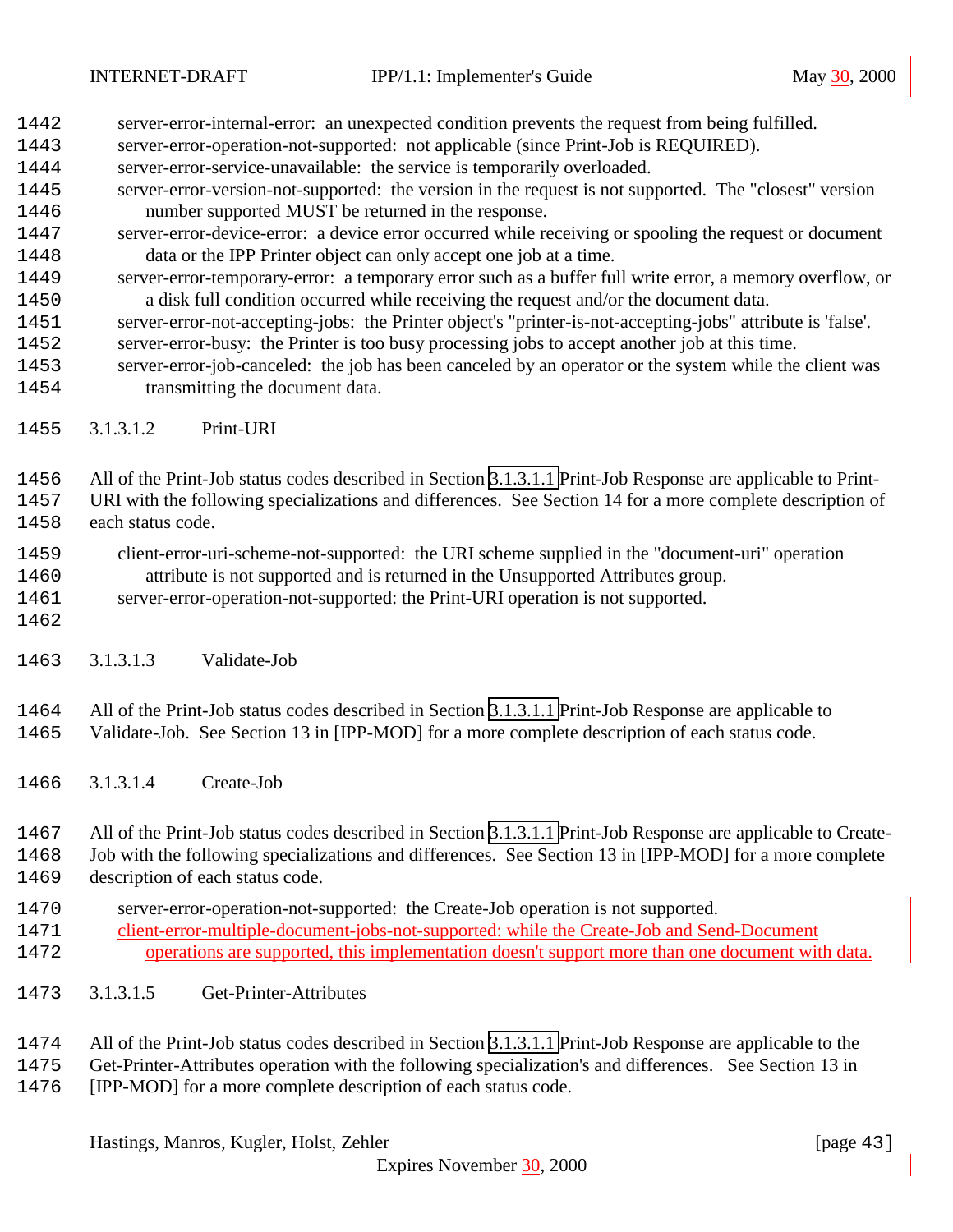- <span id="page-43-0"></span>For the following success status codes, the requested attributes are returned in Group 3 in the response:
- successful-ok: no request attributes were substituted or ignored (same as Print-Job) and no requested attributes were unsupported.
- successful-ok-ignored-or-substituted-attributes: same as Print-Job, except the "requested-attributes" operation attribute MAY, but NEED NOT, be returned with the unsupported values.
- successful-ok-conflicting-attributes: same as Print-Job.
- For the error status codes, Group 3 is returned containing no attributes or is not returned at all:
- client-error-not-possible: Same as Print-Job, in addition the Printer object is not accepting any requests.
- client-error-request-entity-too-large: same as Print-job, except that no print data is involved.
	- client-error-attributes-or-values-not-supported: not applicable, since unsupported operation attributes MUST be ignored and 'successful-ok-ignored-or-substituted-attributes' returned.
	- client-error-conflicting-attributes: same as Print-Job, except that "ipp-attribute-fidelity" is not involved.
	- server-error-operation-not-supported: not applicable (since Get-Printer-Attributes is REQUIRED).
	- server-error-device-error: same as Print-Job, except that no document data is involved.
	- server-error-temporary-error: same as Print-Job, except that no document data is involved.
	- server-error-not-accepting-jobs: not applicable..
	- server-error-busy: same as Print-Job, except the IPP object is too busy to accept even query requests.
	- server-error-job-canceled: not applicable..
	- 3.1.3.1.6 Get-Jobs
	- All of the Print-Job status codes described in Section [3.1.3.1.1](#page-40-0) Print-Job Response are applicable to the
	- Get-Jobs operation with the following specialization's and differences. See Section 13 in [IPP-MOD] for a more complete description of each status code.
	- For the following success status codes, the requested attributes are returned in Group 3 in the response:
	- successful-ok: no request attributes were substituted or ignored (same as Print-Job) and no requested attributes were unsupported.
	- successful-ok-ignored-or-substituted-attributes: same as Print-Job, except the "requested-attributes" operation attribute MAY, but NEED NOT, be returned with the unsupported values.
	- successful-ok-conflicting-attributes: same as Print-Job.
	- For any error status codes, Group 3 is returned containing no attributes or is not returned at all. The
	- following brief error status code descriptions contain unique information for use with Get-Jobs operation.
	- See section 14 for the other error status codes that apply uniformly to all operations:
	- client-error-not-possible: Same as Print-Job, in addition the Printer object is not accepting any requests.
	- client-error-request-entity-too-large: same as Print-job, except that no print data is involved.
	- client-error-document-format-not-supported: not applicable.
	- client-error-attributes-or-values-not-supported: not applicable, since unsupported operation attributes MUST be ignored and 'successful-ok-ignored-or-substituted-attributes' returned.
	- client-error-conflicting-attributes: same as Print-Job, except that "ipp-attribute-fidelity" is not involved.
	- server-error-operation-not-supported: not applicable (since Get-Jobs is REQUIRED).
	- server-error-device-error: same as Print-Job, except that no document data is involved.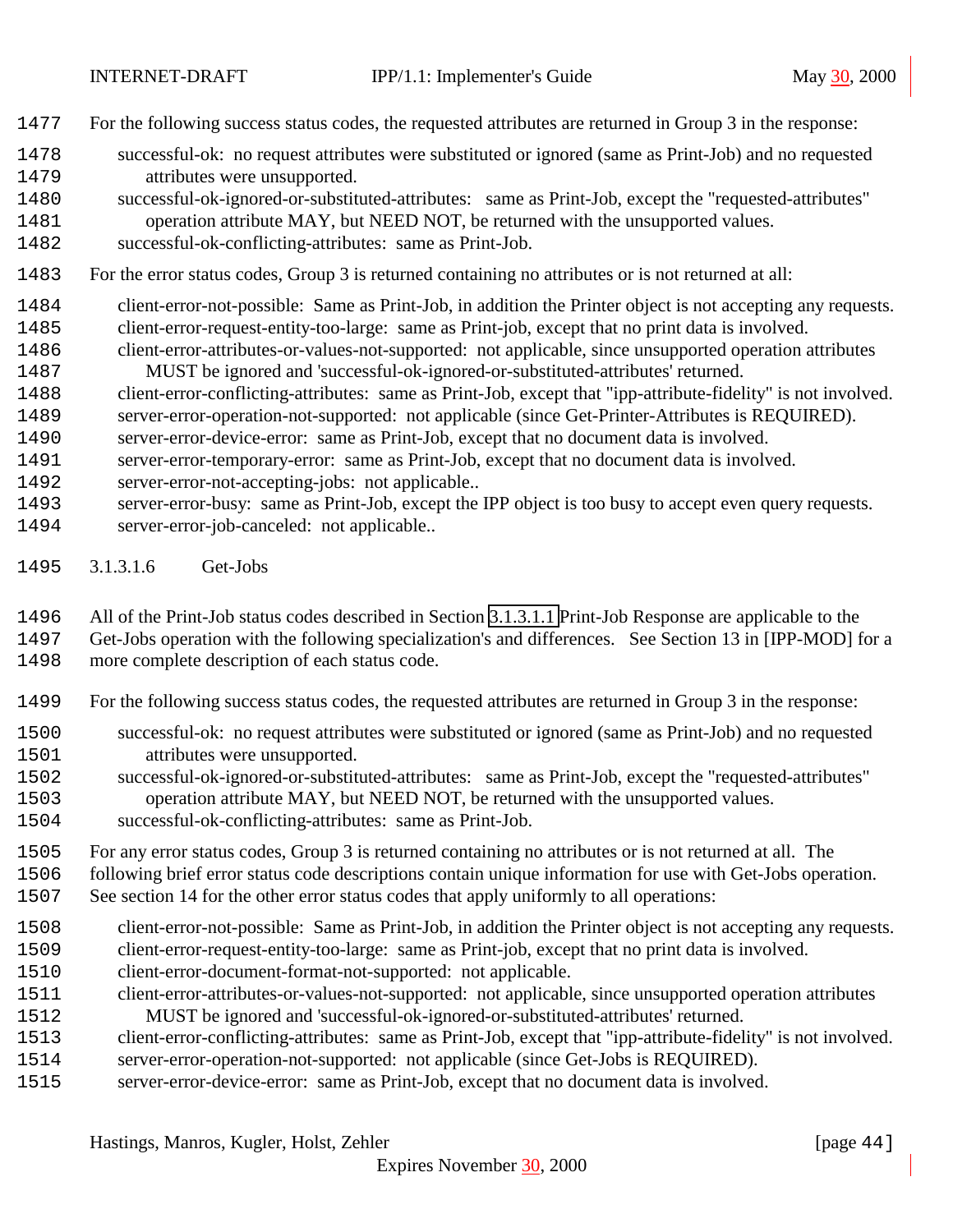- <span id="page-44-0"></span>server-error-temporary-error: same as Print-Job, except that no document data is involved.
- server-error-not-accepting-jobs: not applicable.
- server-error-job-canceled: not applicable.
- 3.1.3.1.7 Pause-Printer
- All of the Print-Job status codes described in Section [3.1.3.1.1](#page-40-0) Print-Job Response are applicable to Pause-
- Printer with the following specializations and differences. See Section 13 in [IPP-MOD] for a more complete description of each status code.
- For the following success status codes, the Printer object is being stopped from scheduling jobs on all its devices.
- successful-ok: no request attributes were substituted or ignored (same as Print-Job).
- successful-ok-ignored-or-substituted-attributes: same as Print-Job.
- successful-ok-conflicting-attributes: same as Print-Job.
- 
- For any of the error status codes, the Printer object has not been stopped from scheduling jobs on all its devices.
- client-error-not-possible: not applicable.
- client-error-not-found: the target Printer object does not exist.
- client-error-gone: the target Printer object no longer exists and no forwarding address is known.
- client-error-request-entity-too-large: same as Print-Job, except no document data is involved.
- client-error-document-format-not-supported: not applicable.
- client-error-conflicting-attributes: same as Print-Job, except that the Printer's "printer-is-accepting-1537 jobs" attribute is not involved.
- server-error-operation-not-supported: the Pause-Printer operation is not supported.
- server-error-device-error: not applicable.
- server-error-temporary-error: same as Print-Job, except no document data is involved.
- server-error-not-accepting-jobs: not applicable.
- server-error-job-canceled: not applicable.
- 3.1.3.1.8 Resume-Printer
- All of the Print-Job status code descriptions in Section [3.1.3.1.1](#page-40-0) Print-Job Response with the
- specialization's described for Pause-Printer are applicable to Resume-Printer. See Section 13 in [IPP-
- MOD] for a more complete description of each status code.
- For the following success status codes, the Printer object resumes scheduling jobs on all its devices.
- successful-ok: no request attributes were substituted or ignored (same as Print-Job).
- successful-ok-ignored-or-substituted-attributes: same as Print-Job.
- successful-ok-conflicting-attributes: same as Print-Job.
- For any of the error status codes, the Printer object does not resume scheduling jobs.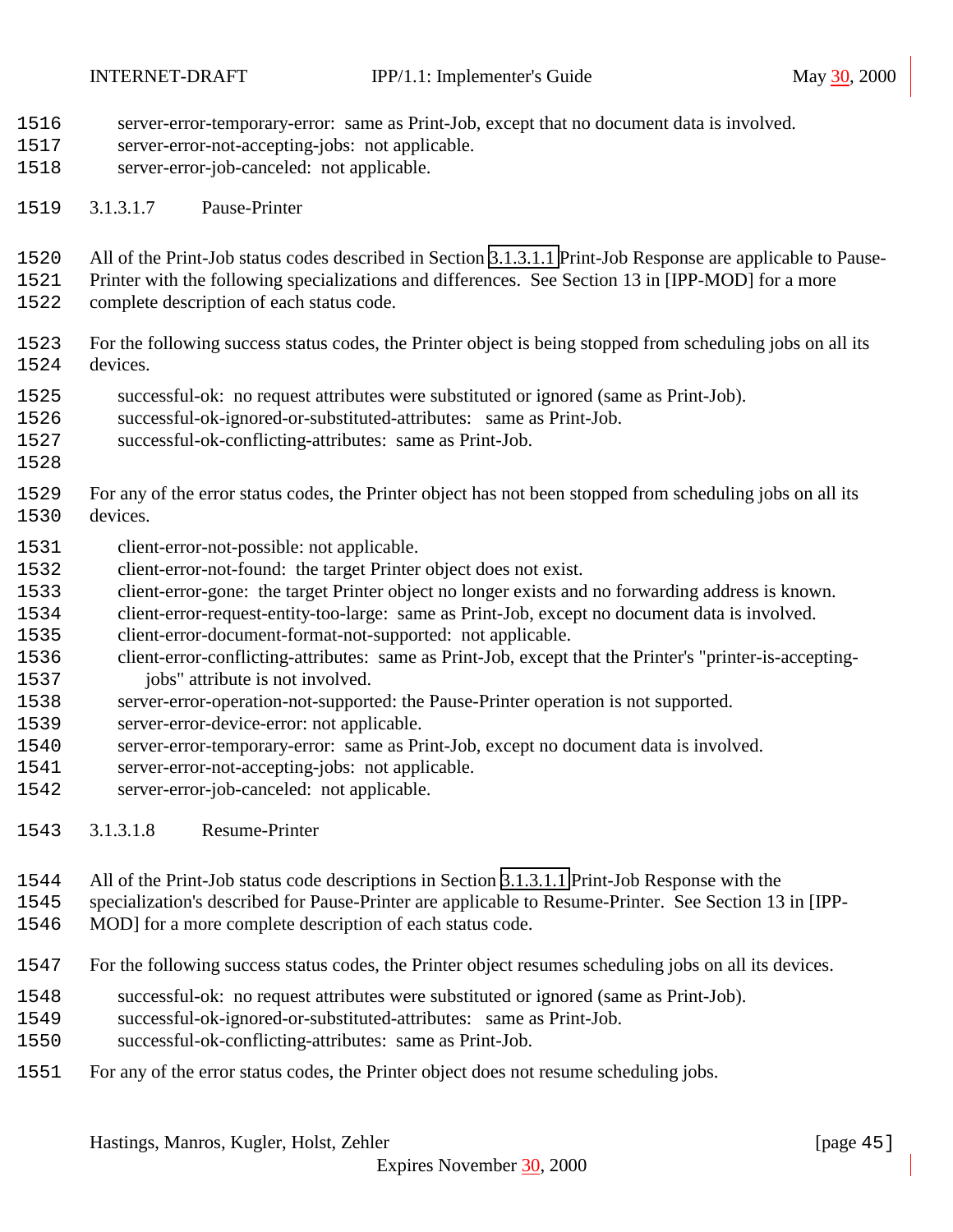<span id="page-45-0"></span>

| 1552<br>1553                 | server-error-operation-not-supported: the Resume-Printer operation is not supported.                                                                                                                                                                                                                                                                   |  |  |  |  |  |
|------------------------------|--------------------------------------------------------------------------------------------------------------------------------------------------------------------------------------------------------------------------------------------------------------------------------------------------------------------------------------------------------|--|--|--|--|--|
| 1554                         | 3.1.3.1.8.1 What about Printers unable to change state due to an error condition?                                                                                                                                                                                                                                                                      |  |  |  |  |  |
| 1555<br>1556<br>1557<br>1558 | If, in case, the IPP printer is unable to change its state due to some problem with the actual printer device<br>(say, it is shut down or there is a media-jam as indicated in [ipp-mod]), what should be the result of the<br>"Resume-printer" operation? Should it still change the 'printer-state-reasons' and return success or should it<br>fail? |  |  |  |  |  |
| 1559<br>1560                 | The 'resume-printer' operation must clear the 'paused' or 'moving-to-paused' 'printer-state-message'. The<br>operation must return a 'successful-ok' status code.                                                                                                                                                                                      |  |  |  |  |  |
| 1561                         | 3.1.3.1.8.2 How is 'printer-state' handled on Resume-Printer?                                                                                                                                                                                                                                                                                          |  |  |  |  |  |
| 1562                         |                                                                                                                                                                                                                                                                                                                                                        |  |  |  |  |  |
| 1563<br>1564                 | If "Resume-Printer" succeeds, what should be the value of 'Printer-state' and who should take care of the<br>'Printer-state' later on ?                                                                                                                                                                                                                |  |  |  |  |  |
| 1565                         | The "Resume-Printer" operation may change the "printer-state-reasons" value.                                                                                                                                                                                                                                                                           |  |  |  |  |  |
| 1566                         | The "printer-state" will change to one of three states:                                                                                                                                                                                                                                                                                                |  |  |  |  |  |
| 1567                         | 1) 'idle' - no additional jobs and no error conditions present                                                                                                                                                                                                                                                                                         |  |  |  |  |  |
| 1568                         | 2) 'processing' - job available and no error conditions present                                                                                                                                                                                                                                                                                        |  |  |  |  |  |
| 1569                         | 3) current state (i.e. no change) an error condition is present (e.g. media jam)                                                                                                                                                                                                                                                                       |  |  |  |  |  |
| 1570<br>1571<br>1572         | In the third case the 'printer-state-reason' will be cleared by automata when it detects the error condition no<br>longer exists. The 'printer-state' will move to 'idle' or 'processing' when conditions permit. (i.e. no more<br>error conditions)                                                                                                   |  |  |  |  |  |
| 1573                         | 3.1.3.1.9<br>Purge-Printer                                                                                                                                                                                                                                                                                                                             |  |  |  |  |  |
| 1574<br>1575<br>1576         | All of the Print-Job status code descriptions in Section 3.1.3.1.1 Print-Job Response with the<br>specialization's described for Pause-Printer are applicable to Purge-Printer. See Section 13 in [IPP-MOD]<br>for a more complete description of each status code.                                                                                    |  |  |  |  |  |
| 1577                         | For the following success status codes, the Printer object purges all it's jobs.                                                                                                                                                                                                                                                                       |  |  |  |  |  |
| 1578<br>1579<br>1580         | successful-ok: no request attributes were substituted or ignored (same as Print-Job).<br>successful-ok-ignored-or-substituted-attributes: same as Print-Job.<br>successful-ok-conflicting-attributes: same as Print-Job.                                                                                                                               |  |  |  |  |  |
| 1581                         | For any of the error status codes, the Printer object does not purge any jobs.                                                                                                                                                                                                                                                                         |  |  |  |  |  |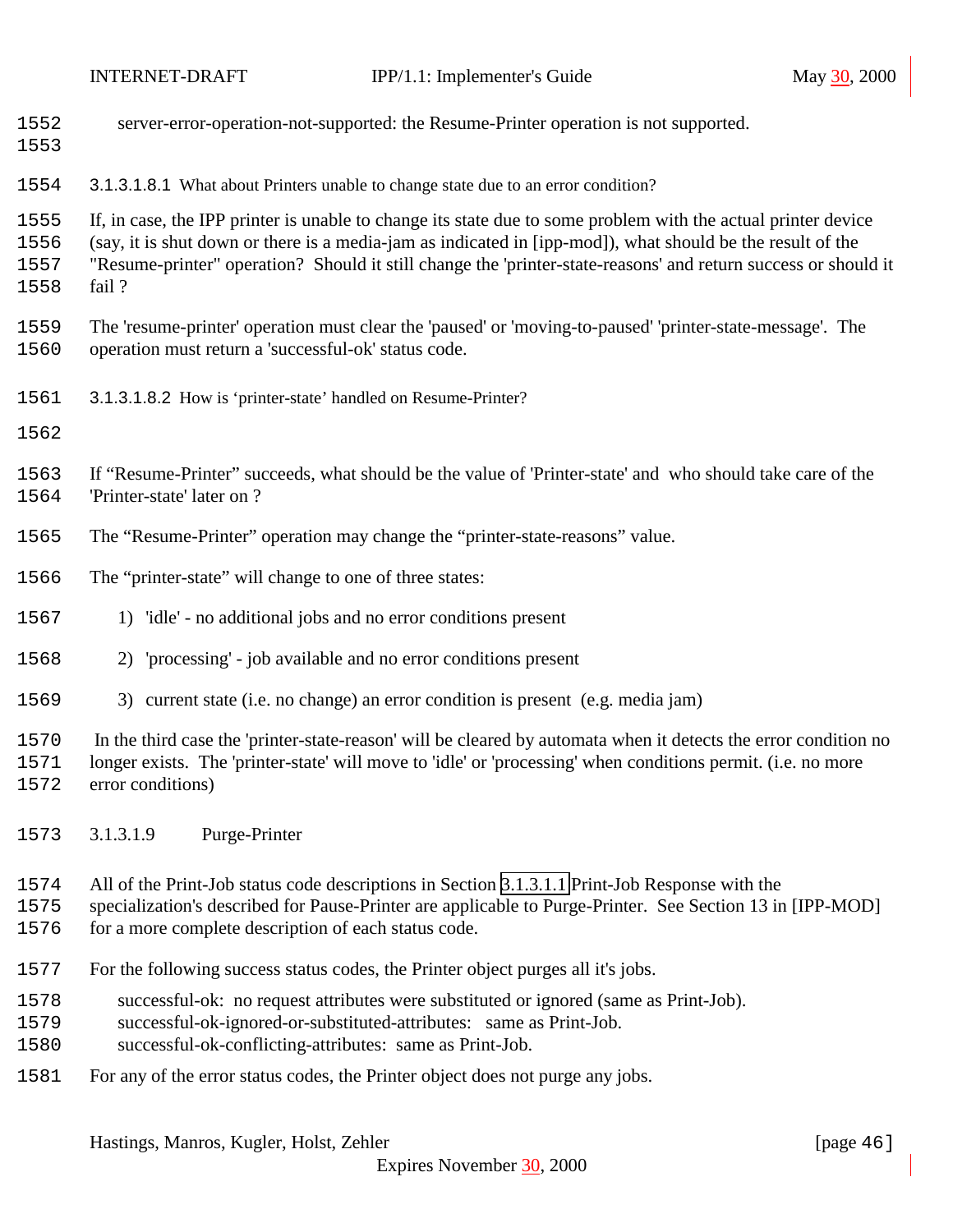- <span id="page-46-0"></span>server-error-operation-not-supported: the Purge-Printer operation is not supported.
- 3.1.3.2 Job Operations
- 3.1.3.2.1 Send-Document
- All of the Print-Job status codes described in Section [3.1.3.1.1](#page-40-0) Print-Job Response are applicable to the
- Get-Printer-Attributes operation with the following specialization's and differences. See Section 13 in [IPP-MOD] for a more complete description of each status code.
- For the following success status codes, the document has been added to the specified Job object and the job's "number-of-documents" attribute has been incremented:
- successful-ok: no request attributes were substituted or ignored (same as Print-Job).
- successful-ok-ignored-or-substituted-attributes: same as Print-Job.
- successful-ok-conflicting-attributes: same as Print-Job.
- For the error status codes, no document has been added to the Job object and the job's "number-of-
- documents" attribute has not been incremented:
- client-error-not-possible: Same as Print-Job, except that the Printer's "printer-is-accepting-jobs" 1596 attribute is not involved, so that the client is able to finish submitting a multi-document-job that was created with a Create-Job operation after this attribute has been set to 'true'. Another condition is that the state of the job precludes Send-Document, i.e., the job has already been closed out by the client. However, if the IPP Printer closed out the job due to timeout, the 'client-error-timeout' error status SHOULD be returned instead.
- client-error-timeout: This request was sent after the Printer closed the job, because it has not received a Send-Document or Send-URI operation within the Printer's "multiple-operation-time-out" period . client-error-request-entity-too-large: same as Print-Job.
- client-error-conflicting-attributes: same as Print-Job, except that "ipp-attributes-fidelity" operation attribute is not involved..
- server-error-operation-not-supported: the Send-Document request is not supported.
- server-error-not-accepting-jobs: not applicable.
- server-error-job-canceled: the job has been canceled by an operator or the system while the client was 1609 transmitting the data.
- 3.1.3.2.2 Send-URI
- All of the Print-Job status code descriptions in Section [3.1.3.1.1](#page-40-0) Print-Job Response with the
- specialization's described for Send-Document are applicable to Send-URI. See Section 13 in [IPP-MOD] 1613 for a more complete description of each status code.
- client-error-uri-scheme-not-supported: the URI scheme supplied in the "document-uri" operation attribute is not supported and the "document-uri" attribute MUST be returned in the Unsupported Attributes group.
- server-error-operation-not-supported: the Send-URI operation is not supported.
-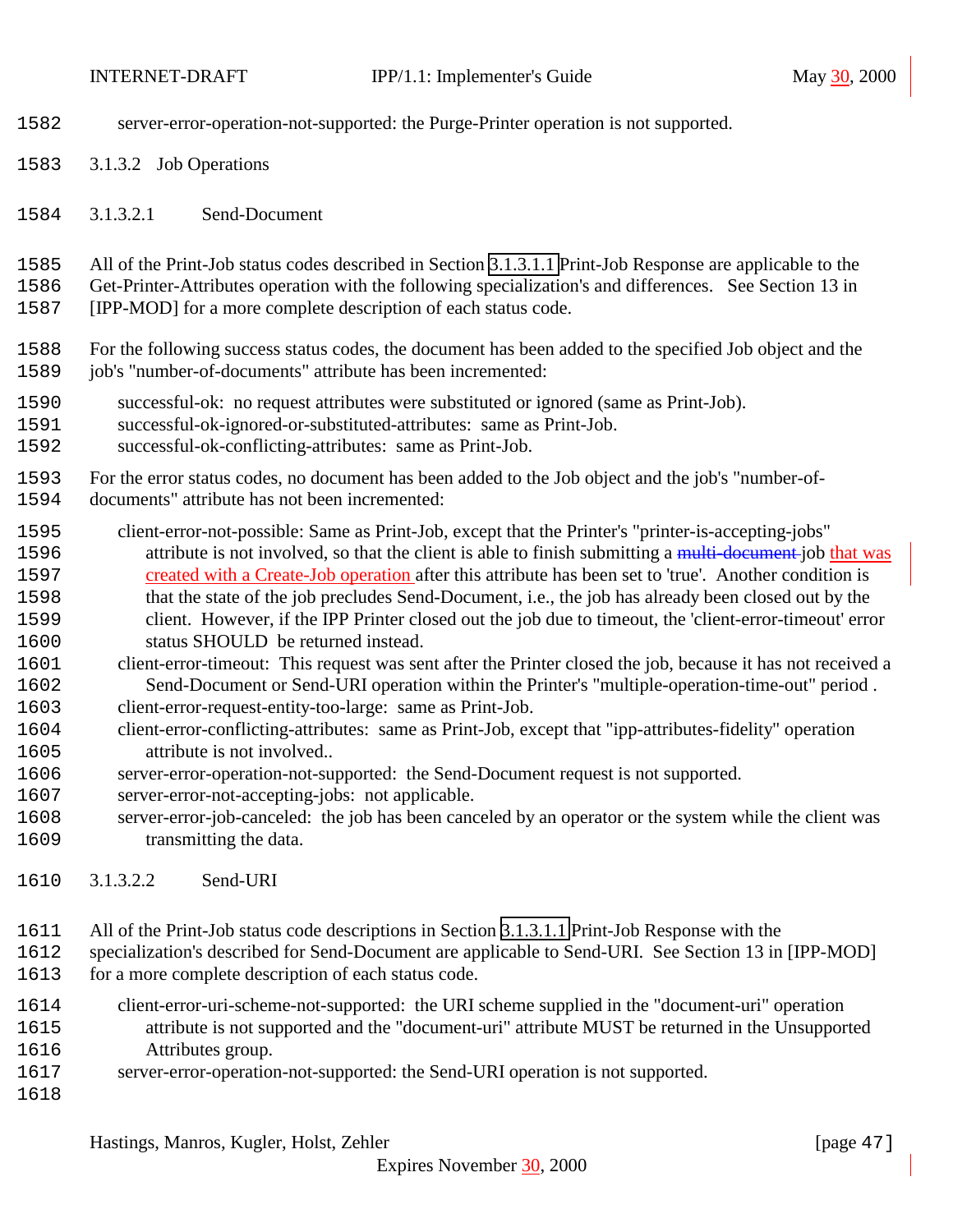<span id="page-47-0"></span>

3.1.3.2.3 Cancel-Job

All of the Print-Job status codes described in Section [3.1.3.1.1](#page-40-0) Print-Job Response are applicable to Cancel-

- Job with the following specializations and differences. See Section 13 in [IPP-MOD] for a more complete description of each status code.
- For the following success status codes, the Job object is being canceled or has been canceled:
- successful-ok: no request attributes were substituted or ignored (same as Print-Job).
- successful-ok-ignored-or-substituted-attributes: same as Print-Job.
- successful-ok-conflicting-attributes: same as Print-Job.
- 
- For any of the error status codes, the Job object has not been canceled or was previously canceled.
- client-error-not-possible: The request cannot be carried out because of the state of the Job object ('completed', 'canceled', or 'aborted') or the state of the system.
- client-error-not-found: the target Printer and/or Job object does not exist.
- client-error-gone: the target Printer and/or Job object no longer exists and no forwarding address is known.
- client-error-request-entity-too-large: same as Print-Job, except no document data is involved.
- client-error-document-format-not-supported: not applicable.
- client-error-attributes-or-values-not-supported: not applicable, since unsupported operation attributes and values MUST be ignored.
- client-error-conflicting-attributes: same as Print-Job, except that the Printer's "printer-is-accepting-jobs" attribute is not involved.
- server-error-operation-not-supported: not applicable (Cancel-Job is REQUIRED).
- server-error-device-error: same as Print-Job, except no document data is involved.
- server-error-temporary-error: same as Print-Job, except no document data is involved.
- server-error-not-accepting-jobs: not applicable..
- server-error-job-canceled: not applicable.
- 3.1.3.2.4 Get-Job-Attributes
- All of the Print-Job status codes described in Section [3.1.3.1.1](#page-40-0) Print-Job Response are applicable to Get-
- Job-Attributes with the following specializations and differences. See Section 13 in [IPP-MOD] for a more complete description of each status code.
- For the following success status codes, the requested attributes are returned in Group 3 in the response:
- successful-ok: no request attributes were substituted or ignored (same as Print-Job) and no requested attributes were unsupported.
- successful-ok-ignored-or-substituted-attributes: same as Print-Job, except the "requested-attributes" operation attribute MAY, but NEED NOT, be returned with the unsupported values.
- successful-ok-conflicting-attributes: same as Print-Job.
- For the error status codes, Group 3 is returned containing no attributes or is not returned at all.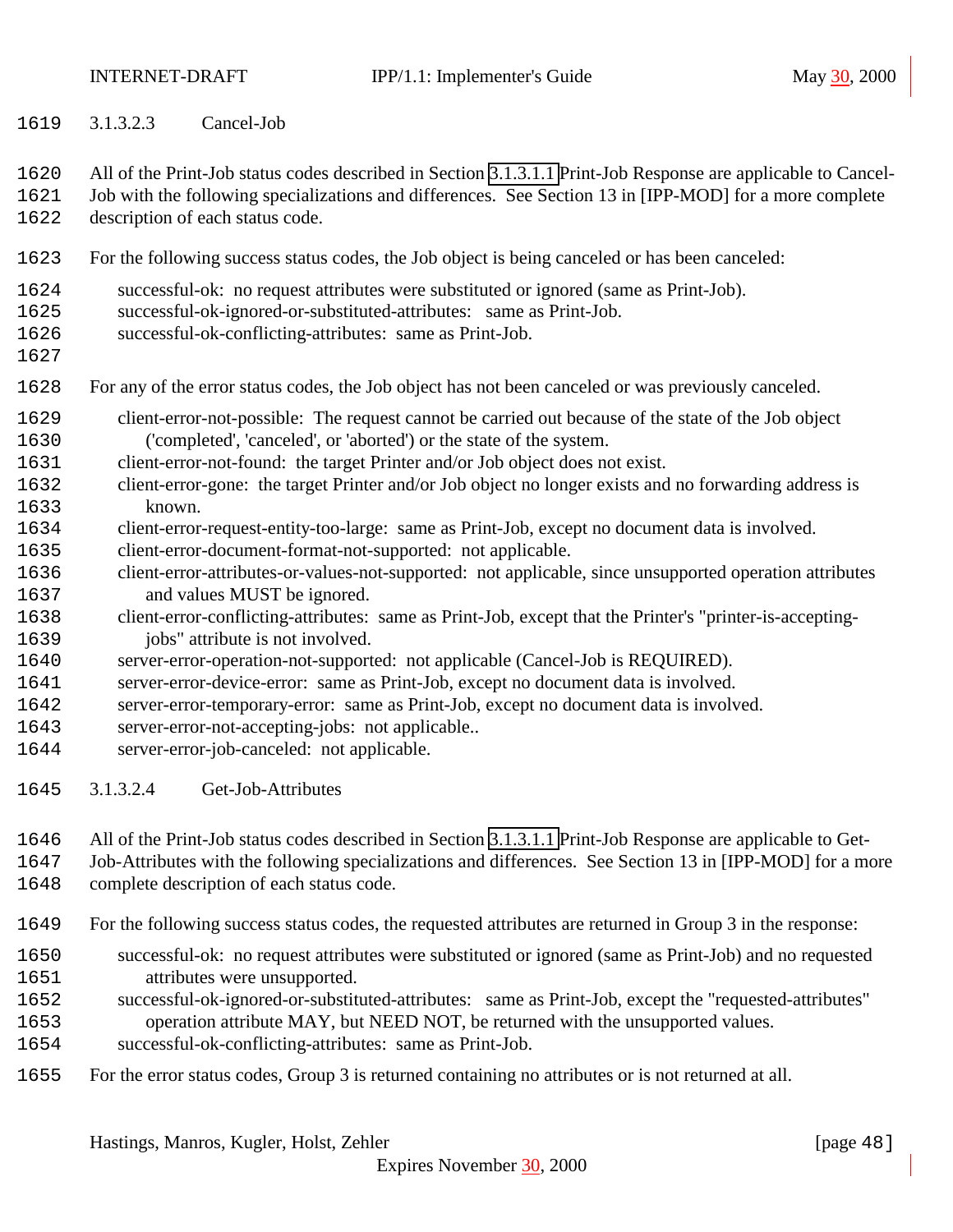- <span id="page-48-0"></span>client-error-not-possible: Same as Print-Job, in addition the Printer object is not accepting any requests.
- client-error-document-format-not-supported: not applicable.
- client-error-attributes-or-values-not-supported: not applicable.
- client-error-uri-scheme-not-supported: not applicable.
- client-error-conflicting-attributes: not applicable
- server-error-operation-not-supported: not applicable (since Get-Job-Attributes is REQUIRED).
- server-error-device-error: same as Print-Job, except no document data is involved.
- server-error-temporary-error: sane as Print-Job, except no document data is involved..
- server-error-not-accepting-jobs: not applicable.
- server-error-job-canceled: not applicable.
- 3.1.3.2.5 Hold-Job
- All of the Print-Job status codes described in Section [3.1.3.1.1](#page-40-0) Print-Job Response are applicable to Hold-
- Job with the following specializations and differences. See Section 13 in [IPP-MOD] for a more complete description of each status code.
- For the following success status codes, the Job object is being held or has been held:
- successful-ok: no request attributes were substituted or ignored (same as Print-Job).
- successful-ok-ignored-or-substituted-attributes: same as Print-Job.
- successful-ok-conflicting-attributes: same as Print-Job.
- 
- For any of the error status codes, the Job object has not been held or was previously held.
- client-error-not-possible: The request cannot be carried out because of the state of the Job object ('completed', 'canceled', or 'aborted') or the state of the system.
- client-error-not-found: the target Printer and/or Job object does not exist.
- client-error-gone: the target Printer and/or Job object no longer exists and no forwarding address is known.
- client-error-request-entity-too-large: same as Print-Job, except no document data is involved.
- client-error-document-format-not-supported: not applicable.
- client-error-conflicting-attributes: same as Print-Job, except that the Printer's "printer-is-accepting-1684 jobs" attribute is not involved.
- server-error-operation-not-supported: the Hold-Job operation is not supported.
- server-error-device-error: not applicable.
- server-error-temporary-error: same as Print-Job, except no document data is involved.
- server-error-not-accepting-jobs: not applicable.
- server-error-job-canceled: not applicable.
- 3.1.3.2.6 Release-Job
- All of the Print-Job status code descriptions in Section [3.1.3.1.1](#page-40-0) Print-Job Response with the
- specialization's described for Hold-Job are applicable to Release-Job. See Section 13 in [IPP-MOD] for a more complete description of each status code.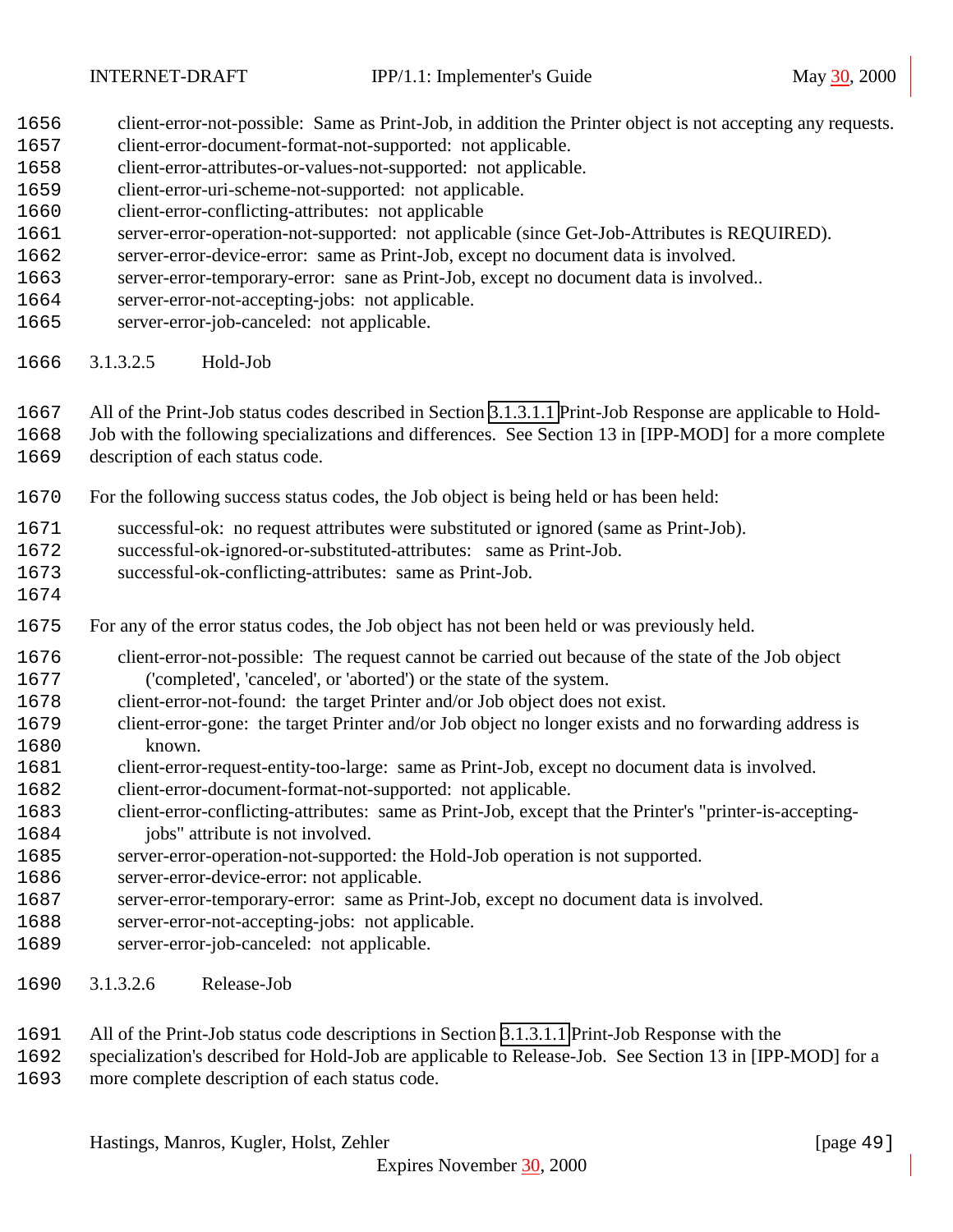<span id="page-49-0"></span>

- server-error-operation-not-supported: the Release-Job operation is not supported.
- 3.1.3.2.7 Restart-Job

 All of the Print-Job status code descriptions in Section [3.1.3.1.1](#page-40-0) Print-Job Response with the specialization's described for Hold-Job are applicable to Restart-Job. See Section 13 in [IPP-MOD] for a more complete description of each status code.

- server-error-operation-not-supported: the Restart-Job operation is not supported.
- 

3.1.3.2.7.1 Can documents be added to a restarted job?

Assume I give a Create-Job request along with a set of 5 documents . All the documents get printed and the

job state is moved to completed . I issue a Restart-Job request on the job. Now the issue is that, if I try to

1704 add new documents to the restarted job-, will the **IppIPP** Server permit me to do so or return "client-error-not-possible " and again print those 5 jobs?

 A job can not move to the 'completed' state until all the documents have been processed. The 'last- document' flag indicates when the last document for a job is being sent from the client. This is the semantic equivalent of closing a job. No documents may be added once a job is closed. Section 3.3.7 of the IPP/1.1 model states "The job is moved to the 'pending' job state and restarts the beginning on the same IPP Printer object with the same attribute values." 'number-of-documents' is a job attribute.

3.1.4 Returning unsupported attributes in Get-Xxxx responses (Issue 1.18)

 In the Get-Printer-Attributes, Get-Jobs, or Get-Job-Attributes responses, the client cannot depend on getting unsupported attributes returned in the Unsupported Attributes group that the client requested, but are not supported by the IPP object. However, such unsupported requested attributes will not be returned in the Job Attributes or Printer Attributes group (since they are unsupported). Furthermore, the IPP object is REQUIRED to return the 'successful-ok-ignored-or-substituted-attributes' status code, so that the client knows that not all that was requested has been returned.

3.1.5 Sending empty attribute groups

 The [IPP-MOD] and [IPP-PRO] specifications RECOMMEND that a sender not send an empty attribute group in a request or a response. However, they REQUIRE a receiver to accept an empty attribute group as equivalent to the omission of that group. So a client SHOULD omit the Job Template Attributes group entirely in a create operation that is not supplying any Job Template attributes. Similarly, an IPP object SHOULD omit an empty Unsupported Attributes group if there are no unsupported attributes to be returned in a response.

 The [IPP-PRO] specification REQUIRES a receiver to be able to receive either an empty attribute group or an omitted attribute group and treat them equivalently. The term "receiver" means an IPP object for a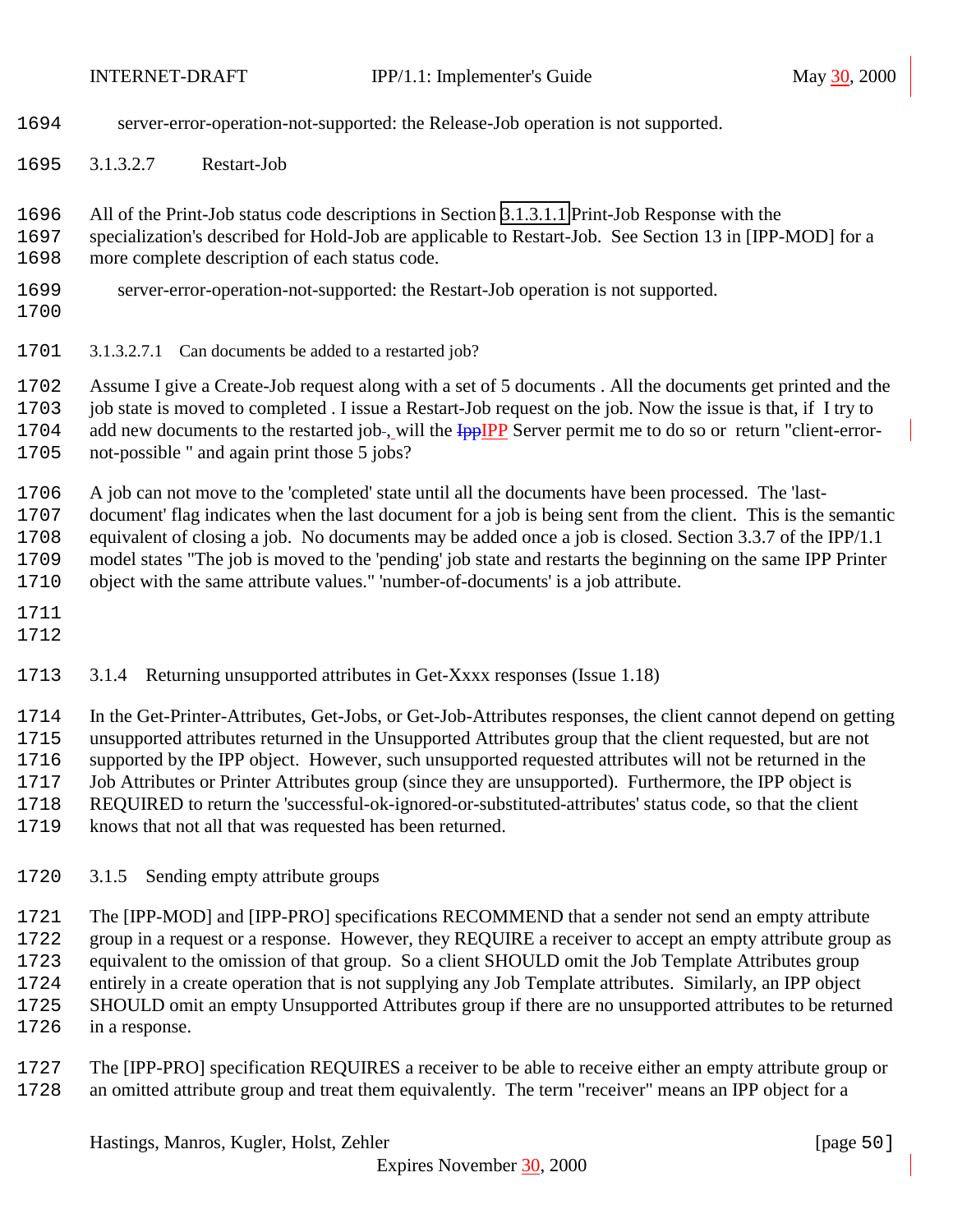- <span id="page-50-0"></span> request and a client for a response. The term "sender' means a client for a request and an IPP object for a response.
- There is an exception to the rule for Get-Jobs when there are no attributes to be returned. [IPP-PRO] contains the following paragraph:
- The syntax allows an xxx-attributes-tag to be present when the xxx-attribute-sequence that follows is
- empty. The syntax is defined this way to allow for the response of Get-Jobs where no attributes are returned
- for some job-objects. Although it is RECOMMENDED that the sender not send an xxx-attributes-tag if
- there are no attributes (except in the Get-Jobs response just mentioned), the receiver MUST be able to
- decode such syntax.
- 3.2 Printer Operations
- 3.2.1 Print-Job operation
- 3.2.1.1 Flow controlling the data portion of a Print-Job request (Issue 1.22)

A paused printer, or one that is stopped due to paper out or jam or spool space full or buffer space full, may

- flow control the data of a Print-Job operation (at the TCP/IP layer), so that the client is not able to send all
- the document data. Consequently, the Printer will not return a response until the condition is changed.
- The Printer should not return a Print-Job response with an error code in any of these conditions, since either the printer will be resumed and/or the condition will be freed either by human intervention or as jobs print.
- In writing test scripts to test IPP Printers, the script must also be written not to expect a response, if the printer has been paused, until the printer is resumed, in order to work with all possible implementations.
- 3.2.1.2 Returning job-state in Print-Job response (Issue 1.30)
- An IPP client submits a small job via Print-Job. By the time the IPP printer/print server is putting together a response to the operation, the job has finished printing and been removed as an object from the print system. What should the job-state be in the response?
- The Model suggests that the Printer return a response before it even accepts the document content. The Job Object Attributes are returned only if the IPP object returns one of the success status codes. Then the job-state would always be "pending" or "pending-held".
- This issue comes up for the implementation of an IPP Printer object as a server that forwards jobs to devices that do not provide job status back to the server. If the server is reasonably certain that the job completed successfully, then it should return the job-state as 'completed'. Also the server can keep the job in its "job history" long after the job is no longer in the device. Then a user could query the server and see that the job was in the 'completed' state and completed as specified by the jobs "time-at-completed" time, which would be the same as the server submitted the job to the device.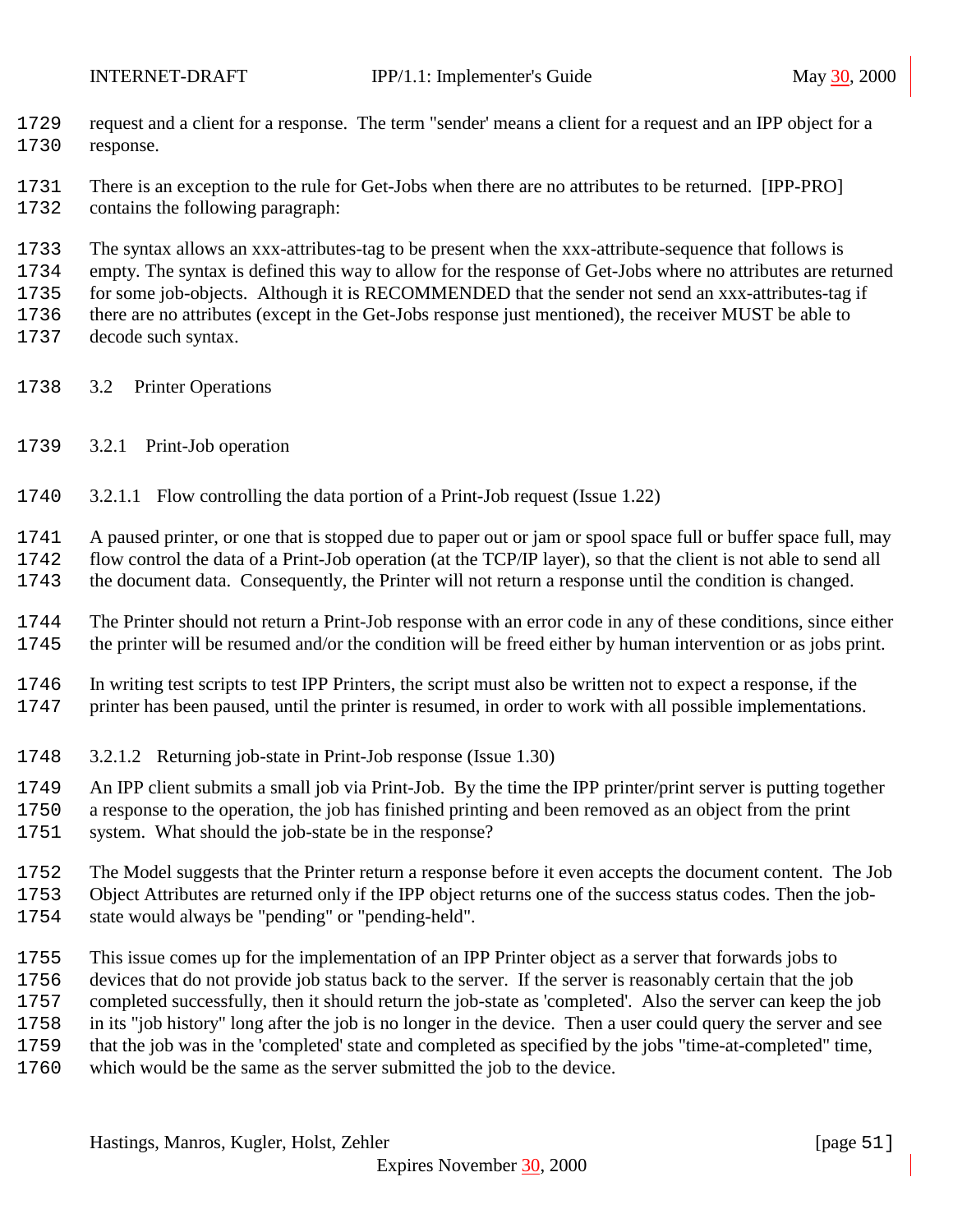<span id="page-51-0"></span>

An alternative is for the server to respond to the client before or while sending the job to the device, instead

 of waiting until the server has finished sending the job to the device. In this case, the server can return the job's state as 'pending' with the 'job-outgoing' value in the job's "job-state-reasons" attribute.

 If the server doesn't know for sure whether the job completed successfully (or at all), it could return the (out-of-band) 'unknown' value.

 On the other hand, if the server is able to query the device and/or setup some sort of event notification that the device initiates when the job makes state transitions, then the server can return the current job state in the Print-Job response and in subsequent queries because the server knows what the job state is in the

device (or can query the device).

- All of these alternatives depend on implementation of the server and the device.
- 3.2.2 Get-Printer-Attributes operation

 1 If a Printer supports the "printer-make-and-model" attribute and returns the .INF file model name of the printer in that attribute, the Microsoft client will automatically install the correct driver (if available).

 2 Clients which poll periodically for printer status or queued-job-count should use the "requested-attributes" operation attribute to limit the scope of the query in order to save Printer and network resources.

3.2.3 Get-Jobs operation

3.2.3.1 Get-Jobs, my-jobs='true', and 'requesting-user-name' (Issue 1.39)?

 In [IPP-MOD] section 3.2.6.1 'Get-Jobs Request', if the attribute 'my-jobs' is present and set to TRUE, MUST the 'requesting-user-name' attribute be there too, and if it's not present what should the IPP printer

do?

 [IPP-MOD] Section 8.3 describes the various cases of "requesting-user-name" being present or not for any operation. If the client does not supply a value for "requesting-user-name", the printer MUST assume that the client is supplying some anonymous name, such as "anonymous".

3.2.3.2 Why is there a "limit" attribute in the Get-Jobs operation?

 When using the Get-Jobs operation a client implementer might choose to limit the number of jobs that the client shows on the first screenful. For example, if its UI can only display 50 jobs, it can defend itself against a printer that would otherwise return 500 jobs, perhaps taking a long time on a slow dial-up line. The client can then go and ask for a larger number of jobs in the background, while showing the user the first 50 jobs. Since the job history is returned in reverse order, namely the most recently completed jobs are returned first, the user is most likely interested in the first jobs that are returned. Limiting the number of jobs may be especially useful for a client that is requesting 'completed' jobs from a printer that keeps a long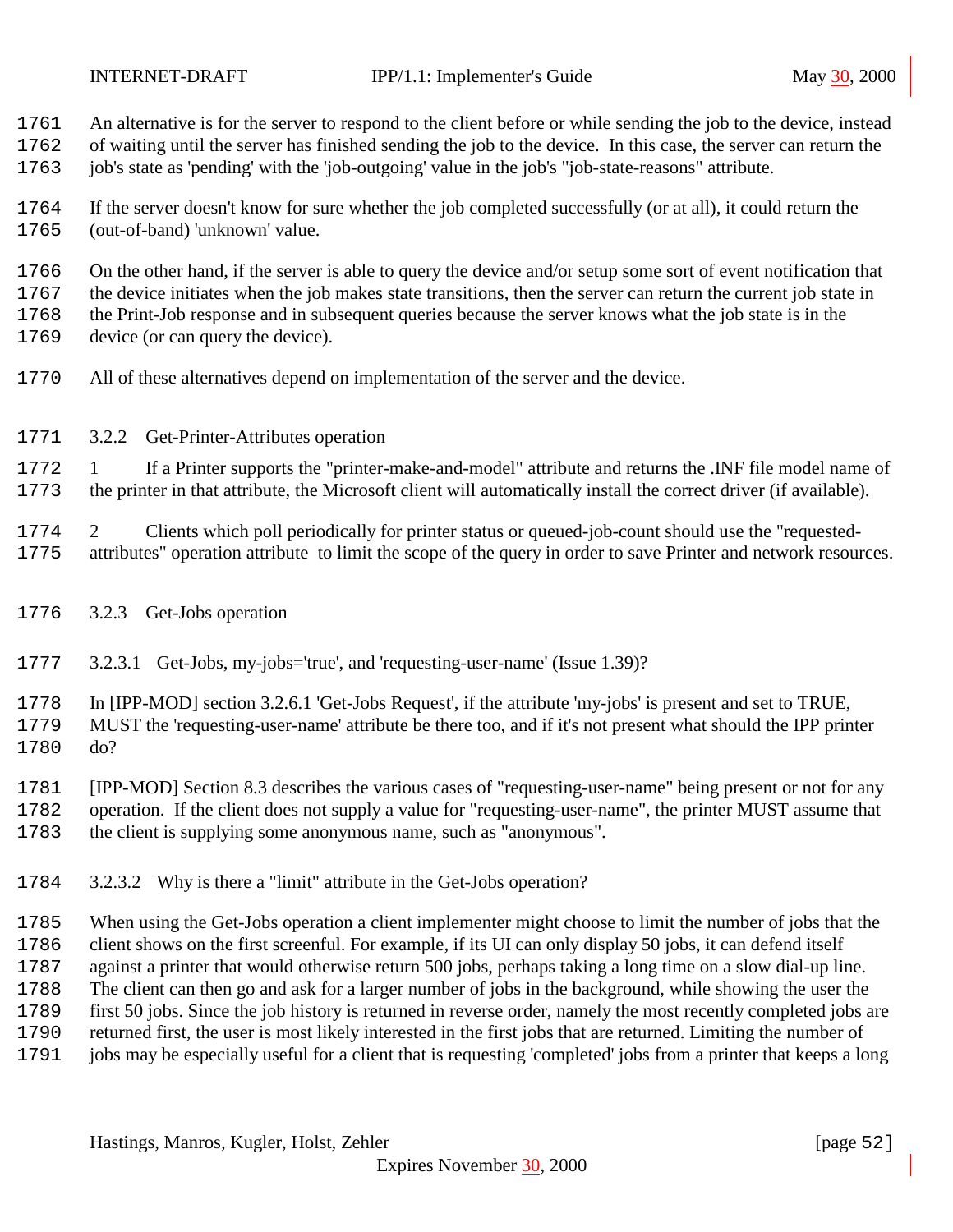<span id="page-52-0"></span>

 job history. Clients that don't mind sometimes getting very large responses, can omit the "limit" attribute in their Get-Jobs requests.

### 3.2.4 Create-Job operation

 A Printer may respond to a Create-Job operation with "job-state" 'pending' or 'pending-held' and " job-state- reason" 'job-data-insufficient' to indicate that operation has been accepted by the Printer, but the Printer is expecting additional document data before it can move the job into the 'processing' state. Alternatively, it may respond with "job-state" 'processing' and "job-state-reason" 'job-incoming' to indicate that the Create- Job operation has been accepted by the Printer, but the Printer is expecting additional Send-Document and/or Send-URI operations and/or is accessing/accepting document data. The second alternative is for non-spooling Printers that don't implement the 'pending' state.

 Should the server wait for the "last-document" operation attribute set to 'true' before starting to "process" the job?

 It depends on implementation. Some servers spool the entire job, including all document data, before starting to process, so such an implementation would wait for the "last-document" before starting to process the job. If the time-out occurs without the "last-document", then the server takes one of the indicated actions in section 3.3.1 in the [IPP-MOD] document. Other servers will start to process document data as soon as they have some. These are the so-called "non-spooling" printers. Currently, there isn't a way for a client to determine whether the Printer will spool all the data or will start to process (and print) as soon as it has some data.

3.3 Job Operations

#### 3.3.1 Validate-Job

 The Validate-Job operation has been designed so that its implementation may be a part of the Print-Job operation. Therefore, requiring Validate-Job is not a burden on implementers. Also it is useful for client's to be able to count on its presence in all conformance implementations, so that the client can determine before sending a long document, whether the job will be accepted by the IPP Printer or not.

3.3.2 Restart-Job

 The Restart-Job operation allows the reprocessing of a completed job. Some jobs store the document data on the printer. Jobs created using the Print-Job operation are an example. It is required that the printer retains the job data after the job has moved to a 'completed state' in order for the Restart-Job operation to succeed.

 Some jobs contain only a reference to the job data. A job created using the Print-URI is an example of such a job. When the Restart-Job operation is issued the job is reprocessed. The job data MUST be retrieved

again to print the job.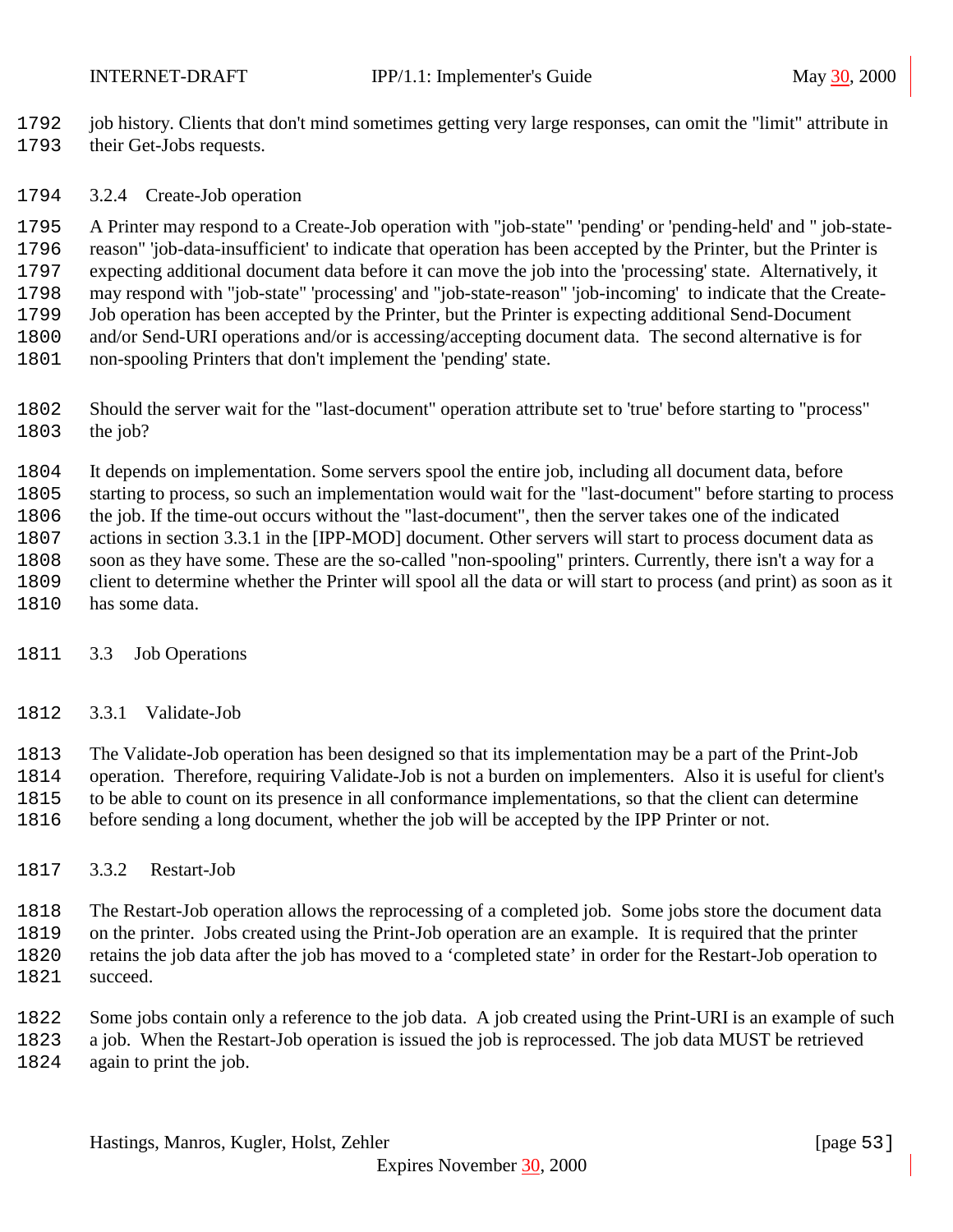<span id="page-53-0"></span> It is possible that a job fails while attempting to access the print data. When such a job is the target of a Restart-Job the Printer SHALL attempt to retrieve the job data again.

# **4 Object Attributes**

4.1 Attribute Syntax's

4.1.1 The 'none' value for empty sets (Issue 1.37)

 [IPP-MOD] states that the 'none' value should be used as the value of a 1setOf when the set is empty. In most cases, sets that are potentially empty contain keywords so the keyword 'none' is used, but for the 3 finishings attributes, the values are enums and thus the empty set is represented by the enum 3. Currently there are no other attributes with 1setOf values, which can be empty and can contain values that are not keywords. This exception requires special code and is a potential place for bugs. It would have been better if we had chosen an out-of-band value, either "no-value" or some new value, such as 'none'. Since we didn't, implementations have to deal with the different representations of 'none', depending on the attribute syntax.

4.1.2 Multi-valued attributes (Issue 1.31)

 What is the attribute syntax for a multi-valued attribute? Since some attributes support values in more than one data type, such as "media", "job-hold-until", and "job-sheets", IPP semantics associate the attribute syntax with each value, not with the attribute as a whole. The protocol associates the attribute syntax tag with each value. Don't be fooled, just because the attribute syntax tag comes before the attribute keyword. All attribute values after the first have a zero length attribute keyword as the indication of a subsequent value of the same attribute.

4.1.3 Case Sensitivity in URIs (issue 1.6)

 IPP client and server implementations must be aware of the diverse uppercase/lowercase nature of URIs. RFC 2396 defines URL schemes and Host names as case insensitive but reminds us that the rest of the URL may well demonstrate case sensitivity. When creating URL's for fields where the choice is completely arbitrary, it is probably best to select lower case. However, this cannot be guaranteed and implementations MUST NOT rely on any fields being case-sensitive or case-insensitive in the URL beyond the URL scheme and host name fields.

- The reason that the IPP specification does not make any restrictions on URIs, is so that implementations of IPP may use off-the-shelf components that conform to the standards that define URIs, such as RFC 2396 and the HTTP/1.1 specifications [RFC2616]. See these specifications for rules of matching, comparison, and case-sensitivity.
- It is also recommended that System Administrators and implementations avoid creating URLs for different printers that differ only in their case. For example, don't have Printer1 and printer1 as two different IPP
- Printers.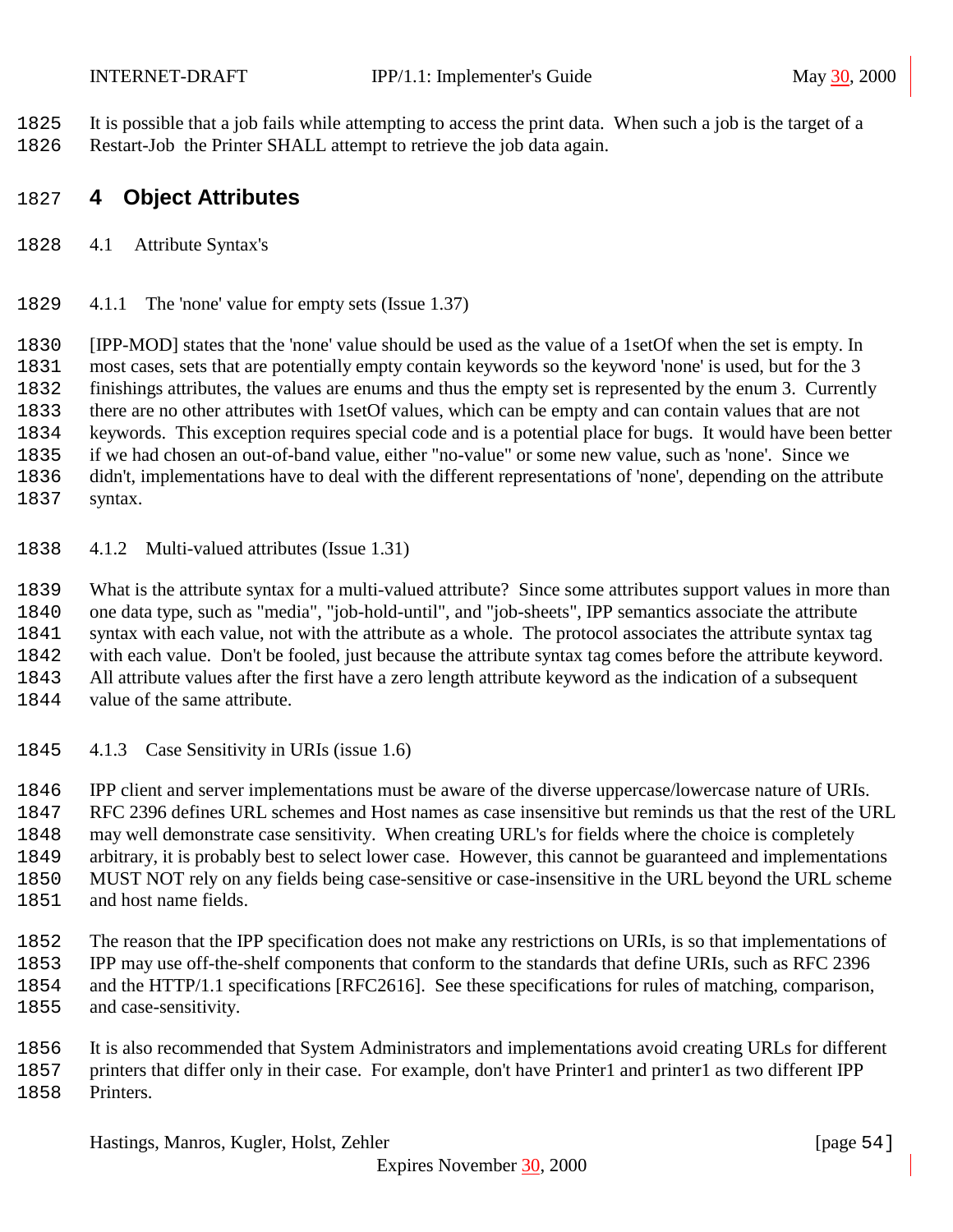- <span id="page-54-0"></span>Example of equivalent URI's
- [http://abc.com:80/~smith/home.html](http://abc.com/~smith/home.html)
- [http://ABC.com/%7Esmith/home.html](http://abc.com/%7Esmith/home.html)
- http:/ABC.com:/%7esmith/home.html
- Example of equivalent URI's using the IPP scheme
- ip[p://abc.com:631/~smith/home.html](http://abc.com/~smith/home.html)
- [ipp://ABC.com/%7Esmith/home.html](http://abc.com/%7Esmith/home.html)
- http:/ABC.com:631/%7esmith/home.html
- The HTTP/1.1 specification [RFC2616] contains more details on comparing URLs.
- 4.1.4 Maximum length for xxxWithLanguage and xxxWithoutLanguage
- The 'textWithLanguage' and 'nameWithLanguage' are compound syntaxes that have two components. The
- first component is the 'language' component that can contain up to 63 octets. The second component is the
- 'text' or 'name' component. The maximum length of these are 1023 octets and 255 octets respectively.
- The definition of attributes with either syntax may further restrict the length. (e.g. printer-name (name(127)))
- The length of the 'language' component has no effect on the allowable length of 'text' in
- 'textWithLanguage' or the length of 'name' in 'nameWithLanguage'
- 4.2 Job Template Attributes
- 4.2.1 multiple-document-handling(type2 keyword)
- 4.2.1.1 Support of multiple document jobs
- **ISSUE:** IPP/1.0 is silent on which of the four effects an implementation would perform if it supports
- 1880 Create-Job, but does not support "multiple-document-handling" or multiple documents per job. IPP/1.1
- was changed so that a Printer could support Create-Job without having to support multiple document jobs. The "multiple-document-jobs-supported" (boolean) Printer description attribute was added to IPP/1.1 along
- 1883 with the 'server-error-multiple-document-jobs-not-supported' status code for a Printer to indicate whether or
- 1884 not it supports multiple document jobs, when it supports the Create-Job operation. Also IPP/1.1 was
- clarified that the Printer MUST support the "multiple-document-handling" (type2 keyword) Job Template
- attribute with at least one value if the Printer supports multiple documents per job.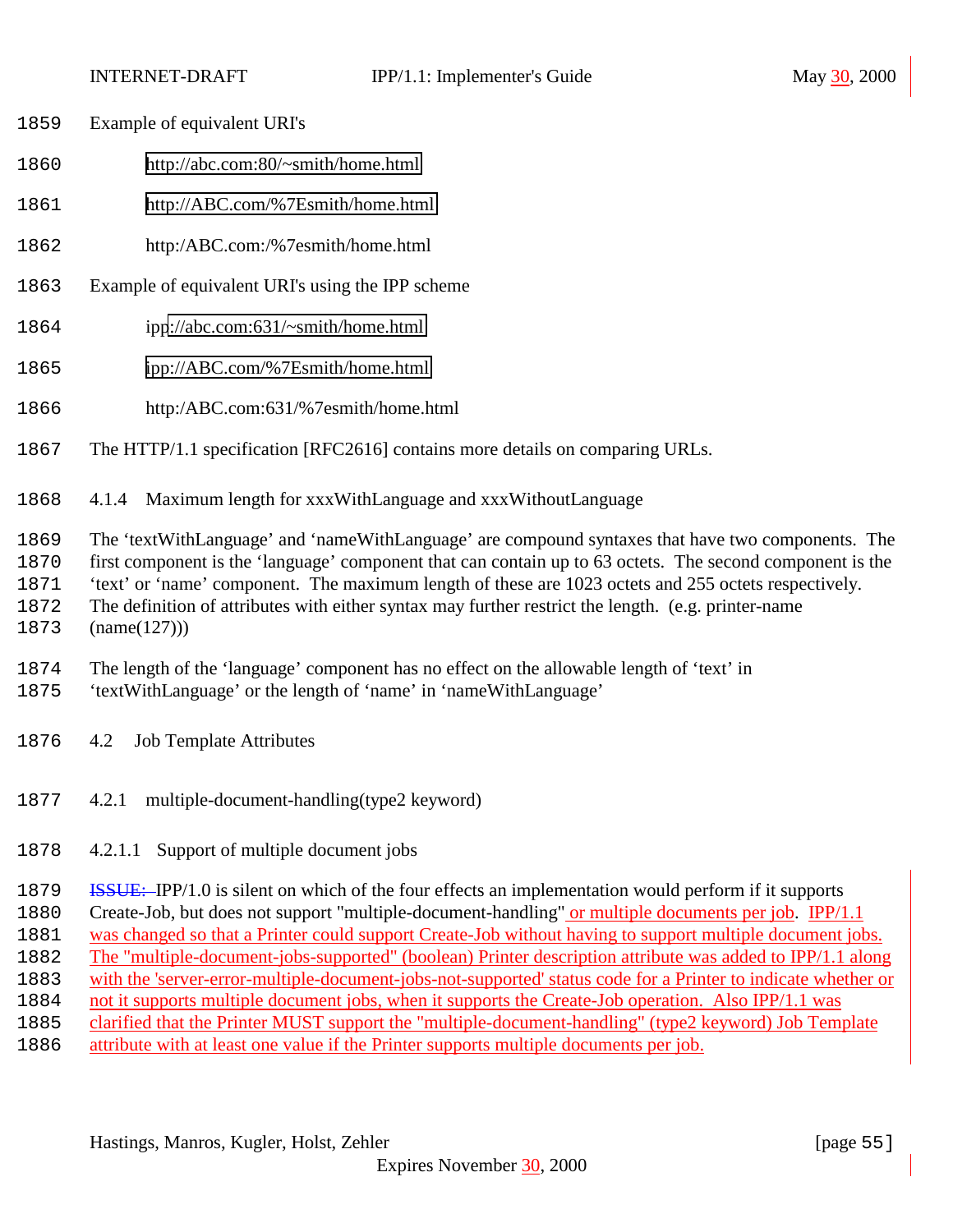<span id="page-55-0"></span>

| 1887<br>1888<br>1889<br>1890<br>1891<br>1892<br>1893<br>1894 | A fix to IPP/1.0 would be to require implementing all four values of "multiple-document-handling" if<br>Create-Job is supported at all. Or at least 'single-document-new-sheet' and 'separate-documents-uncollated-<br>copies'. In any case, an implementation that supports Create-Job SHOULD also support "multiple-<br>document handling". Support for all four values is RECOMMENDED, but at least the 'single document-<br>new sheet' and 'separate documents uncollated copies' values, along with the "multiple document handling-<br>default" indicating the default behavior and "multiple-document-handling-supported" values. If an<br>implementation spools the data, it should also support the 'separate-documents-collated-copies' value as<br>well. |
|--------------------------------------------------------------|---------------------------------------------------------------------------------------------------------------------------------------------------------------------------------------------------------------------------------------------------------------------------------------------------------------------------------------------------------------------------------------------------------------------------------------------------------------------------------------------------------------------------------------------------------------------------------------------------------------------------------------------------------------------------------------------------------------------------------------------------------------------|
| 1895                                                         | <b>Job Description Attributes</b><br>4.3                                                                                                                                                                                                                                                                                                                                                                                                                                                                                                                                                                                                                                                                                                                            |
| 1896<br>1897<br>1898                                         | The time-at-creation, time-at-processing, and time-at-completed attributes may be returned in integer time<br>ticks or absolute dateTime syntax. There are various ways for a Printer to get the time of day. Some<br>suggestions:                                                                                                                                                                                                                                                                                                                                                                                                                                                                                                                                  |
| 1899<br>1900                                                 | A Printer can get time from an NTP timeserver if there's one reachable on the network. See<br>$1_{-}$<br>RFC 1305. Also DHCP option 32 in RFC 2132 returns the IP address of the NTP server.                                                                                                                                                                                                                                                                                                                                                                                                                                                                                                                                                                        |
| 1901                                                         | 2.<br>Get the date and time at startup from a human operator                                                                                                                                                                                                                                                                                                                                                                                                                                                                                                                                                                                                                                                                                                        |
| 1902                                                         | 3.<br>Have an operator set the date and time using a web administrative interface                                                                                                                                                                                                                                                                                                                                                                                                                                                                                                                                                                                                                                                                                   |
| 1903<br>1904                                                 | Get the date and time from incoming HTTP requests, though the problems of spoofing need<br>$\overline{4}$ .<br>to be considered. Perhaps comparing several HTTP requests could reduce the chances of spoofing.                                                                                                                                                                                                                                                                                                                                                                                                                                                                                                                                                      |
| 1905                                                         | 5.<br>Internal date time clock battery driven.                                                                                                                                                                                                                                                                                                                                                                                                                                                                                                                                                                                                                                                                                                                      |
| 1906                                                         | 6.<br>Query "http://tycho.usno.navy.mil/cgi-bin/timer.pl"                                                                                                                                                                                                                                                                                                                                                                                                                                                                                                                                                                                                                                                                                                           |
| 1907                                                         | <b>Printer Description Attributes</b><br>4.4                                                                                                                                                                                                                                                                                                                                                                                                                                                                                                                                                                                                                                                                                                                        |
| 1908                                                         | 4.4.1 queued-job-count                                                                                                                                                                                                                                                                                                                                                                                                                                                                                                                                                                                                                                                                                                                                              |
| 1909                                                         | 4.4.1.1 Why is "queued-job-count" RECOMMENDED (Issue 1.14)?                                                                                                                                                                                                                                                                                                                                                                                                                                                                                                                                                                                                                                                                                                         |
| 1910<br>1911<br>1912<br>1913                                 | The reason that "queued-job-count" is RECOMMENDED, is that some clients look at that attribute alone<br>when summarizing the status of a list of printers, instead of doing a Get-Jobs to determine the number of<br>jobs in the queue. Implementations that fail to support the "queued-job-count" will cause that client to<br>display 0 jobs when there are actually queued jobs.                                                                                                                                                                                                                                                                                                                                                                                |
| 1914<br>1915                                                 | We would have made it a REQUIRED Printer attribute, but some implementations had already been<br>completed before the issue was raised, so making it a SHOULD was a compromise.                                                                                                                                                                                                                                                                                                                                                                                                                                                                                                                                                                                     |
| 1916                                                         | 4.4.1.2 Is "queued-job-count" a good measure of how busy a printer is (Issue 1.15)?                                                                                                                                                                                                                                                                                                                                                                                                                                                                                                                                                                                                                                                                                 |
|                                                              | Hastings, Manros, Kugler, Holst, Zehler<br>[page $56$ ]                                                                                                                                                                                                                                                                                                                                                                                                                                                                                                                                                                                                                                                                                                             |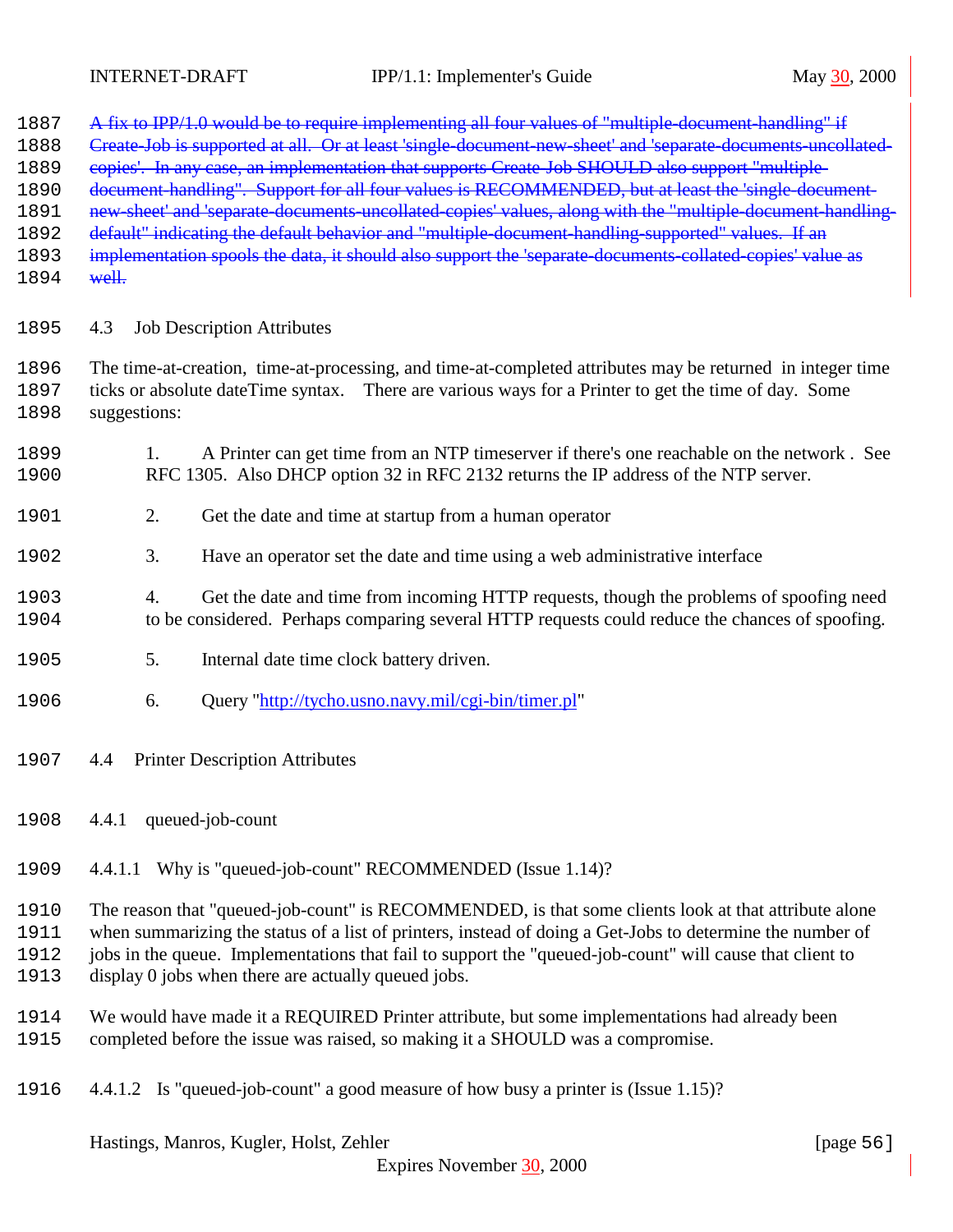<span id="page-56-0"></span>

The "queued-job-count" is not a good measure of how busy the printer is when there are held jobs. A future

 registration could be to add a "held-job-count" (or an "active-job-count") Printer Description attribute if experience shows that such an attribute (combination) is needed to quickly indicate how busy a printer

really is.

4.4.2 printer-current-time (dateTime)

 A Printer implementation MAY support this attribute by obtaining the date and time by any number of implementation-dependent means at startup or subsequently. Examples include:

- (1) an internal date time clock,
- (2) from the operator at startup using the console,
- (3) from an operator using an administrative web page,
- (4) from HTTP headers supplied in client requests,
- (5) use HTTP to query "http://tycho.usno.navy.mil/cgi-bin/timer.pl"
- (6) from the network, using NTP [RFC1305] or DHCP option 32 [RFC2132] that returns the IP address of the NTP server.

If an implementation supports this attribute by obtaining the current time from the network (at startup or

later), but the time is not available, then the implementation MUST return the value of this attribute using

the out-of-band 'no-value' meaning not configured. See the beginning of section 4.1.

- Since the new "date-and-time-at-xxx" Job Description attributes refer to the "printer-current-time", they will be covered also.
- 4.4.3 'Printer-uri

Must the operational attribute for printer-uri match one of the values in printer-uri-supported?

 A forgiving printer implementation would not reject the operation. But the implementation has its rights to reject a printer or job operation if the operational attribute printer-uri is not a value of the printer-uri-

supported. The printer may not be improperly configured. The request obviously reached the printer. The

 printer could treat the printer-uri as the logical equivalent of a value in the printer-uri-supported. It would be implementation dependent for which value, and associated security policy, would apply. This does also

- apply to a job object specified with a printer-uri and job-id, or with a job-uri. See section [4.1.3](#page-53-0) for how to
- compare URI's.

4.5 Empty Jobs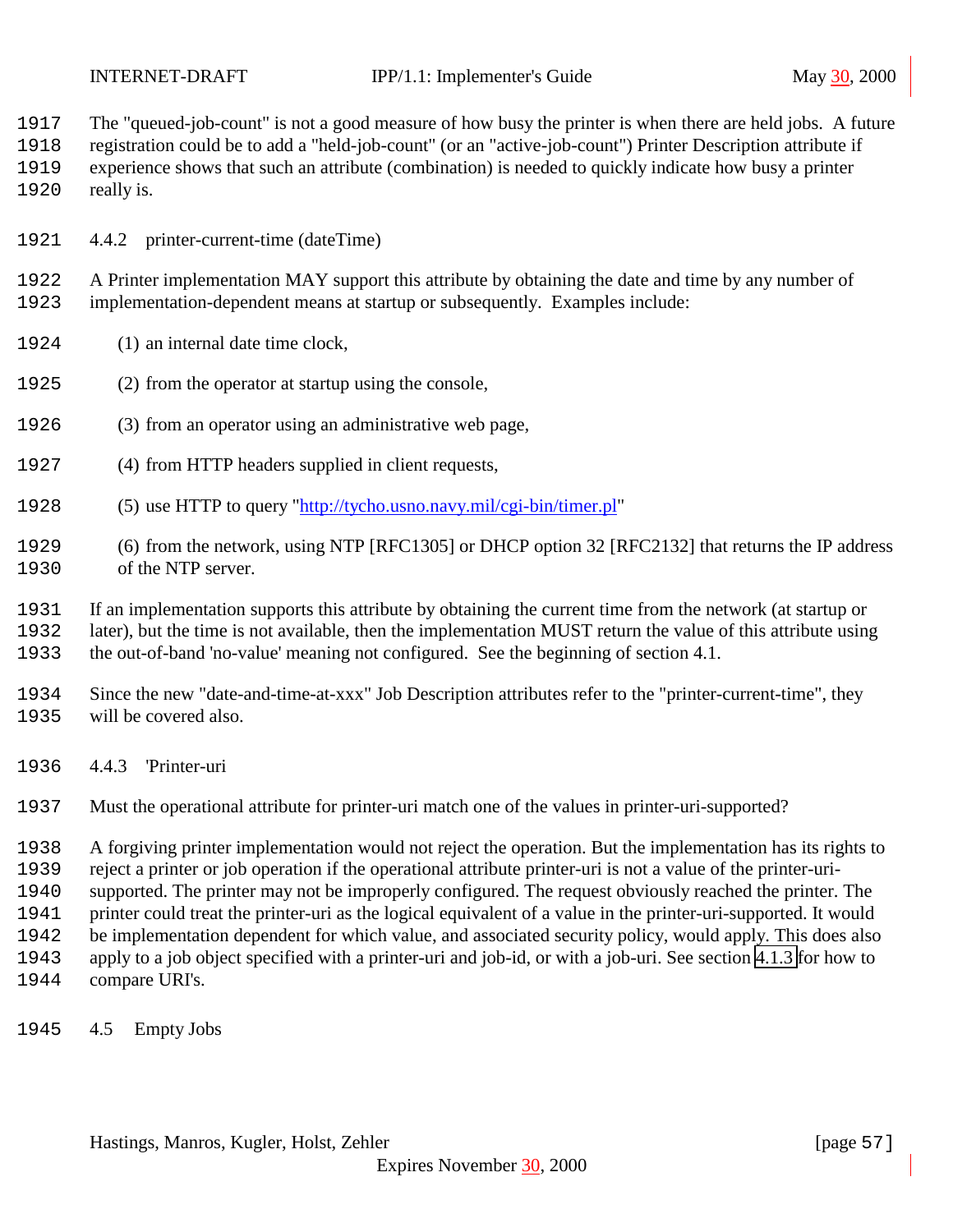<span id="page-57-0"></span>

- The IPP object model does not prohibit a job that contains no documents. Such a job may be created in a
- number of ways including a 'create-job' followed by an 'add-document' that contains no data and has the
- 'last-document' flag set.
- An empty job is processed just as any other job. The operation that "closes" an empty job is not rejected
- because the job is empty. If no other conditions exist, other than the job is empty, the response to the
- operation will indicate success. After the job is scheduled and processed, the job state SHALL be
- 'completed'

 There will be some variation in the value(s) of the 'job-state-reasons' attribute. It is required that if no conditions, other than the job being empty, exist the 'job-state-reasons' SHALL include the 'completed- successfully'. If other conditions existed, the 'completed-with-warnings' or 'completed-with-errors' values may be used."

# **5 DNS Directory Considerations**

- 5.1 General Directory Schema Considerations
- 1959 The [ipp-mod] document lists RECOMMENDED and OPTIONAL Printer object attributes for directory schemas. See [ipp-mod] APPENDIX E: Generic Directory Schema.
- The SLP printer template is defined in the "Definition of the Printer Abstract Service Type v2.0" document
- [svrloc-printer]. The LDAP printer template is defined in the "Internet Printing Protocol (IPP): LDAP
- Schema for Printer Services" document [ldap-printer]. Both documents systematically add "printer-" to any
- attribute that doesn't already start with "printer-" in order to keep the printer directory attributes distinct
- from other directory attributes. Also, instead of using "printer-uri-supported", "uri-authentication-
- supported", and "uri-security-supported", they use a "printer-xri-supported" attribute with special syntax to
- contain all of the same information in a single attribute.
- 5.2 IPP Printer with a DNS name
- If the IPP printer has a DNS name should there be at least two values for the printer-uri-supported attribute. One URL with the fully qualified DNS name the other with the IP address in the URL?
- The printer may contain one or the other or both. It's up to the administrator to configure this attribute.

# **6 Security Considerations**

- This section corresponds to the IPP-MOD Section 8 "Security Considerations.
- 6.1 Querying jobs with IPP that were submitted using other job submission protocols (Issue 1.32)
- The following clarification was added to [IPP-MOD] section 8.5: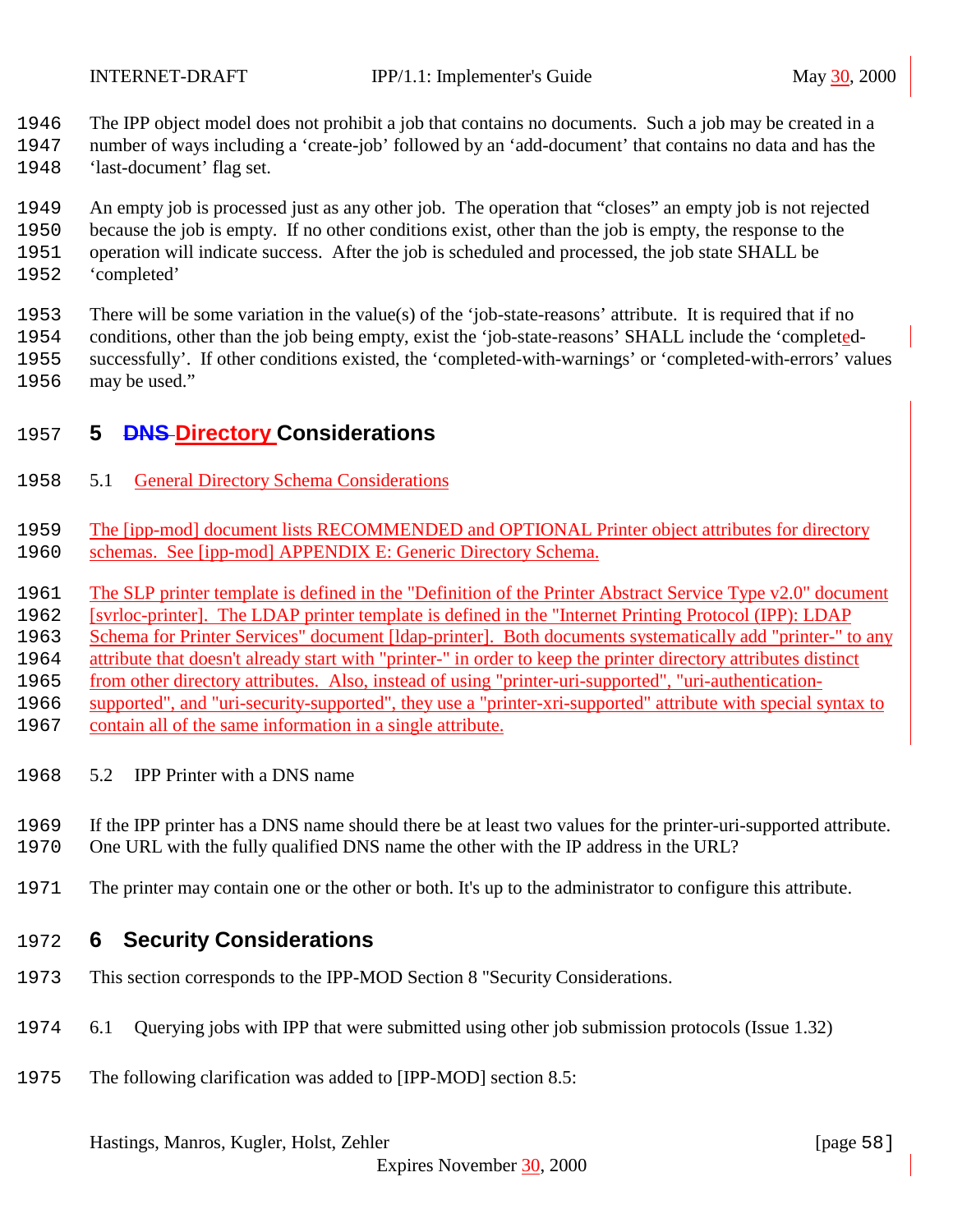<span id="page-58-0"></span>

### 8.5 Queries on jobs submitted using non-IPP protocols

If the device that an IPP Printer is representing is able to accept jobs using other job submission protocols

in addition to IPP, it is RECOMMEND that such an implementation at least allow such "foreign" jobs to be

- queried using Get-Jobs returning "job-id" and "job-uri" as 'unknown'. Such an implementation NEED NOT
- support all of the same IPP job attributes as for IPP jobs. The IPP object returns the 'unknown' out-of-band
- value for any requested attribute of a foreign job that is supported for IPP jobs, but not for foreign jobs.

 It is further RECOMMENDED, that the IPP Printer generate "job-id" and "job-uri" values for such "foreign jobs", if possible, so that they may be targets of other IPP operations, such as Get-Job-Attributes and Cancel-Job. Such an implementation also needs to deal with the problem of authentication of such foreign jobs. One approach would be to treat all such foreign jobs as belonging to users other than the user of the IPP client. Another approach would be for the foreign job to belong to 'anonymous'. Only if the IPP client has been authenticated as an operator or administrator of the IPP Printer object, could the foreign jobs be queried by an IPP request. Alternatively, if the security policy were to allow users to query other users' jobs, then the foreign jobs would also be visible to an end-user IPP client using Get-Jobs and Get-Job-Attributes.

 Thus IPP MAY be implemented as a "universal" protocol that provides access to jobs submitted with any job submission protocol. As IPP becomes widely implemented, providing a more universal access makes sense.

# **7 Encoding and Transport**

This section discusses various aspects of IPP/1.1 Encoding and Transport [IPP-PRO].

 A server is not required to send a response until after it has received the client's entire request. Hence, a client must not expect a response until after it has sent the entire request. However, we recommend that the server return a response as soon as possible if an error is detected while the client is still sending the data, rather than waiting until all of the data is received. Therefore, we also recommend that a client listen for an error response that an IPP server MAY send before it receives all the data. In this case a client, if chunking the data, can send a premature zero-length chunk to end the request before sending all the data (and so the client can keep the connection open for other requests, rather than closing it). If the request is blocked for some reason, a client MAY determine the reason by opening another connection to query the server using Get-Printer-Attributes.

 IPP, by design, uses TCP's built-in flow control mechanisms [RFC 793] to throttle clients when Printers are busy. Therefore, it is perfectly normal for an IPP client transmitting a Job to be blocked for a really long time. Accordingly, socket timeouts must be avoided. Some socket implementations have a timeout option, which specifies how long a write operation on a socket can be blocked before it times out and the blocking ends. A client should set this option for infinite timeout when transmitting Job submissions.

- Some IPP client applications might be able to perform other useful work while a Job transmission is
- blocked. For example, the client may have other jobs that it could transmit to other Printers simultaneously.
- A client may have a GUI, which must remain responsive to the user while the Job transmission is blocked.
- These clients should be designed to spawn a thread to handle the Job transmission at its own pace, leaving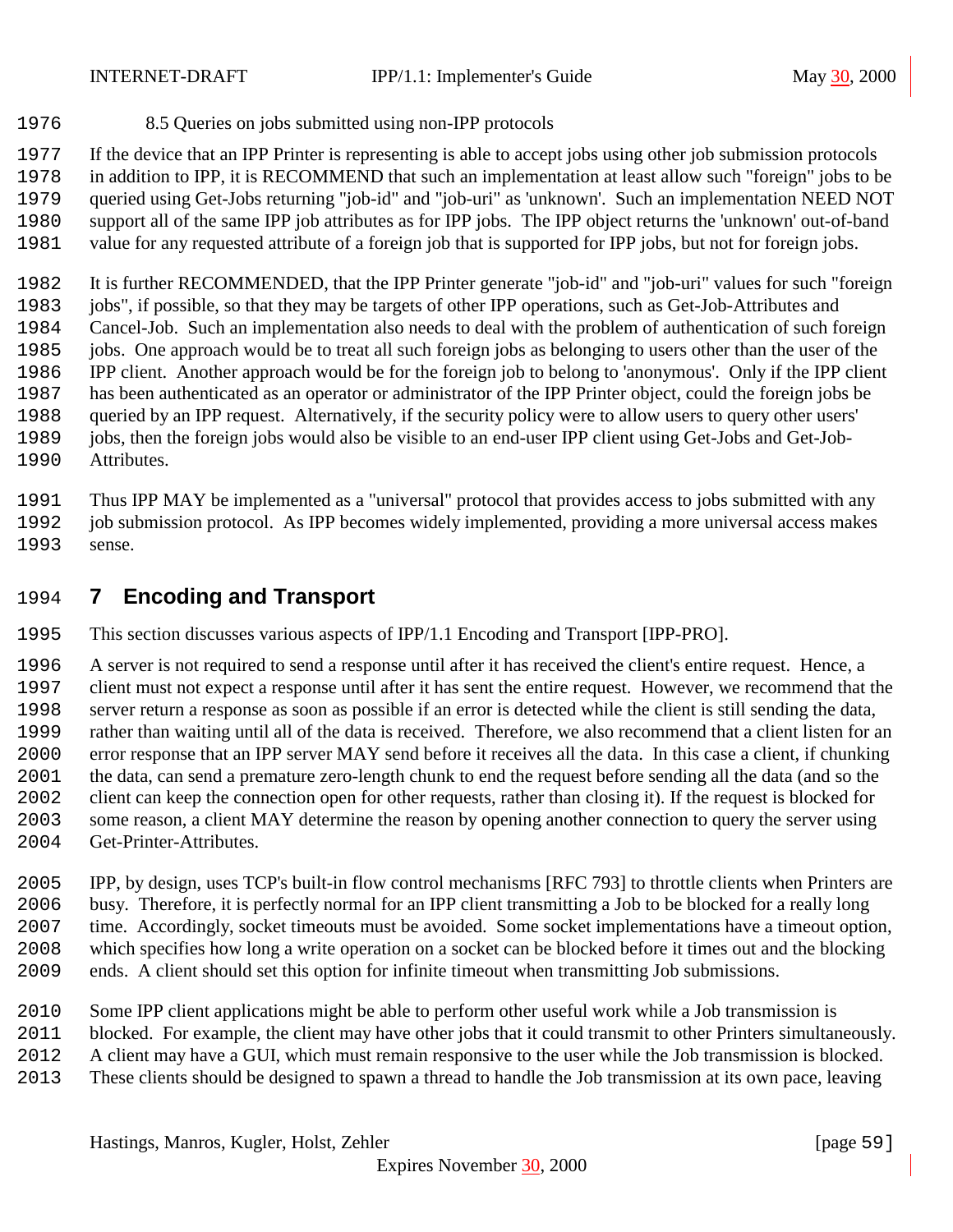<span id="page-59-0"></span>

- the main application free to do other work. Alternatively, single-threaded applications could use non-blocking I/O.
- Some Printer conditions, such as jam or lack of paper, could cause a client to be blocked indefinitely.
- Clients may open additional connections to the Printer to Get-Printer-Attributes, determine the state of the
- device, alert a user if the printer is stopped, and let a user decide whether to abort the job transmission or
- not.
- In the following sections, there are tables of all HTTP headers, which describe their use in an IPP client or server. The following is an explanation of each column in these tables.
- the "header" column contains the name of a header
- the "request/client" column indicates whether a client sends the header.
- the "request/ server" column indicates whether a server supports the header when received.
- the "response/ server" column indicates whether a server sends the header.
- the "response /client" column indicates whether a client supports the header when received.

 • the "values and conditions" column specifies the allowed header values and the conditions for the header to be present in a request/response.

- The table for "request headers" does not have columns for responses, and the table for "response headers" does not have columns for requests.
- The following is an explanation of the values in the "request/client" and "response/ server" columns.
- **must:** the client or server MUST send the header,
- **must-if:** the client or server MUST send the header when the condition described in the "values and conditions" column is met,
- **may:** the client or server MAY send the header
- **not:** the client or server SHOULD NOT send the header. It is not relevant to an IPP implementation.
- The following is an explanation of the values in the "response/client" and "request/ server" columns.
- **must:** the client or server MUST support the header,
- **may:** the client or server MAY support the header
- **not:** the client or server SHOULD NOT support the header. It is not relevant to an IPP
- implementation.
- 7.1 General Headers
- The following is a table for the general headers.

| <b>General-Header Request</b> |               |               | <b>Response</b> |        | <b>Values and Conditions</b>                                                              |
|-------------------------------|---------------|---------------|-----------------|--------|-------------------------------------------------------------------------------------------|
|                               | <b>Client</b> | <b>Server</b> | <b>Server</b>   | Client |                                                                                           |
| Cache-Control                 | must          | not           | must            | not    | "no-cache" only                                                                           |
| Connection                    | must-if       | must          | must-if         | must   | "close" only. Both client and<br>server SHOULD keep a<br>connection for the duration of a |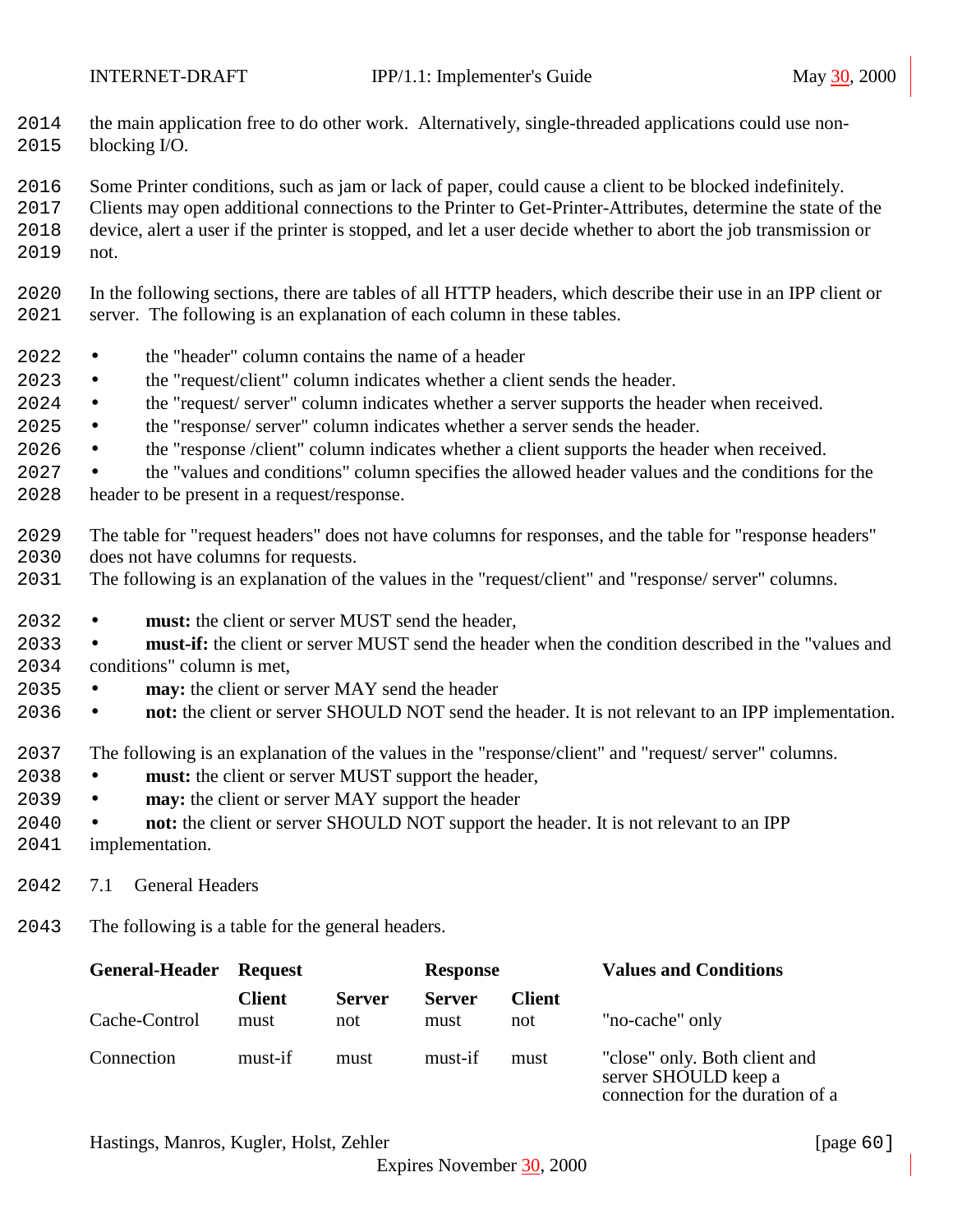| <b>General-Header</b> | <b>Request</b> |               | <b>Response</b> |               | <b>Values and Conditions</b>                                                                                               |
|-----------------------|----------------|---------------|-----------------|---------------|----------------------------------------------------------------------------------------------------------------------------|
|                       | <b>Client</b>  | <b>Server</b> | <b>Server</b>   | <b>Client</b> |                                                                                                                            |
|                       |                |               |                 |               | sequence of operations. The client<br>and server MUST include this<br>header for the last operation in<br>such a sequence. |
| Date                  | may            | may           | must            | may           | per RFC 1123 [RFC1123] from<br>RFC 2616 [RFC2616]                                                                          |
| Pragma                | must           | not           | must            | not           | "no-cache" only                                                                                                            |
| Transfer-<br>Encoding | must-if        | must          | must-if         | must          | "chunked" only . Header MUST<br>be present if Content-Length is<br>absent.                                                 |
| Upgrade               | not            | not           | not             | not           |                                                                                                                            |
| Via                   | not            | not           | not             | not           |                                                                                                                            |

# 2044 7.2 Request Headers

2045 The following is a table for the request headers.

| <b>Request-Header</b><br>Accept | <b>Client</b><br>may | <b>Server</b><br>must | <b>Request Values and Conditions</b><br>"application/ipp" only. This value is the default if<br>the client omits it                                      |
|---------------------------------|----------------------|-----------------------|----------------------------------------------------------------------------------------------------------------------------------------------------------|
| Accept-Charset                  | not                  | not                   | Charset information is within the application/ipp<br>entity                                                                                              |
| Accept-Encoding                 | may                  | must                  | empty and per RFC 2616 [RFC2616] and IANA<br>registry for content-codings                                                                                |
| Accept-Language                 | not                  | not                   | language information is within the application/ipp<br>entity                                                                                             |
| Authorization                   | must-if              | must                  | per RFC 2616. A client MUST send this header<br>when it receives a 401 "Unauthorized" response<br>and does not receive a "Proxy-Authenticate"<br>header. |
| From                            | not                  | not                   | per RFC 2616. Because RFC recommends<br>sending this header only with the user's approval,<br>it is not very useful                                      |
| Host                            | must                 | must                  | per RFC 2616                                                                                                                                             |
| If-Match                        | not                  | not                   |                                                                                                                                                          |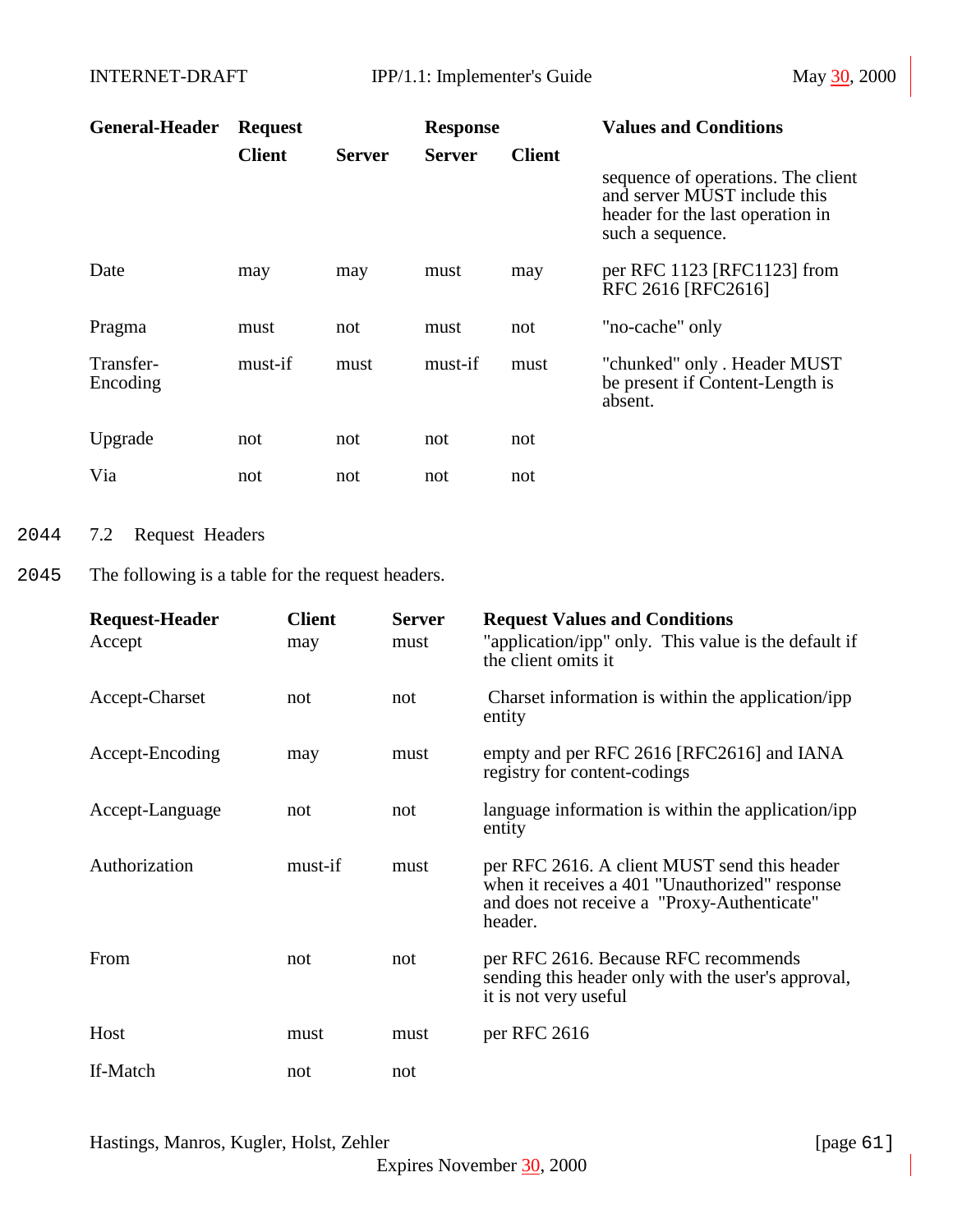<span id="page-61-0"></span>

| <b>Request-Header</b><br>If-Modified-Since | <b>Client</b><br>not | <b>Server</b><br>not | <b>Request Values and Conditions</b>                                                                                                 |
|--------------------------------------------|----------------------|----------------------|--------------------------------------------------------------------------------------------------------------------------------------|
| If-None-Match                              | not                  | not                  |                                                                                                                                      |
| If-Range                                   | not                  | not                  |                                                                                                                                      |
| If-Unmodified-Since                        | not                  | not                  |                                                                                                                                      |
| Max-Forwards                               | not                  | not                  |                                                                                                                                      |
| Proxy-Authorization                        | must-if              | not                  | per RFC 2616. A client MUST send this header<br>when it receives a 401 "Unauthorized" response<br>and a "Proxy-Authenticate" header. |
| Range                                      | not                  | not                  |                                                                                                                                      |
| Referrer                                   | not                  | not                  |                                                                                                                                      |
| User-Agent                                 | not                  | not                  |                                                                                                                                      |

- 2046 7.3 Response Headers
- 2047 The following is a table for the request headers.

| <b>Response-Header</b><br>Accept-Ranges | <b>Server</b><br>not | <b>Client</b><br>not | <b>Response Values and Conditions</b>                          |
|-----------------------------------------|----------------------|----------------------|----------------------------------------------------------------|
| Age                                     | not                  | not                  |                                                                |
| Location                                | must-if              | may                  | per RFC 2616. When URI needs redirection.                      |
| Proxy-Authenticate                      | not                  | must                 | per RFC 2616                                                   |
| Public                                  | may                  | may                  | per RFC 2616                                                   |
| Retry-After                             | may                  | may                  | per RFC 2616                                                   |
| Server                                  | not                  | not                  |                                                                |
| Vary                                    | not                  | not                  |                                                                |
| Warning                                 | may                  | may                  | per RFC 2616                                                   |
| WWW-<br>Authenticate                    | must-if              | must                 | per RFC 2616. When a server needs to authenticate a<br>client. |

2048 7.4 Entity Headers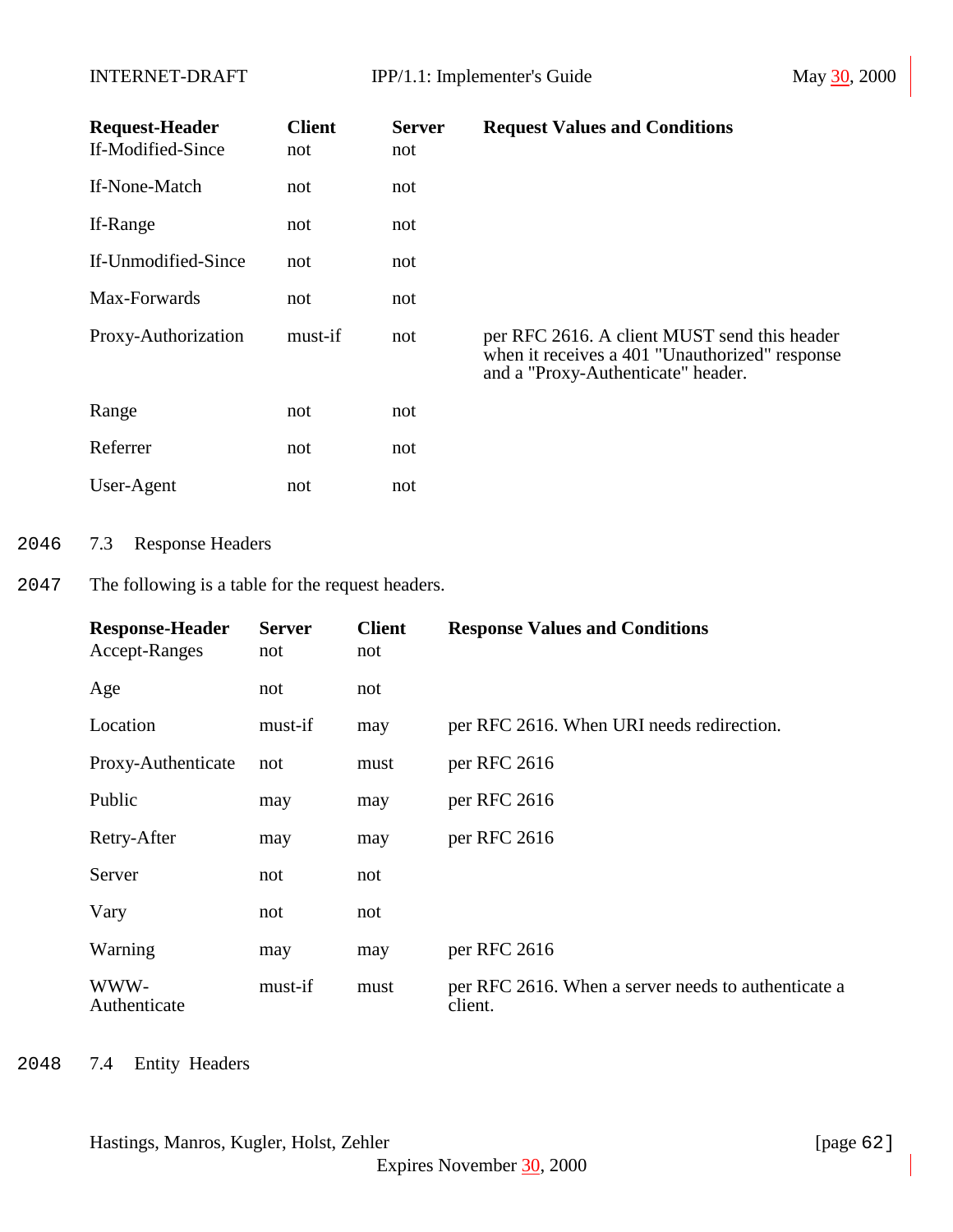#### <span id="page-62-0"></span>2049 The following is a table for the entity headers.

| <b>Entity-Header</b> | <b>Request</b>       |                      | <b>Response</b>      |                      | <b>Values and Conditions</b>                                                                                 |
|----------------------|----------------------|----------------------|----------------------|----------------------|--------------------------------------------------------------------------------------------------------------|
| Allow                | <b>Client</b><br>not | <b>Server</b><br>not | <b>Server</b><br>not | <b>Client</b><br>not |                                                                                                              |
| Content-Base         | not                  | not                  | not                  | not                  |                                                                                                              |
| Content-Encoding     | may                  | must                 | must                 | must                 | per RFC 2616 and IANA<br>registry for content codings.                                                       |
| Content-Language     | not                  | not                  | not                  | not                  | Application/ipp handles<br>language                                                                          |
| Content-Length       | must-if              | must                 | must-if              | must                 | the length of the message-body<br>per RFC 2616. Header MUST<br>be present if Transfer-<br>Encoding is absent |
| Content-Location     | not                  | not                  | not                  | not                  |                                                                                                              |
| Content-MD5          | may                  | may                  | may                  | may                  | per RFC 2616                                                                                                 |
| Content-Range        | not                  | not                  | not                  | not                  |                                                                                                              |
| Content-Type         | must                 | must                 | must                 | must                 | "application/ipp" only                                                                                       |
| ETag                 | not                  | not                  | not                  | not                  |                                                                                                              |
| Expires              | not                  | not                  | not                  | not                  |                                                                                                              |
| Last-Modified        | not                  | not                  | not                  | not                  |                                                                                                              |

#### 2050 7.5 Optional support for HTTP/1.0

 IPP implementations consist of an HTTP layer and an IPP layer. In the following discussion, the term "client" refers to the HTTP client layer and the term "server" refers to the HTTP server layer. The Encoding and Transport document [IPP-PRO] requires that HTTP 1.1 MUST be supported by all clients and all servers. However, a client and/or a server implementation may choose to also support HTTP 1.0.

2055 • This option means that a server may choose to communicate with a (non-conforming) client that only 2056 supports HTTP 1.0. In such cases the server should not use any HTTP 1.1 specific parameters or features 2057 and should respond using HTTP version number 1.0.

2058 • This option also means that a client may choose to communicate with a (non-conforming) server that 2059 only supports HTTP 1.0. In such cases, if the server responds with an HTTP 'unsupported version number' 2060 to an HTTP 1.1 request, the client should retry using HTTP version number 1.0.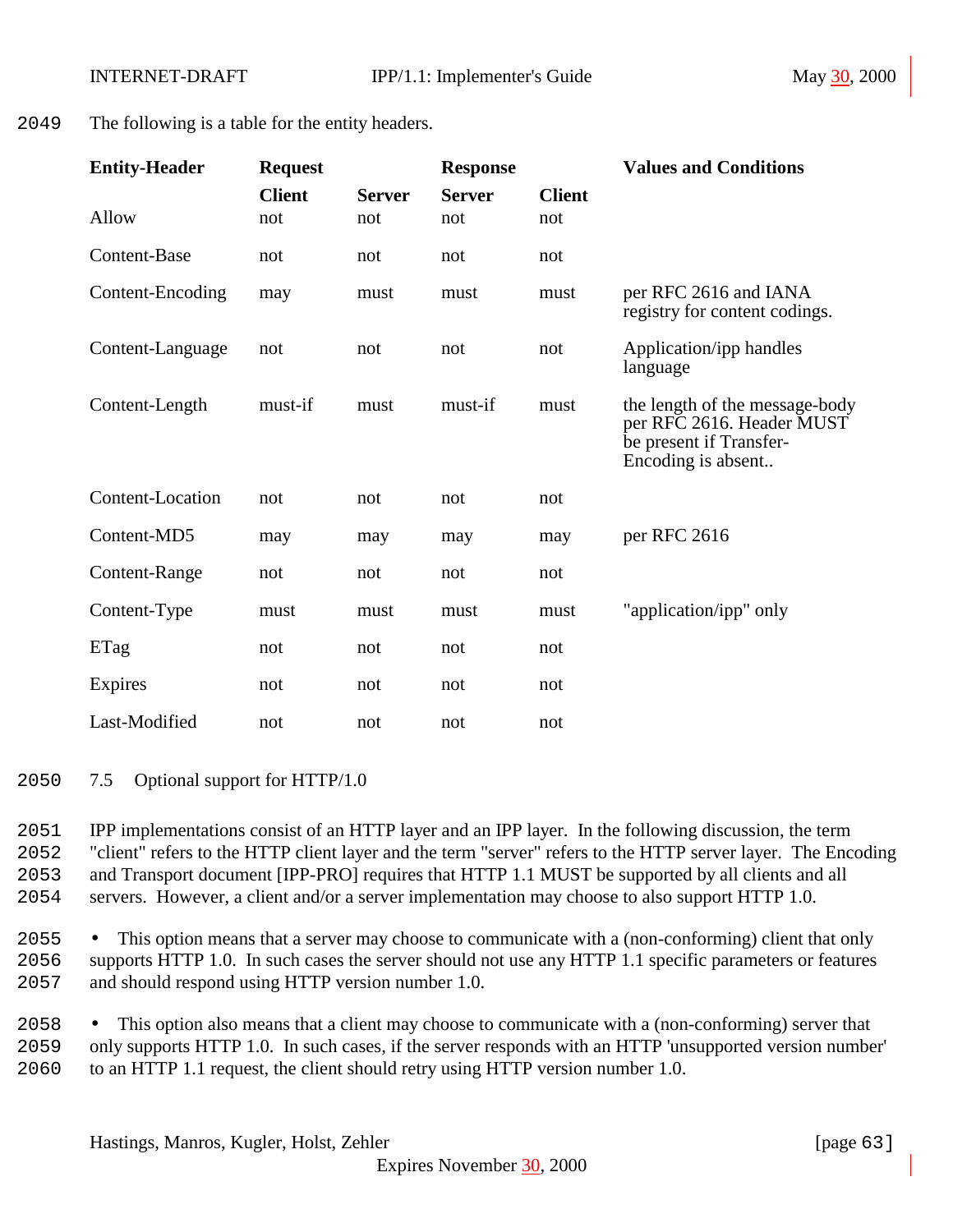<span id="page-63-0"></span>

- 7.6 HTTP/1.1 Chunking
- 7.6.1 Disabling IPP Server Response Chunking

 Clients MUST anticipate that the HTTP/1.1 server may chunk responses and MUST accept them in responses. However, a (non-conforming) HTTP client that is unable to accept chunked responses may attempt to request an HTTP 1.1 server not to use chunking in its response to an operation by using the following HTTP header:

TE: identity

 This mechanism should not be used by a server to disable a client from chunking a request, since chunking of document data is an important feature for clients to send long documents.

- 7.6.2 Warning About the Support of Chunked Requests
- This section describes some problems with the use of chunked requests and HTTP/1.1 servers.

The HTTP/1.1 standard [RFC2616] requires that conforming servers support chunked requests for any

method. However, in spite of this requirement, some HTTP/1.1 implementations support chunked

responses in the GET method, but do not support chunked POST method requests. Some HTTP/1.1

implementations that support CGI scripts [CGI] and/or servlets [Servlet] require that the client supply a

2076 Content-Length. These implementations might reject a chunked POST method and return a 411 status code<br>2077 (Length Required), might attempt to buffer the request and run out of room returning a 413 status code

(Length Required), might attempt to buffer the request and run out of room returning a 413 status code

(Request Entity Too Large), or might successfully accept the chunked request.

Because of this lack of conformance of HTTP servers to the HTTP/1.1 standard, the IPP standard [IPP-

PRO] REQUIRES that a conforming IPP Printer object implementation support chunked requests and that

conforming clients accept chunked responses. Therefore, IPP object implementers are warned to seek

HTTP server implementations that support chunked POST requests in order to conform to the IPP standard

and/or use implementation techniques that support chunked POST requests.

# **8 References**

[CGI]

CGI/1.1 (http://www.ietf.org/internet-drafts/draft-coar-cgi-v11-00.txt).

# [IPP-MOD]

 R. deBry, T. Hastings, R. Herriot, S. Isaacson, P. Powell, "Internet Printing Protocol/1.0: Model and Semantics", draft-ietf-ipp-model-v11-06.txt, March 1, 2000.

# [IPP-PRO]

- Herriot, R., Butler, S., Moore, P., Tuner, R., "Internet Printing Protocol/1.0: Encoding and Transport", draft-ietf-ipp-protocol-v11-05.txt, March 1, 2000.
- [ldap-printer]

Hastings, Manros, Kugler, Holst, Zehler [page 64]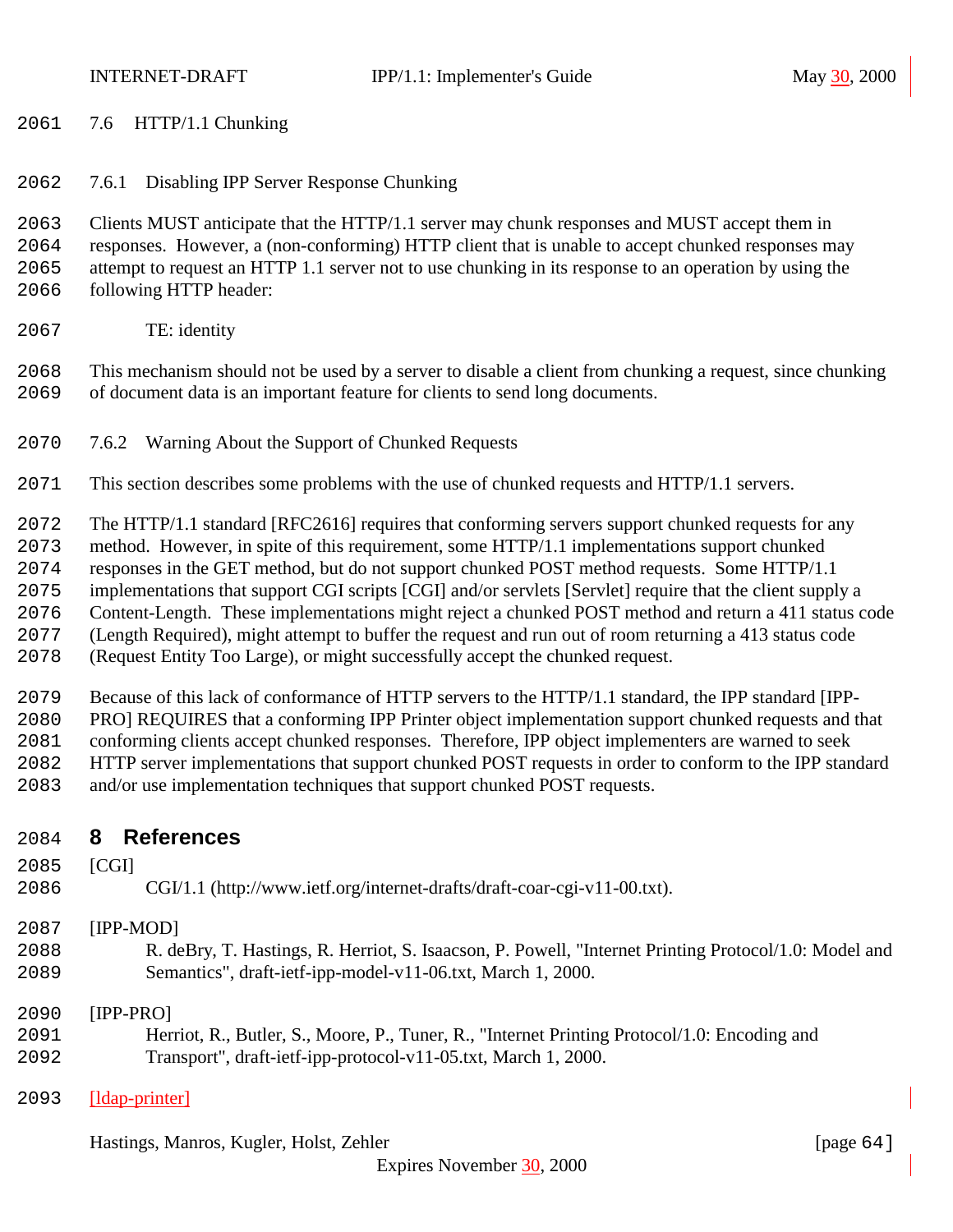| 2094         | Fleming, P., Jones, K., Lewis, H., McDonald, I., "Internet Printing Protocol (IPP): LDAP Schema                                                   |
|--------------|---------------------------------------------------------------------------------------------------------------------------------------------------|
| 2095         | for Printer Services", <draft-ietf-ipp-ldap-printer-schema-01.txt>, work in progress, April 27, 2000.</draft-ietf-ipp-ldap-printer-schema-01.txt> |
| 2096         | [RFC793]                                                                                                                                          |
| 2097         | J. Postel, "Transmission Control Protocol", RFC 793.                                                                                              |
|              |                                                                                                                                                   |
| 2098         | [RFC1123]                                                                                                                                         |
| 2099         | Braden, S., "Requirements for Internet Hosts - Application and Support", RFC 1123, October, 1989.                                                 |
| 2100         | [RFC2026]                                                                                                                                         |
| 2101         | S. Bradner, "The Internet Standards Process -- Revision 3", RFC 2026, October 1996.                                                               |
|              |                                                                                                                                                   |
| 2102         | [RFC2119]                                                                                                                                         |
| 2103         | S. Bradner, "Key words for use in RFCs to Indicate Requirement Levels", RFC 2119, March                                                           |
| 2104         | 1997.                                                                                                                                             |
| 2105         | [RFC2396]                                                                                                                                         |
| 2106         | Berners-Lee, T., Fielding, R., Masinter, L., "Uniform Resource Identifiers (URI): Generic                                                         |
| 2107         | Syntax", RFC 2396, August 1998.                                                                                                                   |
|              |                                                                                                                                                   |
| 2108         | [RFC2565]                                                                                                                                         |
| 2109         | R. deBry, T. Hastings, R. Herriot, S. Isaacson, P. Powell, "Internet Printing Protocol/1.0: Model and                                             |
| 2110         | Semantics", RFC 2566, April 1999.                                                                                                                 |
| 2111         | [RFC2566]                                                                                                                                         |
| 2112         | Herriot, R., Butler, S., Moore, P., Tuner, R., "Internet Printing Protocol/1.0: Encoding and                                                      |
| 2113         | Transport", RFC 2565, April 1999.                                                                                                                 |
|              |                                                                                                                                                   |
| 2114         | [RFC2567]                                                                                                                                         |
| 2115<br>2116 | Wright, D., "Design Goals for an Internet Printing Protocol", draft-ietf-ipp-req-03.txt, November,<br>1998.                                       |
|              |                                                                                                                                                   |
| 2117         | [RFC2568]                                                                                                                                         |
| 2118         | Zilles, S., "Rationale for the Structure and Model and Protocol for the Internet Printing Protocol",                                              |
| 2119         | RFC 2568, April 1999.                                                                                                                             |
| 2120         | [RFC2569]                                                                                                                                         |
| 2121         | Herriot, R., Hastings, T., Jacobs, N., Martin, J., "Mapping between LPD and IPP Protocols", RFC                                                   |
| 2122         | 2569, April 1999.                                                                                                                                 |
|              |                                                                                                                                                   |
| 2123         | [RFC2616]                                                                                                                                         |
| 2124         | R. Fielding, J. Gettys, J. Mogul, H. Frystyk, L. Masinter, P. Leach, T. Berners-Lee, "Hypertext                                                   |
| 2125         | Transfer Protocol - HTTP/1.1", RFC 2616, June 1999.                                                                                               |
| 2126         | [Servlet]                                                                                                                                         |
| 2127         | Servlet Specification Version 2.1 (http://java.sun.com/products/servlet/2.1/index.html).                                                          |
|              |                                                                                                                                                   |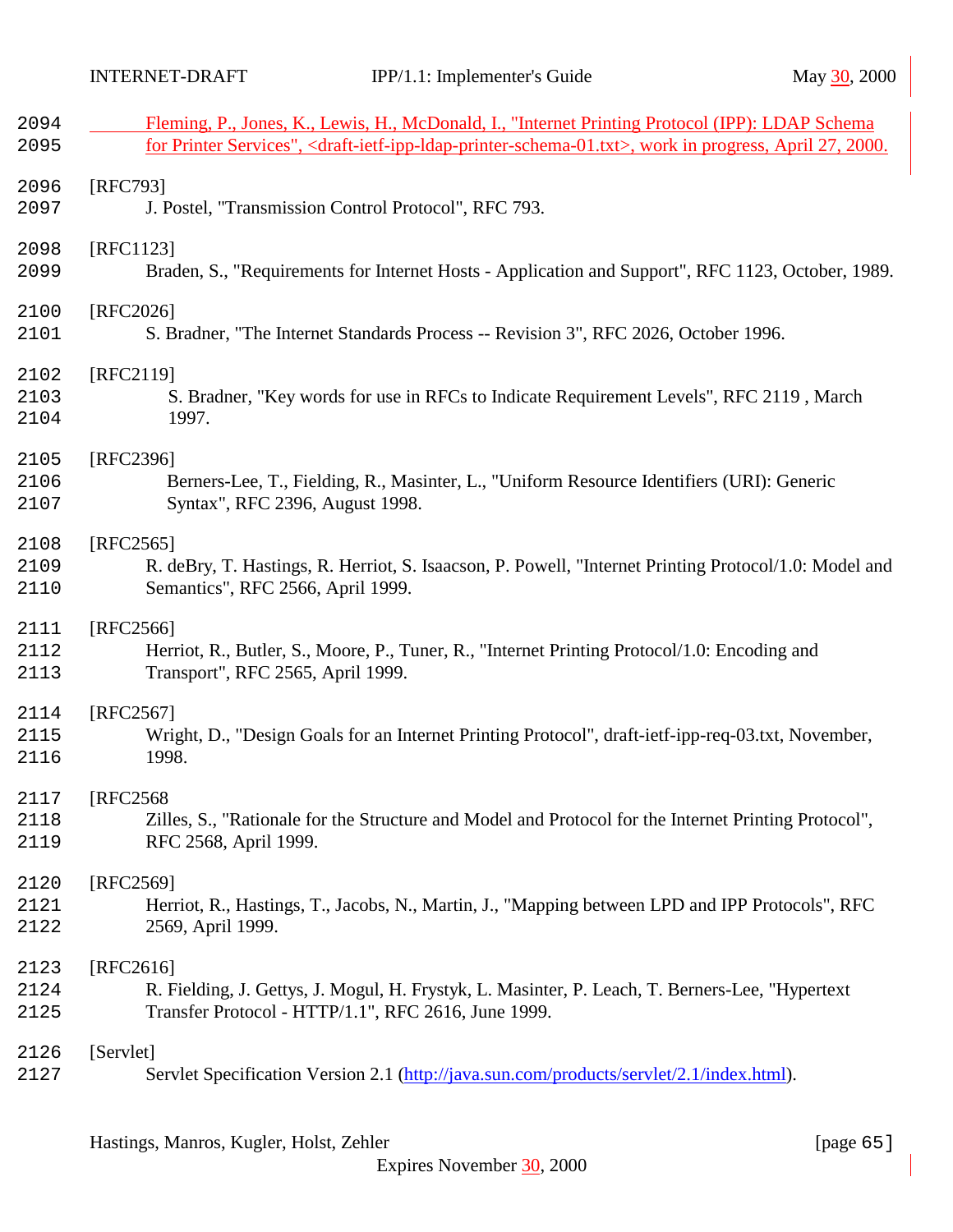<span id="page-65-0"></span>

- [svrloc-printer]
- St. Pierre, P., Isaacson, S., McDonald, I., "Definition of the Printer Abstract Service Type v2.0", <draft-ietf-svrloc-printer-scheme-06.txt>, work in progress, March 8, 2000.
- [SSL]

Netscape, The SSL Protocol, Version 3, (Text version 3.02), November 1996.

# **9 Authors' Address**

- Thomas N. Hastings
- Xerox Corporation
- 701 Aviation Blvd.
- El Segundo, CA 90245
- hastings@cp10.es.xerox.com
- Carl-Uno Manros
- Xerox Corporation
- 701 Aviation Blvd.
- El Segundo, CA 90245
- manros@cp10.es.xerox.com
- Carl Kugler
- Mail Stop 003G
- IBM Printing Systems Co
- 6300 Diagonal Hwy
- Boulder CO 80301
- Kugler@us.ibm.com
- Henrik Holst
- i-data Printing Systems
- Vadstrupvej 35-43
- 2880 Bagsvaerd, Denmark
- [hh@I-data.com](mailto:hh@I-data.com)
- Peter Zehler
- 
- Xerox Corporation 2161 800 Philipsel Road
- Webster, NY 14580
- 
- Phone: 716 265-8755
- peter.zehler@usa.xerox.com

# **10 Notices**

- The IETF takes no position regarding the validity or scope of any intellectual property or other rights that
- might be claimed to pertain to the implementation or use of the technology described in this document or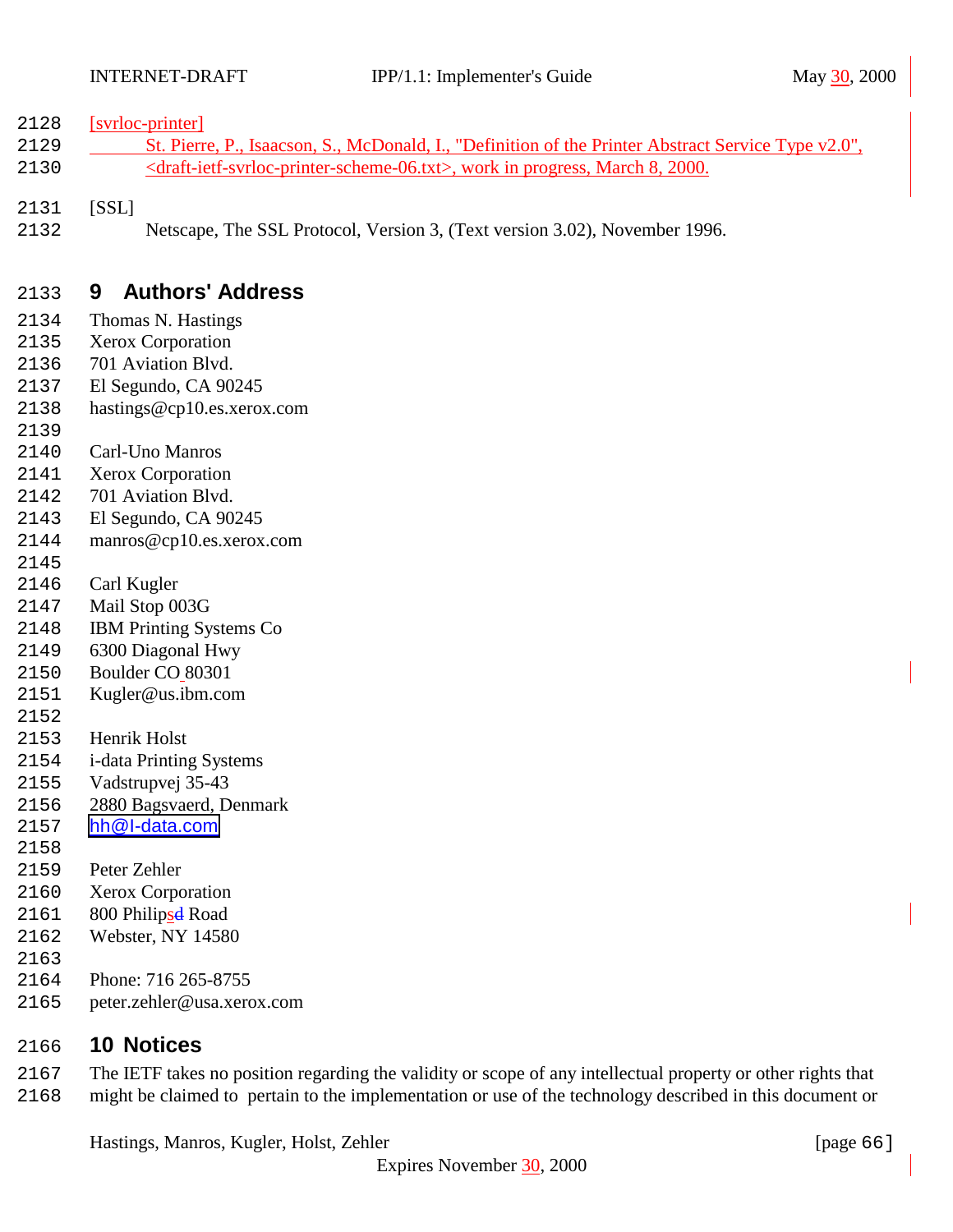<span id="page-66-0"></span>

- the extent to which any license under such rights might or might not be available; neither does it represent
- that it has made any effort to identify any such rights. Information on the IETF's procedures with respect to
- rights in standards-track and standards-related documentation can be found in BCP-11[BCP-11]. Copies of
- claims of rights made available for publication and any assurances of licenses to be made available, or the
- result of an attempt made to obtain a general license or permission for the use of such proprietary rights by
- implementers or users of this specification can be obtained from the IETF Secretariat.
- The IETF invites any interested party to bring to its attention any copyrights, patents or patent applications,
- or other proprietary rights, which may cover technology that may be required to practice this standard.
- Please address the information to the IETF Executive Director.
- Copyright (C) The Internet Society (1999). All Rights Reserved
- This document and translations of it may be copied and furnished to others, and derivative works that
- comment on or otherwise explain it or assist in its implementation may be prepared, copied, published and
- distributed, in whole or in part, without restriction of any kind, provided that the above copyright notice and
- this paragraph are included on all such copies and derivative works. However, this document itself may not
- be modified in any way, such as by removing the copyright notice or references to the Internet Society or
- other Internet organizations, except as needed for the purpose of developing Internet standards in which
- case the procedures for copyrights defined in the Internet Standards process must be followed, or as
- required to translate it into languages other than English.
- The limited permissions granted above are perpetual and will not be revoked by the Internet Society or its successors or assigns.
- This document and the information contained herein is provided on an "AS IS" basis and THE INTERNET
- SOCIETY AND THE INTERNET ENGINEERING TASK FORCE DISCLAIMS ALL WARRANTIES,
- EXPRESS OR IMPLIED, INCLUDING BUT NOT LIMITED TO ANY WARRANTY THAT THE USE
- OF THE INFORMATION HEREIN WILL NOT INFRINGE ANY RIGHTS OR ANY IMPLIED
- WARRANTIES OF MERCHANTABILITY OR FITNESS FOR A PARTICULAR PURPOSE.

# **11 Change History (to be removed at time of RFC publishing)**

- The change history is in *reverse* chronological order:
- 11.1 Changes from 000509 to 000530
- The following changes were made to the 5/09/00 version to make the 5/30/00 version:
- 1. Added section [5.1](#page-57-0) on General Directory Considerations which includes references to SLP and LDPA Printer schemas and their introduction of the "printer-xri-supported" attribute which combines "printer-uri-supported", "uri-security-supported", and "uri-authentication-supported" attributes.
- 11.2 Changes from 990927 to 000509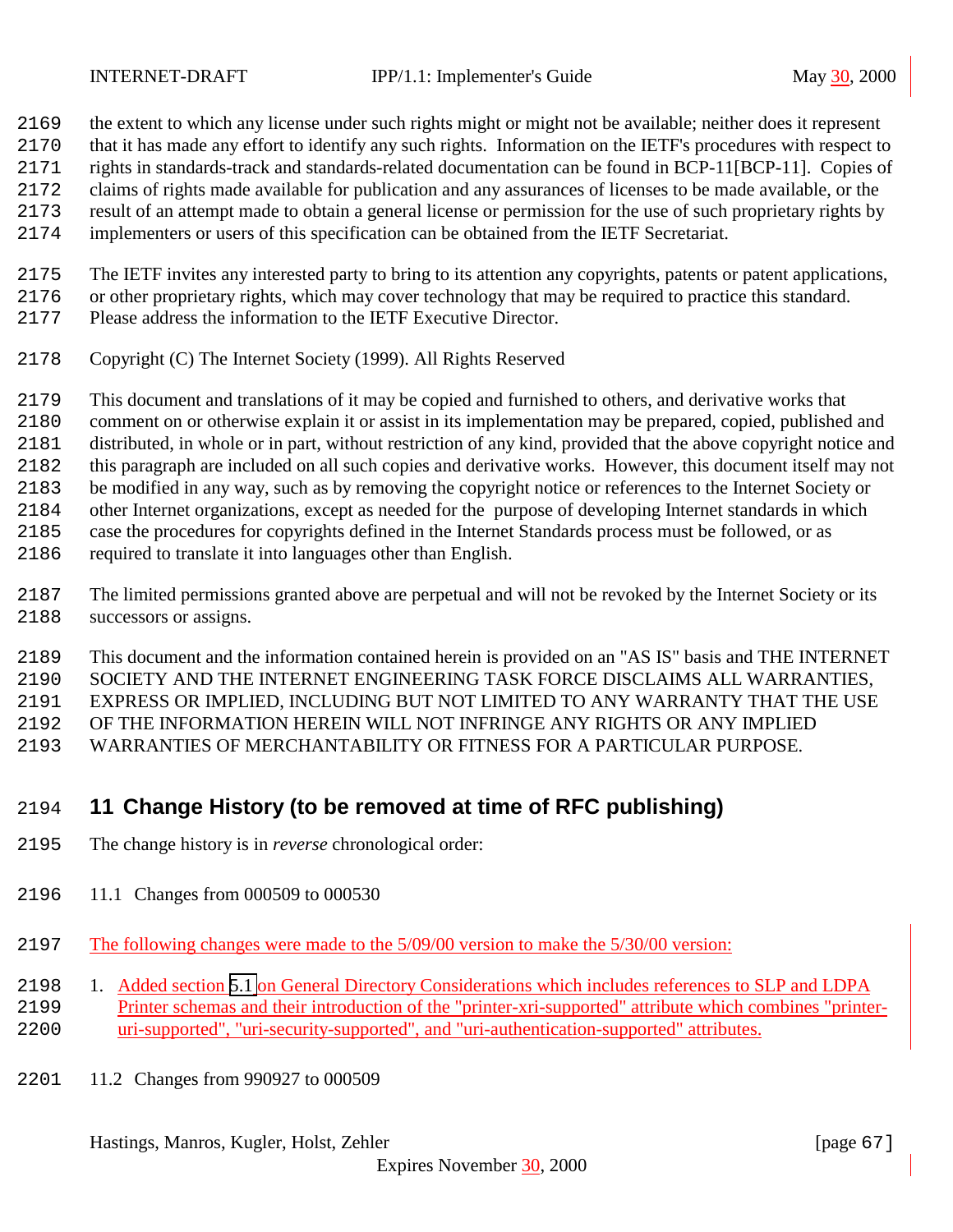<span id="page-67-0"></span>

- The following changes were made to the 9/27/99 version to make the 5/09/00 version:
- 1. [Table 5](#page-10-0)  Corrected some attributes returned by Send-Document and Send-URI to be the same as Print-Job as in [ipp-mod].
- 2. Corrected several uses of 'client-error-bad-syntax' to be 'client-error-bad-request' as in the [ipp-mod].
- 3. Added section [3.1.3.1.8.1](#page-45-0) to clarify what Resume-Printer does if the Printer is unable to resume the output device and section [3.1.3.1.8.2](#page-45-0) about the "printer-state" for such a condition.
- 4. Added section [3.3.2](#page-52-0) to indicate that on a Restart-Job that a Printer MUST re-fetch the document data when the job was created with Print-URI or Send-URI.
- 5. Section [4.1.4](#page-54-0)  clarified that the length field for 'textWithLanguage' and 'nameWithLanguage' does *not* include the language field, so that the same maximum length of the data applies to the WithLanguage as the WithoutLanguage types, not counting the language field.
- 6. Added section [4.5](#page-56-0) about empty jobs, i.e., with no documents. They are processed as any other job, possibly producing start and/or end sheets.
- 11.3 Changes from 990914 to 990927
- 1. Add comments about this document is also IPP/1.0 relevant.
- 2. Section 4.1.3: Add more examples of URI's with the port 631 and the ipp scheme.
- 3. Section 4.4.3: Move the DNS stuff to the 'how to compare URI's.
- 4. Section 4.4.3.2: Swap lines, first tell about the forgiven printer and then what the printer is allowed to do.
- 5. Fixed some errors in the Summary Attribute tables 1-5 and broke them into five portrait tables, so that it can be made into plain text for INTERNET-DRAFTS.
- 11.4 Changes from 990726 to 990914:
- 1. Added IPP/1.1 operations and attributes to table 1.
- 2. Validate version: Added text and table from issue 32
- 3. Printer-uri-supported: Added section [4.4.3](#page-56-0)
- 4. Added IPP/1.1 operations to section [3.1.2.1.4.3](#page-15-0)
- 5. Added answer to question "Should the server wait for the "last-document" operation attribute set to 'true' before starting to "process" the job?" in section [3.2.4](#page-52-0)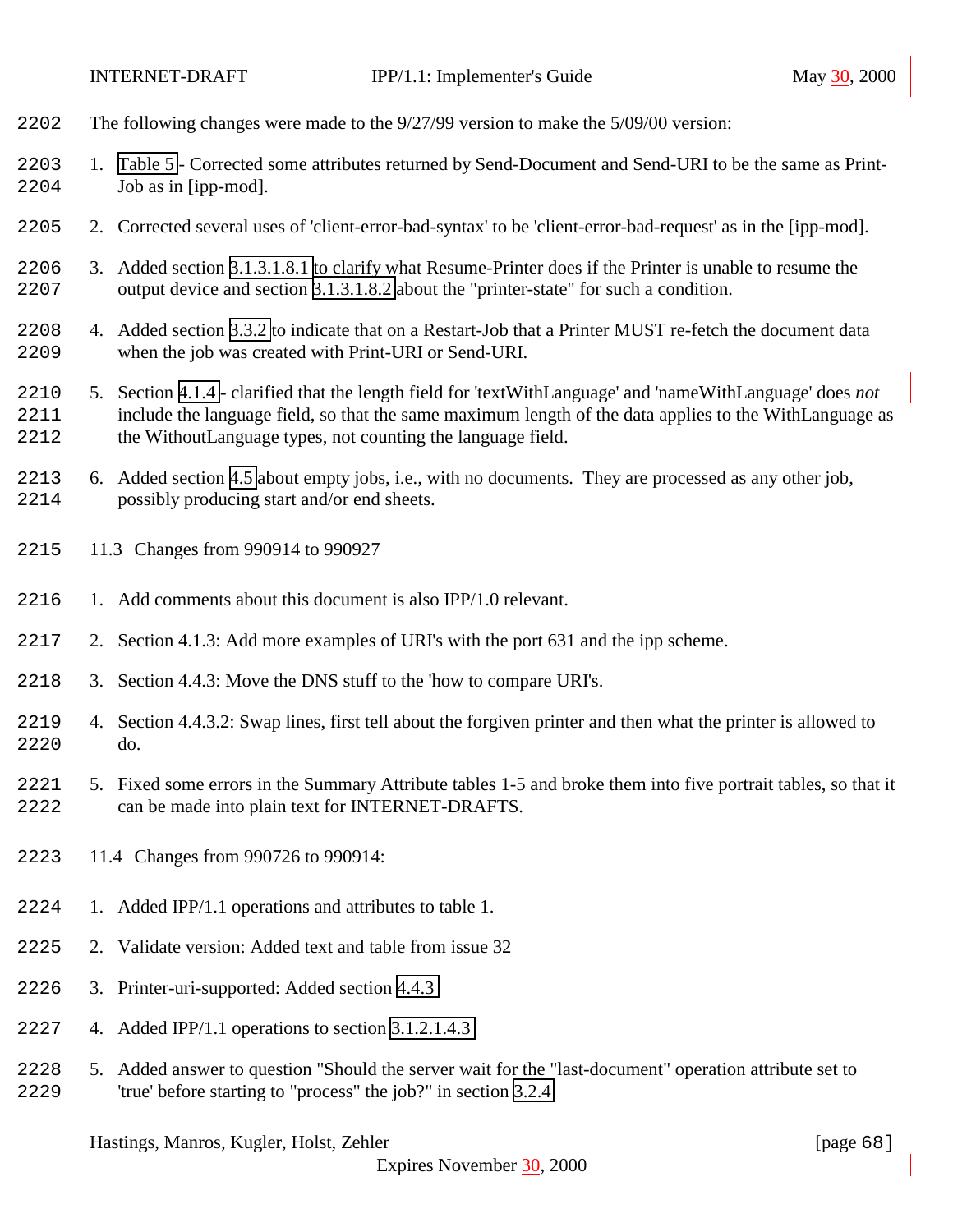<span id="page-68-0"></span>

| 2230<br>2231                         | 6. Changed 'server-error-uri-scheme-not-supported' to 'client-error-uri-scheme-not-supported' in section<br>3.1.2.1.5 when talking about the 'document-uri' attribute.                                                                                                                                                                                                                                                                                                |
|--------------------------------------|-----------------------------------------------------------------------------------------------------------------------------------------------------------------------------------------------------------------------------------------------------------------------------------------------------------------------------------------------------------------------------------------------------------------------------------------------------------------------|
| 2232<br>2233                         | 7. Added 'Suggested Operation Processing Steps' and 'Suggested Additional Processing Steps for<br>Operations that Create/Validate Jobs and Add Document' flow-chart overview.                                                                                                                                                                                                                                                                                         |
| 2234                                 | 11.5 Changes to produce the February 12, 1999 version from the January 8, 1999 version:                                                                                                                                                                                                                                                                                                                                                                               |
| 2235                                 | 1. Section 2.2.1.5: added check for document not found or accessible in Print-URI and Send-URI                                                                                                                                                                                                                                                                                                                                                                        |
| 2236<br>2237<br>2238                 | 2. Section 3.6.2: Clarified that the IPP standard requires that servers MUST accept chunked requests<br>and that clients MUST accept chunked responses, in spite of the lack of conformance of HTTP<br>servers to the HTTP/1.1 requirement to support chunking.                                                                                                                                                                                                       |
| 2239                                 | 11.6 Changes to produce the January 8, 1999 version from the December 6, 1998 version:                                                                                                                                                                                                                                                                                                                                                                                |
| 2240<br>2241                         | 1. Added section 3.6.2: Warning About the Use of Chunked Requests with CGI Script<br>Implementations                                                                                                                                                                                                                                                                                                                                                                  |
| 2242                                 | 2. Section 2.2.1.2: changed "printer-operations-supported" to "operations-supported".                                                                                                                                                                                                                                                                                                                                                                                 |
| 2243                                 | 3. Section 2.2.1.6: changed "job-media-supported" to "job-media-sheets-supported"                                                                                                                                                                                                                                                                                                                                                                                     |
| 2244<br>2245                         | 4. Section 2.2.3: separated the validation checks for variable length attributes into two separate tests:<br>one for correct attribute syntax and one for correct length.                                                                                                                                                                                                                                                                                             |
| 2246                                 | 5. Section 2.2.3: changed "multiple-document-handling-supported" to "printer-resolution-supported"                                                                                                                                                                                                                                                                                                                                                                    |
| 2247                                 | 6. Section 2.6.1: recommended that an IPP object also support US-ASCII charset.                                                                                                                                                                                                                                                                                                                                                                                       |
| 2248<br>2249<br>2250<br>2251<br>2252 | 7. Section 3: Clarified that a server is not required to send a response until after it has received the<br>client's entire request, but recommend that the server return a response as soon as possible if an error<br>is detected while the client is still sending the data, rather than waiting until all of the data is<br>received. Also recommended that a client listen for an error response that an IPP server MAY send<br>before it receives all the data. |
| 2253                                 | 11.7 Changes to produce the December 6, 1998 version from the November 16, 1998 version:                                                                                                                                                                                                                                                                                                                                                                              |
| 2254<br>2255                         | Included all of the remaining agreed issues raised before the November 16, 1998 production of the Internet-<br>Drafts for IPP/1.0 that included adding explanations to the Implementers Guide.                                                                                                                                                                                                                                                                        |
| 2256                                 | Changes from 990422 to 990726:                                                                                                                                                                                                                                                                                                                                                                                                                                        |
| 2257                                 | 1. Encoding and Transport: Address issues 4, 5, 20 from Issues-raised-at-Bake-Off2.doc                                                                                                                                                                                                                                                                                                                                                                                |